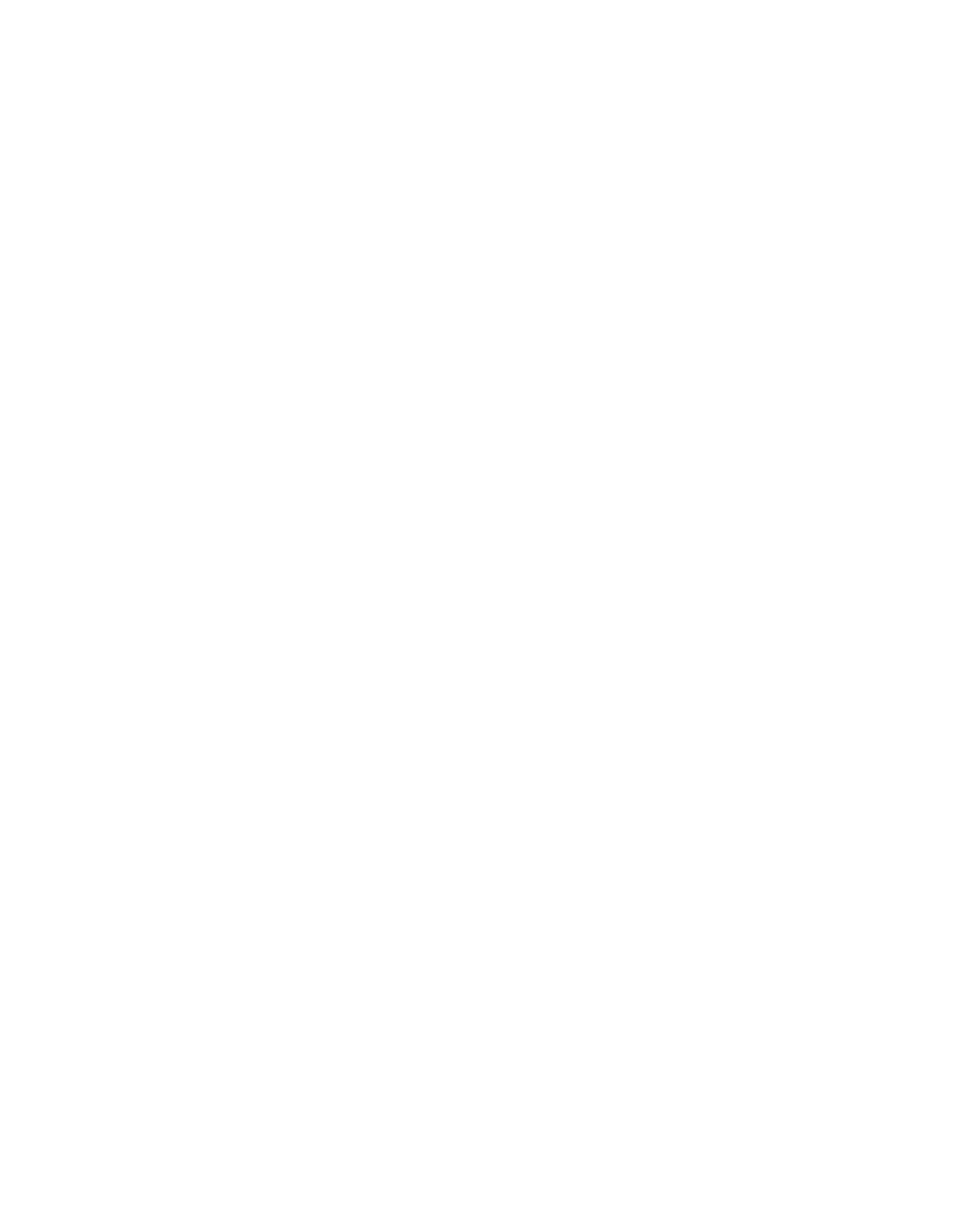## Proposed 2007-09 Biennial Operating Budget & 2007 Supplemental **Budget Highlights**

### **Table of Contents**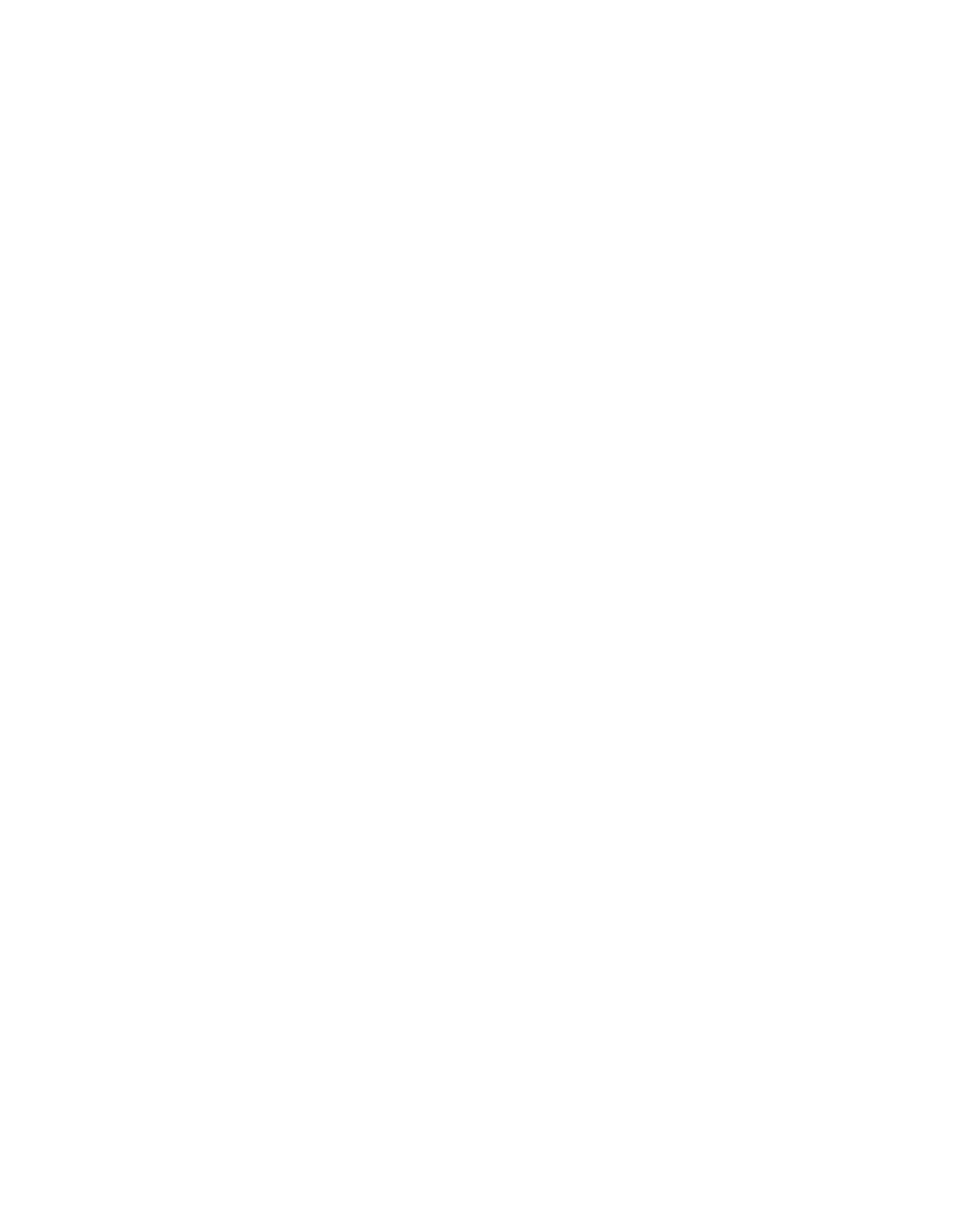### **2007-09 Overview**

The Appropriation Chair's 2007-09 operating budget proposal appropriates \$29.8 billion General Fund-State (GF-S) for the 2007-09 biennium. Near General Fund-State (NGF-S) appropriations total \$33.4 billion. The proposed policy changes are \$1.6 billion GF-S (\$2.1 billion NGF-S). The proposed budget leaves a GF-S ending fund balance of \$519 million, and \$144 million in the Emergency Reserve Fund, for a total of \$663 million in reserves for future budgets, revenue fluctuations, or emergencies.

NGF-S includes the General Fund, the Equal Justice Sub-Account, the Education Legacy Trust Account, the Student Achievement Fund, the Health Services Account, the Public Safety and Education Account, the Pension Funding Stabilization Account, the Violence Reduction and Drug Enforcement Account, and the Water Quality Account.

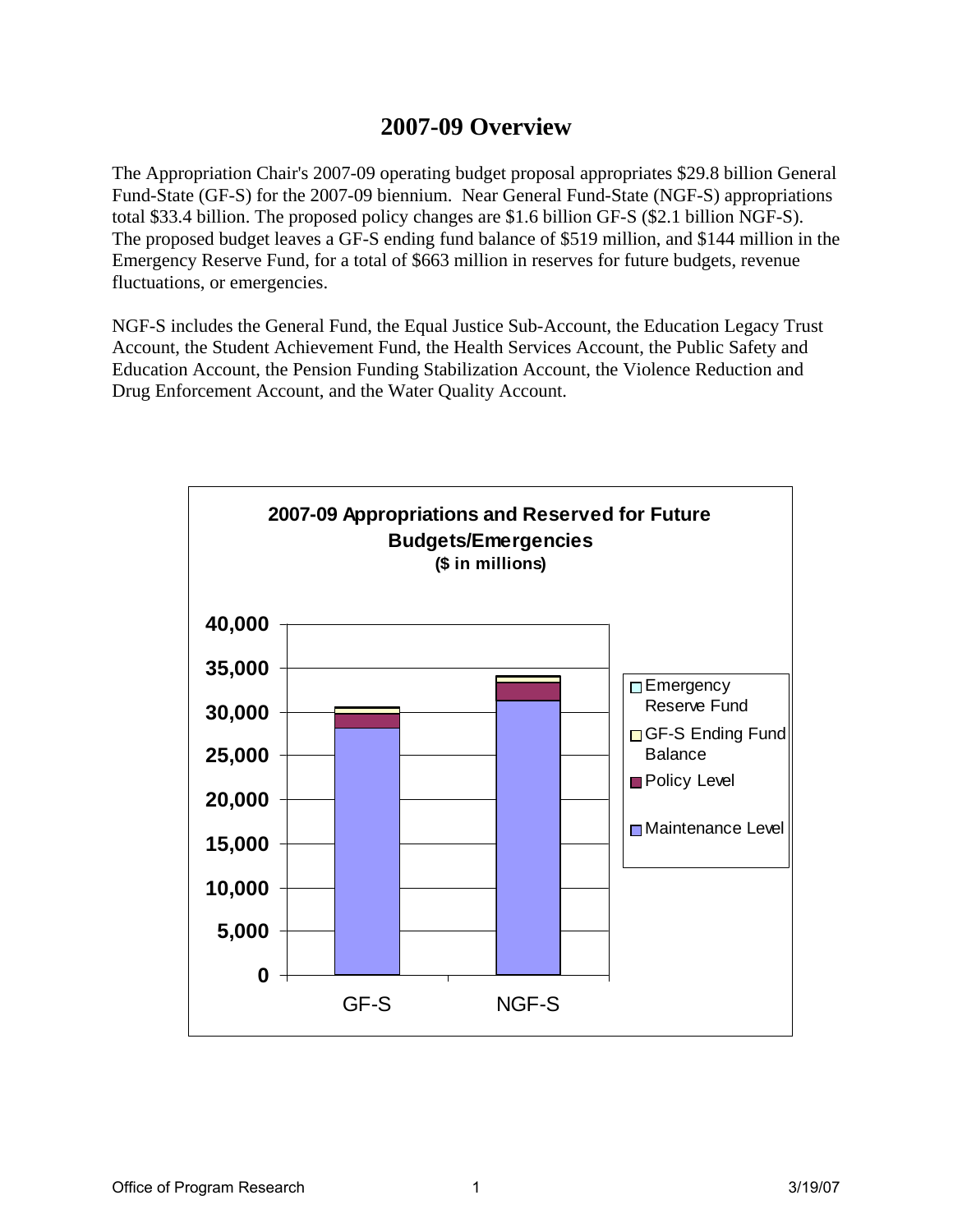GF-S revenue is forecasted to be \$29.5 billion in 2007-09. This is \$2 billion (7.3 percent) above forecasted 2005-07 GF-S revenue. In addition to revenue, other 2007-09 resources include the GF-S beginning fund balance (\$798 million), as well as amounts in other funds.

In 2007-09, the expenditure limit is expanded to include several funds in addition to the traditional GF-S. These funds are the Health Services Account, the Student Achievement Fund, the Public Safety and Education Account, the Equal Justice Sub-Account, the Violence Reduction and Drug Enforcement Account, and the Water Quality Account. The 2007-09 expenditure limit is estimated to be \$33 billion, while expenditures from the applicable accounts are proposed to be \$32.5 billion.

#### **Summary of Major 2007-09 Policy Level Appropriations**

(NGF-S unless specified otherwise)

#### **Early Learning**

- $$27$  million for enhancements to the Early Childhood Education and Assistance Program.
- \$16 million for parent, family, and caregiver support, including \$8 million for home visitations.
- \$7 million to help implement a quality rating and improvement system for state-funded child care and for the wage ladder.

#### **K-12 Public Schools**

- \$61 million for special education programs.
- \$51 million to begin phasing in all-day kindergarten.
- \$44 million for teachers salary equity.
- \$40 million for math/science professional development.
- \$26 million to reduce the classified staff ratio.
- \$25 million for student transportation.
- \$13 million to reduce the teacher staff ratio for K-3.
- \$12 million for classified staff salary equity.
- \$12 million for Promoting Academic Success.
- \$10 million for end of course tests (HB 2327).
- \$10 million for targeted assistance math/science grants.
- \$9 million for LASER.
- \$8 million for focused assistance.
- \$8 million for skills center enrollment.

In addition to these policy level items, approximately \$379 million is appropriated in maintenance level for Initiative 732 COLAs, and \$138 for Initiative 728.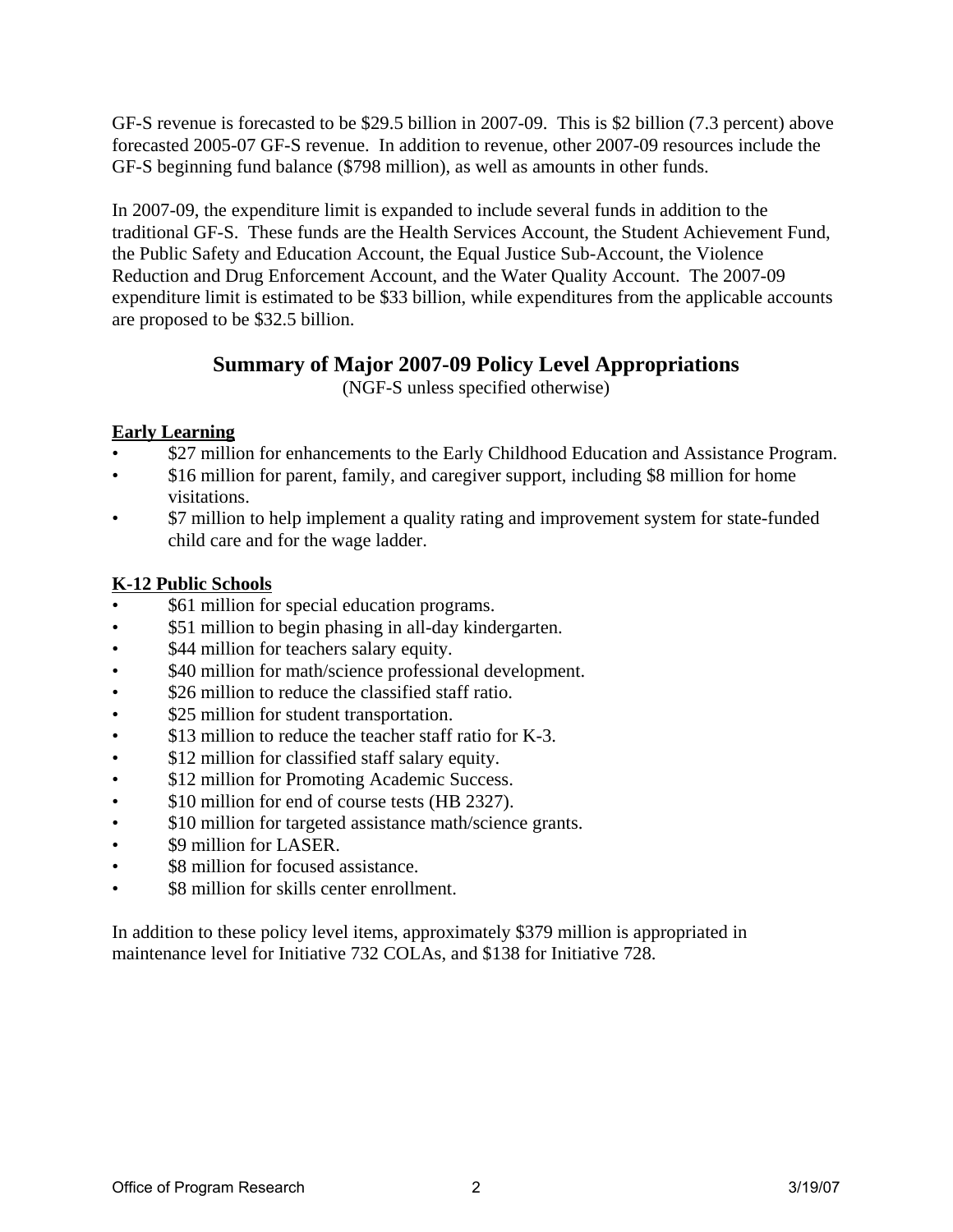#### **Higher Education**

- \$54 million for 5,166 new general enrollment slots.
- \$50 million for financial aid.
- \$28 million for 2,105 new high demand enrollment slots.
- \$17 million for 1,085 new math and science enrollments at the 4-year schools and community and technical colleges.
- \$15 million for the Opportunity Grants Program (E2SHB 1096).
- \$14 million for eastern Washington health sciences expansion (extension of the UW medical and dental schools to Spokane).
- \$14 million for the GET math and science program (E2SHB 1779).
- \$9 million for expansion of WSU's agriculture programs.
- \$6 million for Global Health at UW.

The proposed budget authorizes a 5 percent tuition increase in each year of the biennium for the research universities (and provides funding to cover the revenue that would be generated from a 2 percent tuition increase), 5 percent for the regional universities, and 2 percent for the CTCs (and provides funding to cover the revenue that would be generated from a 1 percent tuition increase). \$17 million is provided to cover the enhancement to authorized tuition increases.

#### **Health Care**

- \$28 million GF-S, and \$28 million federal funds for additional children's health care coverage. (2SSB 5093).
- \$20 million for local public health funding.
- \$20 million for childhood vaccines.
- \$16 million GF-S and 13 million federal funds for pediatrics rate increases.
- \$16 million GF-S and \$49 million federal funds for the ProviderOne IT project.
- \$10 million GF-S and \$10 million federal funds for inpatient hospital payments.

#### **Human Services**

- \$85 million for child care provider rate increases.
- \$48 million GF-S and \$51 million federal funds for the compensation related components of an arbitration award for home care workers.
- \$30 million GF-S and \$31 million federal funds for nursing home rate increases.
- \$25 million GF-S and \$26 million federal funds for agency home care provider parity.
- \$24 million for the Department of Corrections for an offender reentry initiative.
- \$19 million to increase non-medicaid mental health services and hospital rates.
- \$13 million GF-S and \$13 million federal funds for community residential support services for individuals with developmental disabilities.
- \$12 million GF-S and \$12 million federal funds for boarding home and adult family home rate increases.
- \$11 million GF-S and \$4 million federal funds to improve children's mental health services.
- \$11 million for family caregiver support and respite for families of individuals with developmental disabilities.
- \$10 million GF-S and \$11 million federal funds for targeted vendor rate increases.
- \$9 million GF-S and \$5 million federal funds for community mental health workers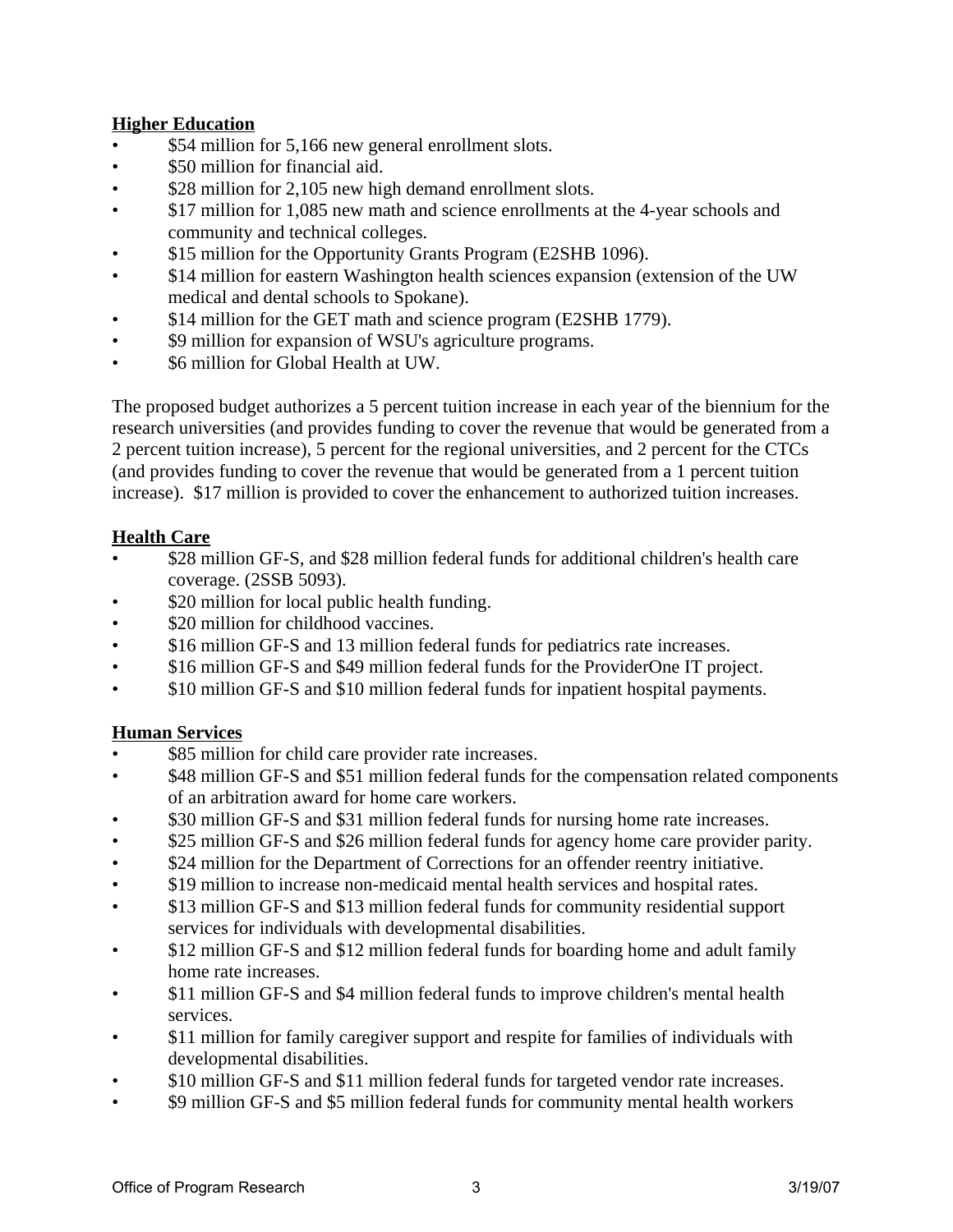enhanced safety and wages.

#### **General Government**

- \$117 million federal funds for homeland security and disaster recovery.
- \$12 million for additional debt service.
- \$9 million from the State Convention and Trade Center Account for tourism (SHB 1276).
- $\$8$  million to the Office of Public Defense for public defense quality standards.
- \$6 million for local court appointed special advocates (CASA).
- \$5 million for civil legal aid enhancements.
- \$5 million for public television and radio.

#### **Natural Resources**

- \$39 million Water Quality Account for support of capital projects.
- \$9 million Local Toxics Account for local government stormwater grants.
- \$7 million Water Quality Account for farm related conservation practices and water quality efforts.

In addition, the Puget Sound Partnership is created as a state agency (\$9.6 million). The Puget Sound Action Team is replaced by the Puget Sound Partnership.

#### **Compensation/Benefits**

- \$258 million GF-S and \$194 million other funds to fund the collective bargaining agreements negotiated by the Governor.
- \$64 million GF-S and \$80 million other funds to fund non-represented salary and benefit increases.
- \$95 million GF-S savings from repeal of gainsharing after distributions made January 1, 2008. (HB 2391)

## **2007 Supplemental Operating Budget**

The 2007 supplemental operating budget makes supplemental appropriations for a variety of items including:

- \$34 million for fire suppression costs.
- \$10 million for disaster response.
- \$7 million for student transportation assistance.

In addition to appropriations to agencies for specific programs or services, the 2007 supplemental operating budget makes appropriations from GF-S for deposit into other accounts, including \$215 million into the Education Legacy Trust Account, \$119 million into the Emergency Reserve Fund, \$45 million into the Health Services Account, \$50 million into the Tobacco Prevention Account, and \$30 million into the Education Construction Account.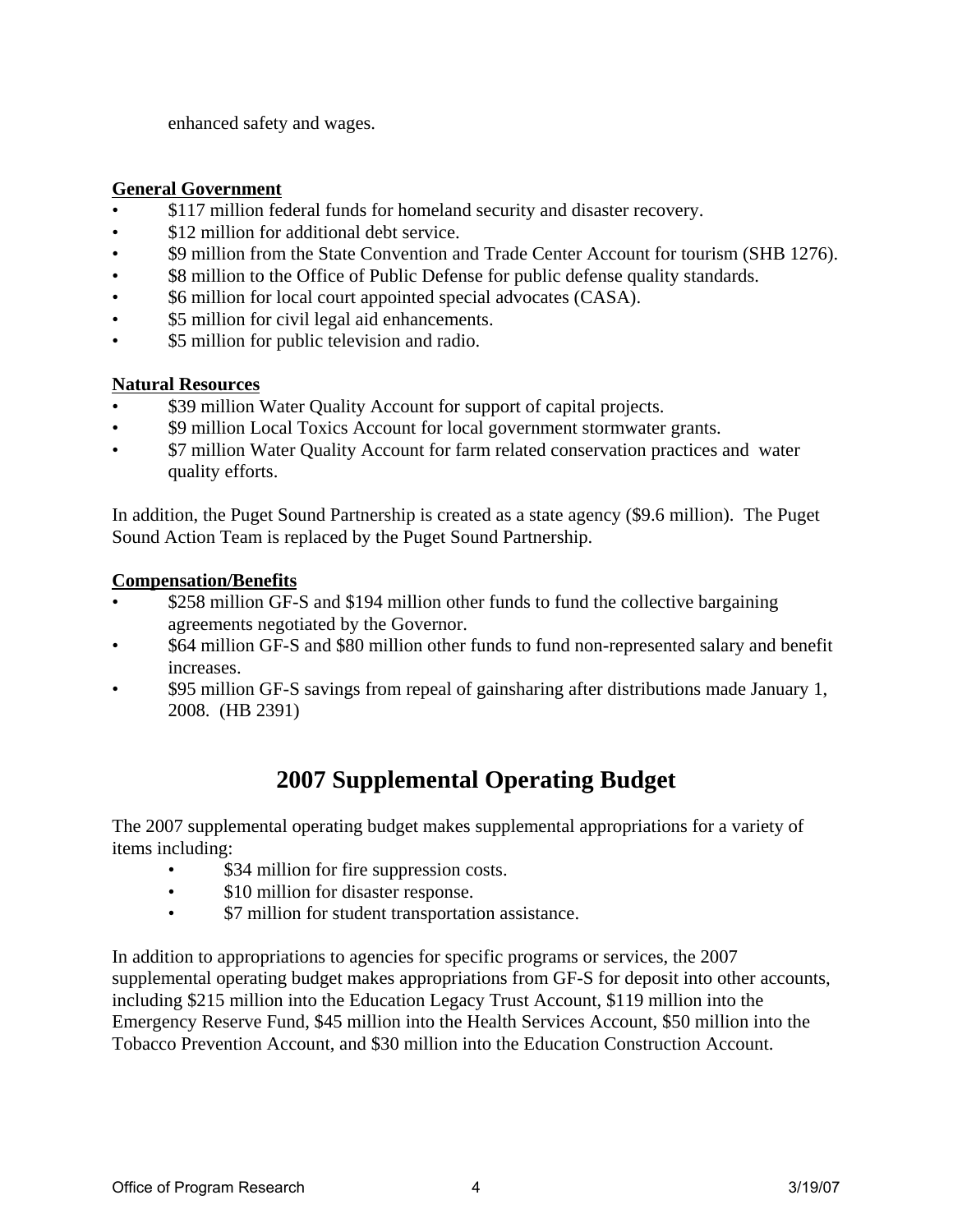#### **2007-09 Washington State Omnibus Operating Budget**

#### **Appropriation Chair's Proposal**

(Dollars in Thousands)



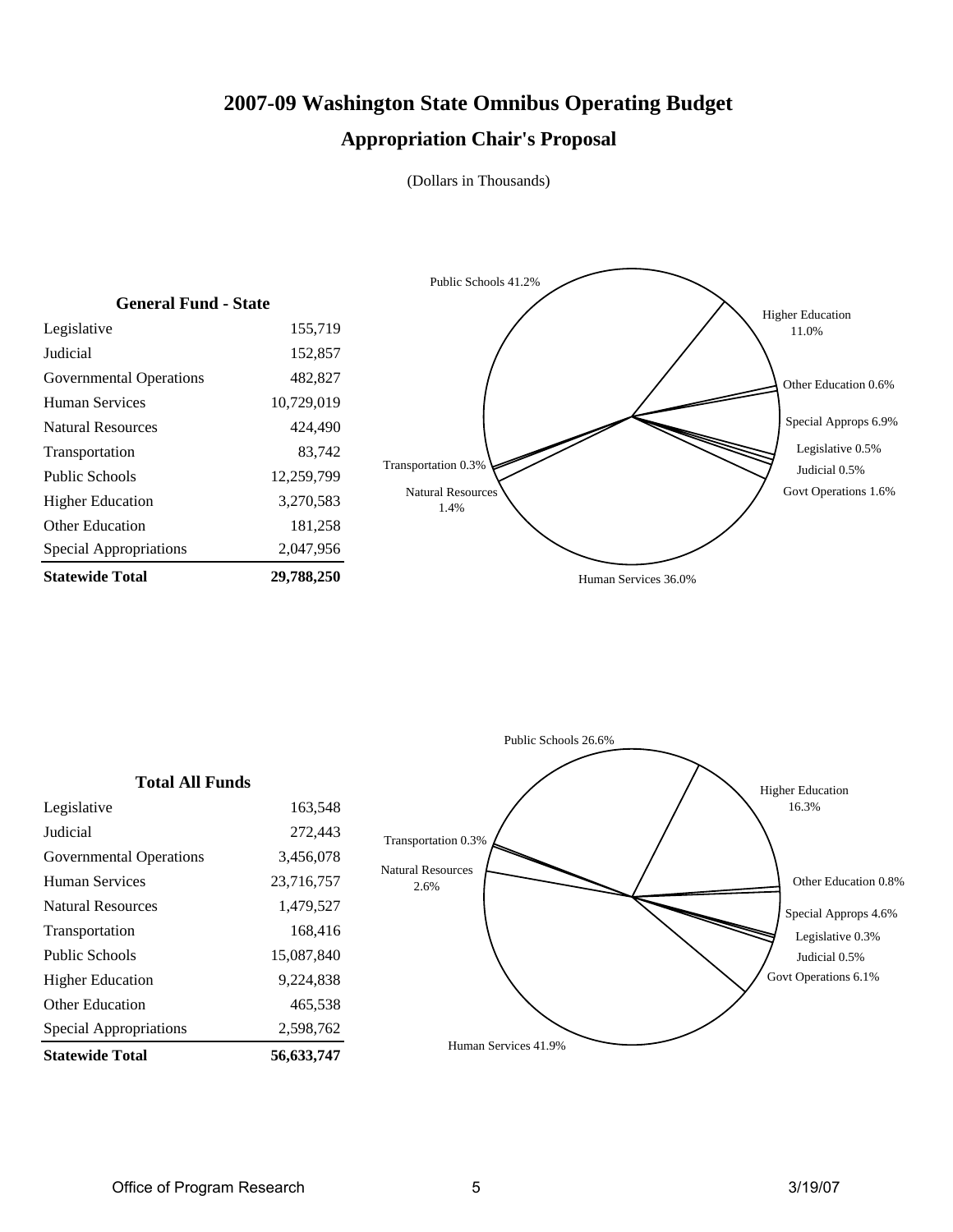## **General Fund-State 2007-09 Appropriation Chair's Proposed Balance Sheet**

**Dollars in Millions**

| <b>RESOURCES</b>                                            |          |
|-------------------------------------------------------------|----------|
| <b>Beginning Fund Balance</b>                               | 797.9    |
| November 2006 Forecast                                      | 29,533.3 |
| March 2007 Update                                           | (17.8)   |
| <b>Current Revenue Totals</b>                               | 29,515.5 |
| Legislation with Revenue Impacts                            | (37.1)   |
| Budget Driven Revenue (LCB, Dept. of Revenue)               | (0.7)    |
| Transfer to/from Other Funds                                | 32.4     |
| <b>Total Resources (including beginning fund balance)</b>   | 30,308.0 |
| <b>EXPENDITURES</b>                                         |          |
| 2007-09 Budget Proposal                                     | 29,788.3 |
| <b>RESERVES</b>                                             |          |
| Projected General Fund Ending Balance                       | 519.8    |
| <b>Emergency Reserve Fund Beginning Balance</b>             | 144.0    |
| New Deposits                                                | 0.0      |
| Projected Emergency Reserve Fund Ending Balance             | 144.0    |
| <b>Total Reserves (General Fund plus Emergency Reserve)</b> | 663.8    |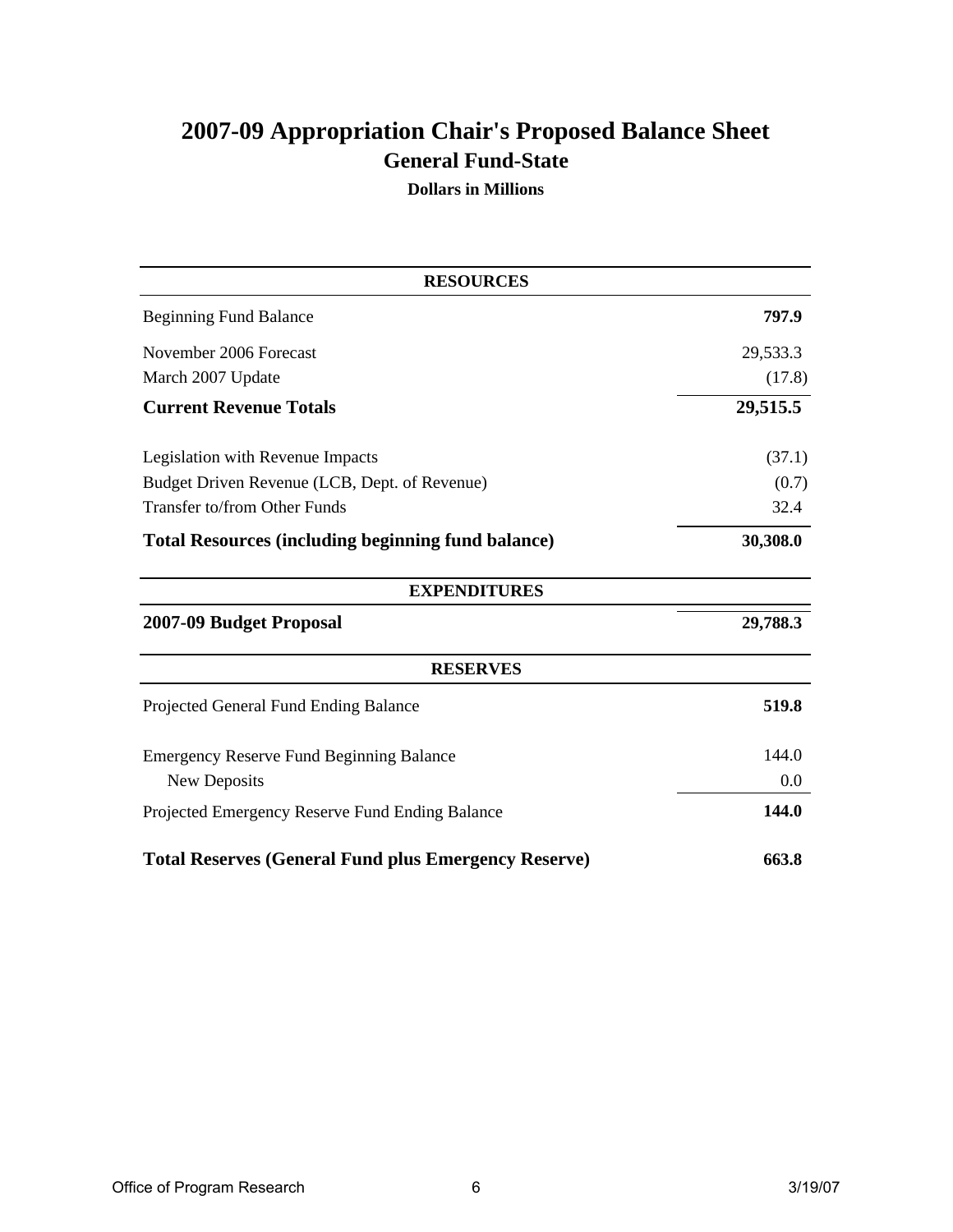## 2007-09: Revenue Legislation & Budget Driven Revenue

(dollars, in millions)

| <u>Bill</u>                   |                                    | <u>2007-09</u>       |
|-------------------------------|------------------------------------|----------------------|
| 1902                          | <b>Repairs to Farm Machinery</b>   | (6.284)              |
| 5089                          | <b>Streamlined Sales Tax</b>       | (5.900)              |
| 1376                          | Propane for Farm Use               | (5.852)              |
| 1139                          | <b>Annexation/White Center</b>     | (3.000)              |
| 2388                          | PFDs - under 10,000 seats          | (2.773)              |
| 1981                          | <b>Financial Information</b>       | (2.657)              |
| 1891                          | Sale of Prescription Drugs         | (2.200)              |
| 1513                          | <b>Forest Products Businesses</b>  | (2.071)              |
| 1512                          | <b>Linked Deposit</b>              | (1.775)              |
| 1811                          | <b>Automatic Sprinkler System</b>  | (1.500)              |
| 1705                          | <b>Health Sciences Authorities</b> | (1.082)              |
| 2158                          | Vehicle Sale to Nonresident        | (0.941)              |
| 1566                          | <b>Rural County Tax Credit</b>     | (0.870)              |
| 2352                          | <b>Custom Farming</b>              | (0.444)              |
| 1549                          | <b>Unprocessed Milk</b>            | (0.306)              |
| 1480                          | <b>Tax Programs</b>                | (0.217)              |
| 2053                          | <b>Gas Stations/Power Outages</b>  | (0.200)              |
| 1443                          | <b>Agricultural Commodities</b>    | (0.179)              |
| 1404                          | <b>Trail Grooming</b>              | (0.080)              |
| 1323                          | <b>Excise Tax Relief-PDAs</b>      | (0.036)              |
| 1211                          | <b>Solar Energy</b>                | (0.028)              |
| 2335                          | <b>Amateur Radio Repeaters</b>     | (0.005)              |
| 1002                          | <b>Out of State Vessels</b>        | 1.291                |
|                               | <b>Total GFS Impact</b>            | (37.109)             |
| <u>Agency</u>                 | <b>Budget Driven Revenue Item</b>  | <u>2007-09 Total</u> |
| $\overline{I}$ $\overline{C}$ | Doliar Enhangama                   | (2112)               |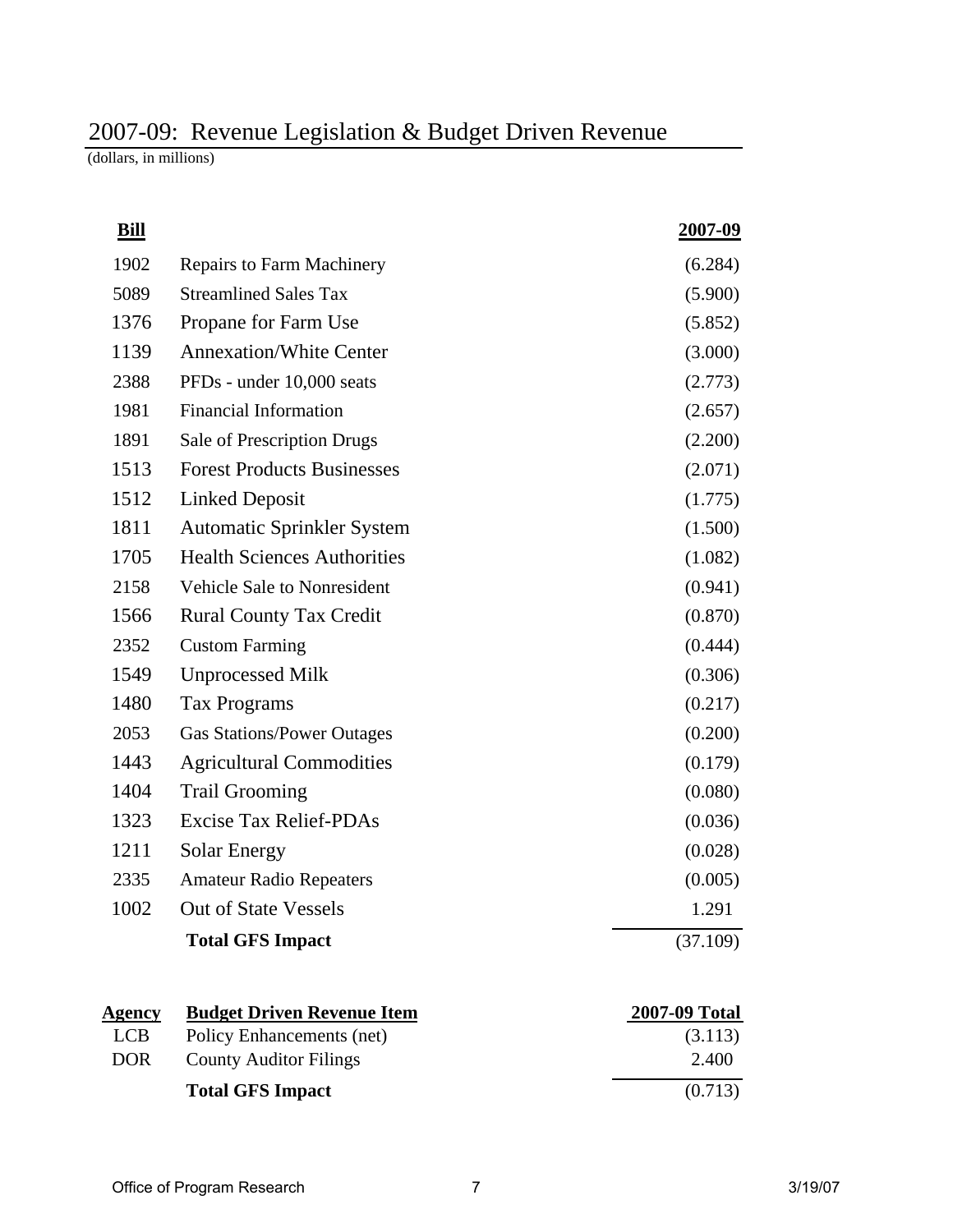## 2007-09: Detail of Fund Transfers

(Dollars in Millions)

|                                              | 2007-09 |
|----------------------------------------------|---------|
| <b>Transfers To GFS</b>                      |         |
| <b>Reduce Water Quality Account Transfer</b> | 12.400  |
| <b>Treasurers Service Account</b>            | 20.000  |
| <b>Total</b>                                 | 32.400  |
| <b>Transfers From GFS</b>                    |         |
| <b>Total</b>                                 |         |
| <b>Net Transfers To/(From) GFS</b>           | 32.400  |

 Note: Transfers to the Streamlined Sales and Use Tax Mitigation Account are included in the revenue impact for Senate Bill 5089 (Streamlined Sales Tax) displayed on the 2007-09 Revenue Legislation page.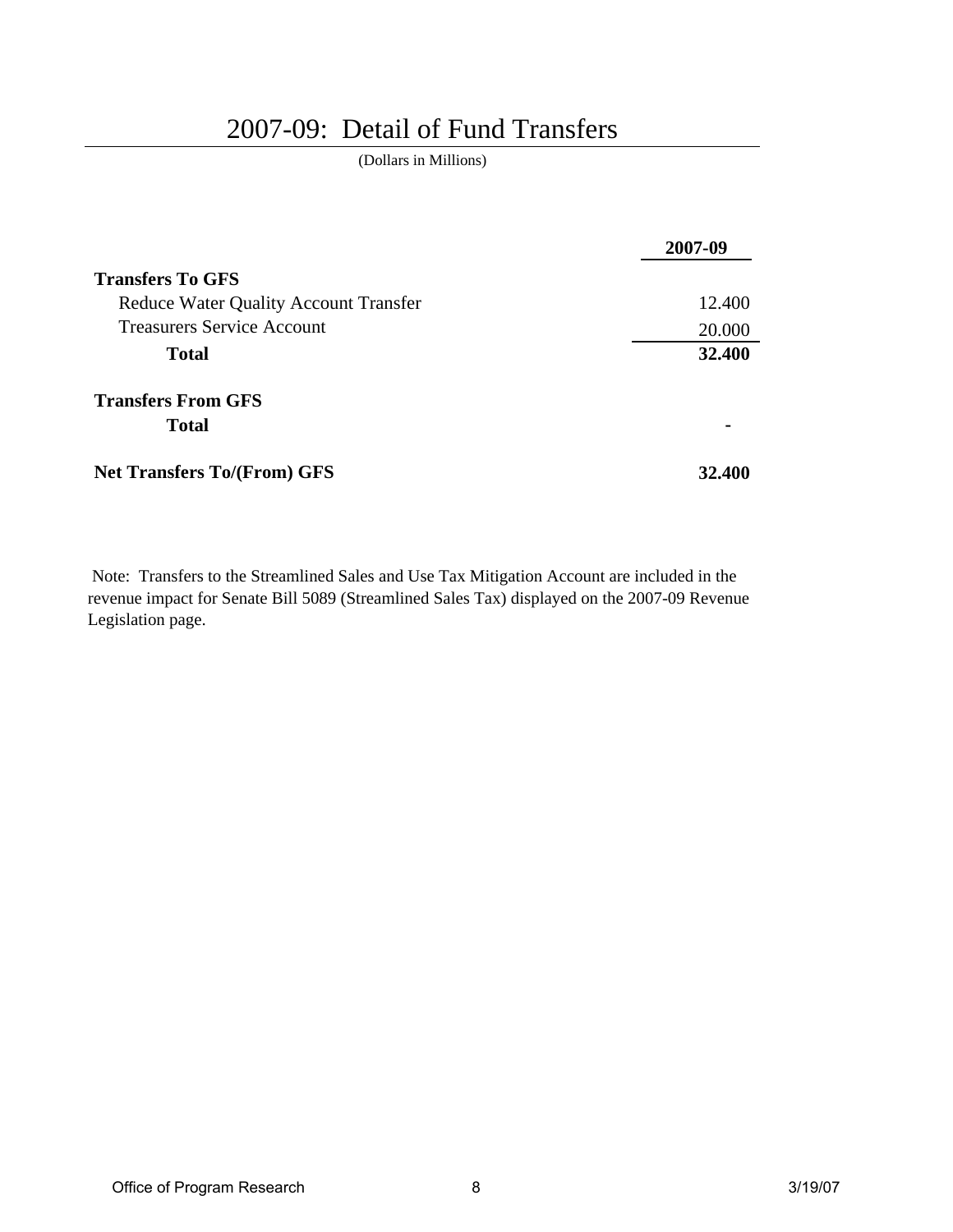## **General Fund-State 2005-07 Biennial Balance Sheet Including Appropriation Chair's Proposed 2007 Supplemental Budget**

**Dollars in Millions**

| <b>RESOURCES</b>                                            |          |
|-------------------------------------------------------------|----------|
| <b>Beginning Fund Balance</b>                               | 869.7    |
| November 2006 Forecast                                      | 27,365.8 |
| March 2007 Update                                           | 144.3    |
| <b>Current Revenue Totals</b>                               | 27,510.1 |
| Legislatively-enacted fund transfers and other adjustments  | 204.8    |
| 2007: Prior Period ERF Interest Earnings & Adjustments      | (4.7)    |
| 2007: Spillover Into The Emergency Reserve Fund             | (24.7)   |
| <b>Total Resources (Includes Fund Balance)</b>              | 28,555.2 |
| APPROPRIATIONS AND SPENDING ESTIMATES                       |          |
| 2005-07 Appropriations                                      | 27,297.9 |
| 2007 Supplemental                                           |          |
| Appropriation to Emergency Reserve Fund                     | 119.3    |
| Appropriation to Tobacco Prevention and Control Account     | 50.0     |
| Appropriation to Education Construction Account             | 30.0     |
| Appropriation to Education Legacy Trust Account             | 215.0    |
| Appropriation To Health Services Account                    | 45.0     |
| All Other Appropropriations to Agencies & Accounts (Net)    | 0.0      |
| <b>Spending Level</b>                                       | 27,757.3 |
| <b>UNRESTRICTED RESERVES</b>                                |          |
| Projected General Fund Ending Balance                       | 797.9    |
| <b>Emergency Reserve Fund Beginning Balance</b>             | 0.0      |
| New Deposits (Revenue Spillover plus Appropriation)         | 144.0    |
| Projected Emergency Reserve Fund Ending Balance             | 144.0    |
| <b>Total Reserves (General Fund plus Emergency Reserve)</b> | 941.9    |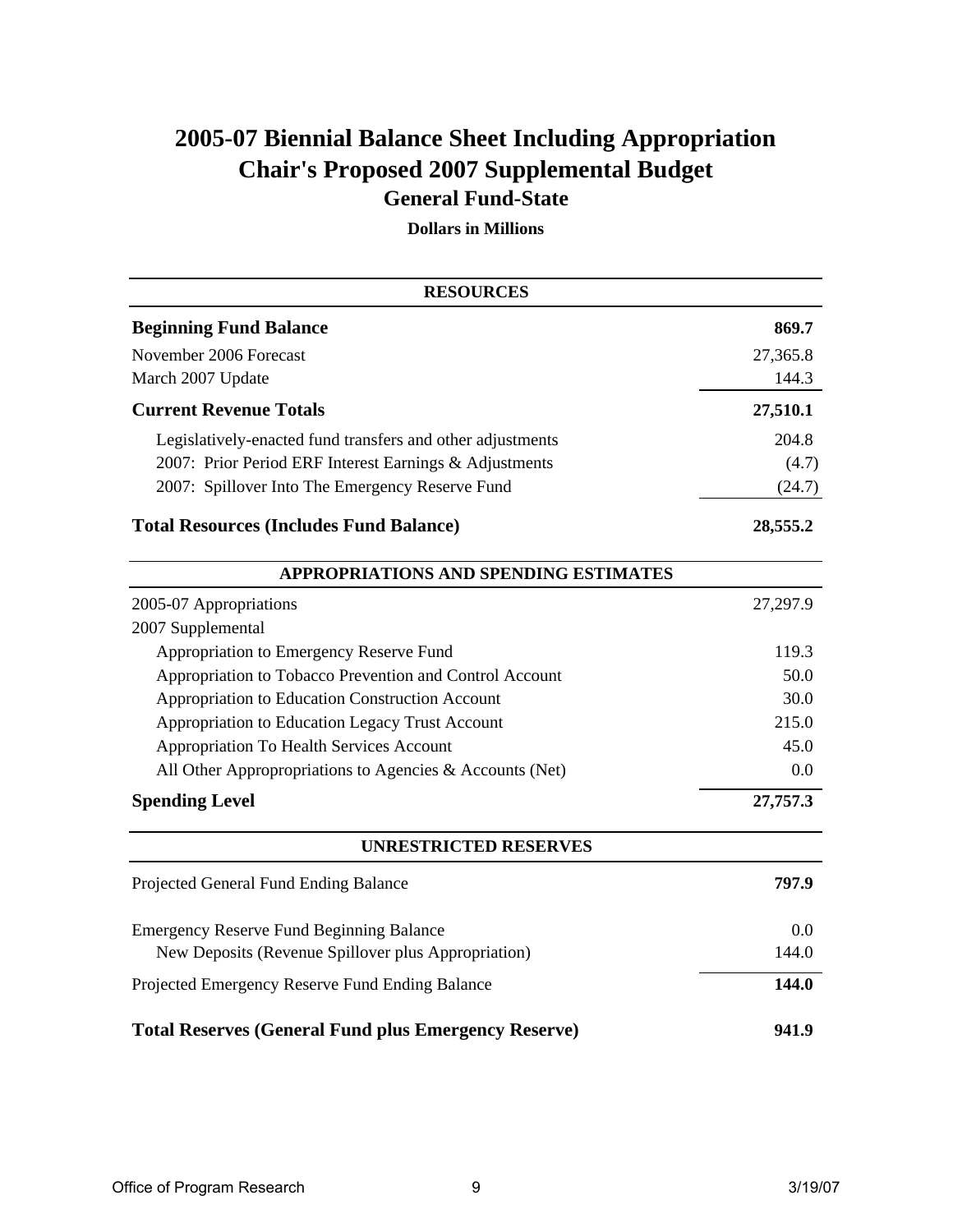## State Expenditure Limit (Fiscal Years 2007, 2008 and 2009)

(dollars, in millions)

|                                                              | FY 07    | <b>FY 08</b> | <b>FY 09</b> |
|--------------------------------------------------------------|----------|--------------|--------------|
| Unadjusted Limit (FY07: Adopted by ELC 11/07)                | 14,131.9 | 16,174.5     | 16,971.3     |
| <b>Adjustments to The Expenditure Limit</b>                  |          |              |              |
| 2007 Supplemental -- Program Cost Shifts                     |          |              |              |
| DSHS: Mental Health State Hospital Revenues                  | (4.3)    |              |              |
| DSHS: MAA CPE Program Update                                 | 29.1     |              |              |
| 2007-09 Biennial Budget -- Program Cost Shifts               |          |              |              |
| LSC: Other M/L Adjustments                                   |          | (0.0)        |              |
| Human Rts: Replace Lost Federal Funds                        |          | 0.2          |              |
| Vets: Federal and State Fund Shifts                          |          | (1.1)        | (0.4)        |
| <b>DSB</b> : Maintain Services                               |          | 0.1          | 0.1          |
| DOH: Local Health Assessments                                |          | 0.1          |              |
| DOH: Metabolic Treatment Program                             |          | 0.1          |              |
| DOH: Molecular Lab Federal Rev Loss                          |          | 0.1          |              |
| DOE: Meeting Federal Air Requirements                        |          | 0.3          |              |
| DOE: Wastewater Treatment Loan Processing                    |          | 0.3          |              |
| OSPI: Special Education                                      |          | 0.5          | 0.1          |
| DSHS: Econ Svcs Child Support Match                          |          | 6.9          | 2.3          |
| DSHS: Mental Health State Hospital Revenues                  |          | 0.0          |              |
| <b>DSHS: FMAP</b>                                            |          | (68.0)       | (13.0)       |
| <b>DSHS: Medicare Part D</b>                                 |          | (8.5)        | (0.6)        |
| DNR: Fire Supression 10 Year Average                         |          | 0.4          |              |
| 2007-09 Biennial Budget -- Legislation Impacting The Limit   |          |              |              |
| ESHB 1139 (Local Sales & Use Tax/Annexation)                 |          |              | (6.2)        |
| E2SHB 1705 (Health Sciences & Services Authorities)          |          | (0.0)        | (0.0)        |
| HB 2388 (PFD Under 10,000 Seats)                             |          | (1.1)        | (1.7)        |
| SB 5089 (Streamlined Sales Tax)                              |          |              | (36.6)       |
| Revised Limit (GFS Only in FY 07, Multiple Funds In FY08/09) | 14,156.6 | 16,104.9     | 16,915.4     |
| <b>Expenditures: GFS Only (Applies to FY 07 Only)</b>        | 14,136.3 |              |              |
| Expenditures: Includes Additional Funds (FY08 Forward)*      |          | 15,900.9     | 16,586.2     |
| <b>Remaining Capacity Under The Expenditure Limit</b>        | 20.3     | 204.0        | 329.2        |

\* Notes: Spending and the limit are applicable to the state general fund only. Starting in FY 08, the expenditure limit is calculated and applied against the total of: General Fund-State, Public Safety & Education Account-State, Equal Justice Subaccount, Health Services Account, Student Achievement Fund, Water Quality Account and the Violence Reduction and Drug Enforcement Account.

Adjustments are for display purposes only and are not official until adopted by the State Expenditure Limit Committee. The limit for FY 08 is rebased to FY 07 projected actual spending. The limit for FY 09 is calculated using the FY 08 limit. Fiscal Growth factors for FY 08 (5.53%) and FY 09 (5.38%) are those adopted by the Expenditure Limit Committee.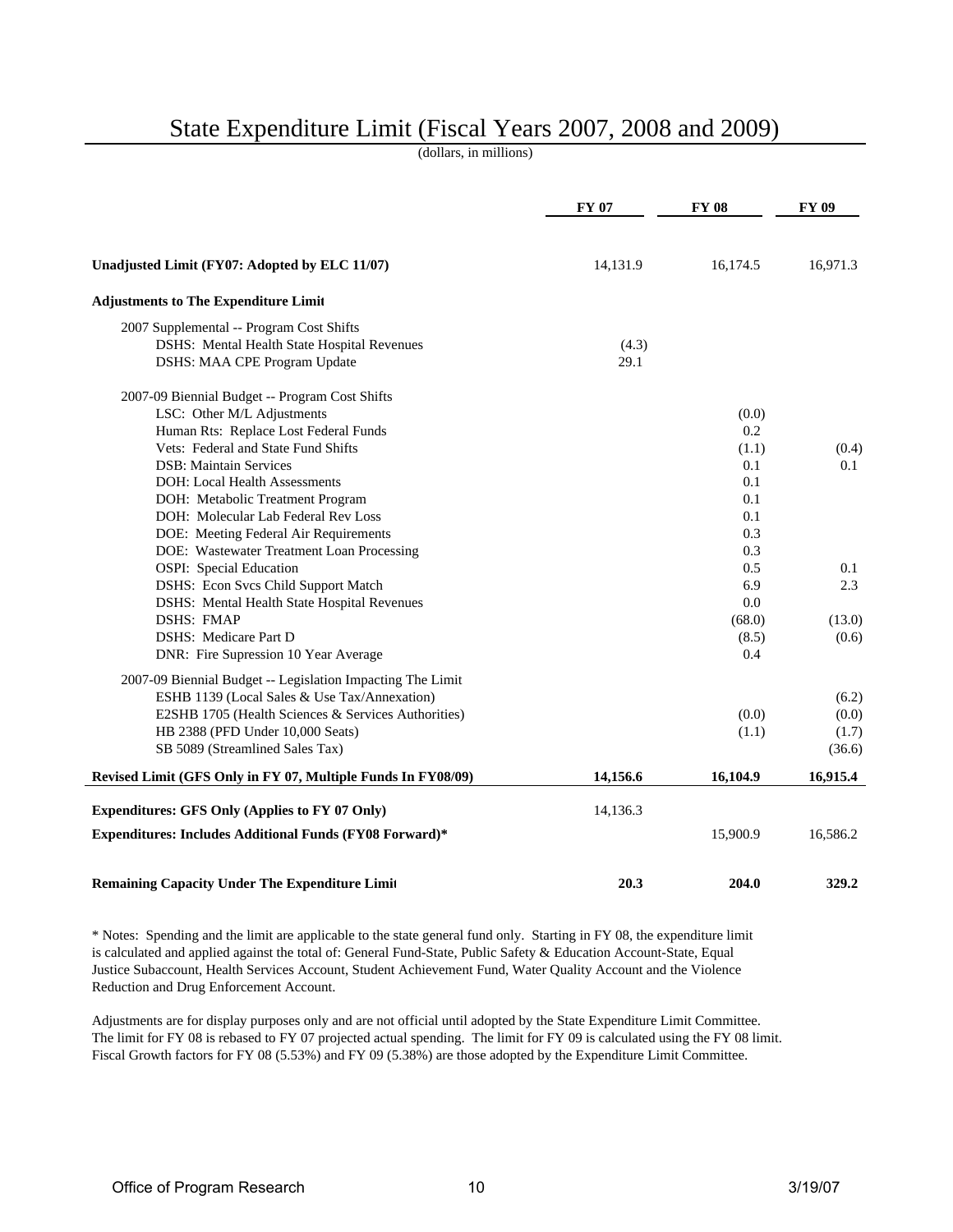#### **Expand Early Childhood Education (\$27.0 million General Fund-State)**

The Early Childhood Education and Assistance Program (ECEAP) is expanded to serve an additional 2,000 children. The per-child reimbursement to ECEAP providers is increased by 15 percent for salary increase to teachers and for increased family supports.

#### **Expand Early Reading Initiatives (\$2.0 million Reading Achievement Account)**

Funding is provided to expand early reading initiatives aimed at promoting the development of a child's reading skills prior his or her enrollment in kindergarten. These funds will support grants to community-based organizations to develop reading programs and for statewide support of local initiatives.

#### **Early Learning Information System (\$6.0 million General Fund-State)**

Funding is provided to develop an early learning information system.

#### **Child Care Quality Rating System and Wage Ladder (\$12.1 million General Fund-State)**

Funding is provided to implement a voluntary child care rating system focused on improving early learning experiences for children and helping parents make informed child care choices. The amounts provided will assist child care centers with center improvements, staff training, and accreditation fees required for moving to the next level of child care rating. Of the amounts provided, \$2.8 million is provided for child care resource and referral services. In addition, \$1.8 million is provided to expand the child care career and wage ladder program to assist child care workers and centers in the retention of staff who are educated in early child development and education.

#### **Parent, Family, and Caregiver Supports (\$15.8 million General Fund-State)**

Increases are provided to parents and families for home visitation services, and for play and learn groups, educational materials, and a parent support hotline.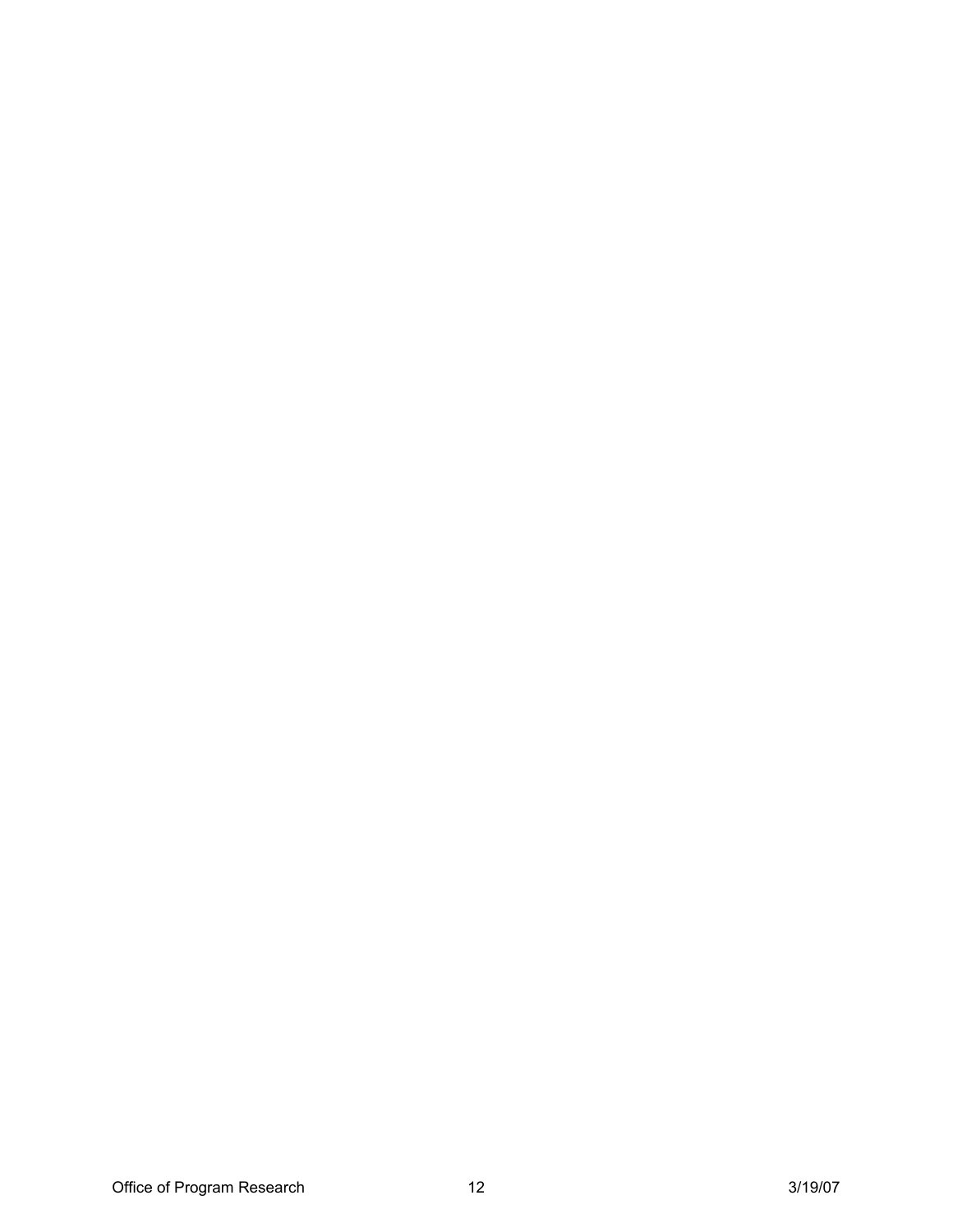## **K-12 EDUCATION**

## **MATH & SCIENCE**

#### **Professional Development in Math & Science (\$39.5 million - Education Legacy Trust Account)**

Approximately \$22 million is provided to support additional job-embedded professional development opportunities for math and science teachers in grades 4-12. An additional \$17.5 million will support specialized training for one math and one science teacher in each middle and high school to build building-level expertise on the new math and science standards. Funding will support district efforts to align instruction with new math and science state standards.

#### **Other Math and Science Programs (\$32.5 million Education Legacy Trust Account)**

Funding is provided for a number of other programs to increase student achievement in math and science. These programs include increasing the number of math and science teachers through alternate routes and other strategies (\$6.6 million), supporting after school math programs (\$1 million), funding math and science instructional coaches (\$5.4 million), funding regional professional development specialists in the educational service districts (\$5.5 million), and expanding LASER (Learning and Assistance for Science Education Reform) to 780 new classrooms (\$9.4 million).

#### **Math & Science Targeted Assistance Grants (\$10 million Education Legacy Trust Account)**

Funding is provided for targeted grants to school districts to improve student achievement in math and science. The grants will be administered through education service districts and will be based on performance agrements with the school districts.

#### **Funding for End-of-Course Tests in Math & Science (\$10 million General Fund-State)**

Funding is provided to phase in end-of-course assessments to replace the high school WASL test in math and science. The funding will support the selection and purchase of the new tests, as well funding for school districts to offer additional math classes to struggling students as detailed in 2SHB 2327.

#### **Adoption of New Math & Science Curriculum & Standards (\$4.3 million General Fund-State)**

Funding is provided for projects to strengthen curriculum development and standards alignment in math and science in Washington.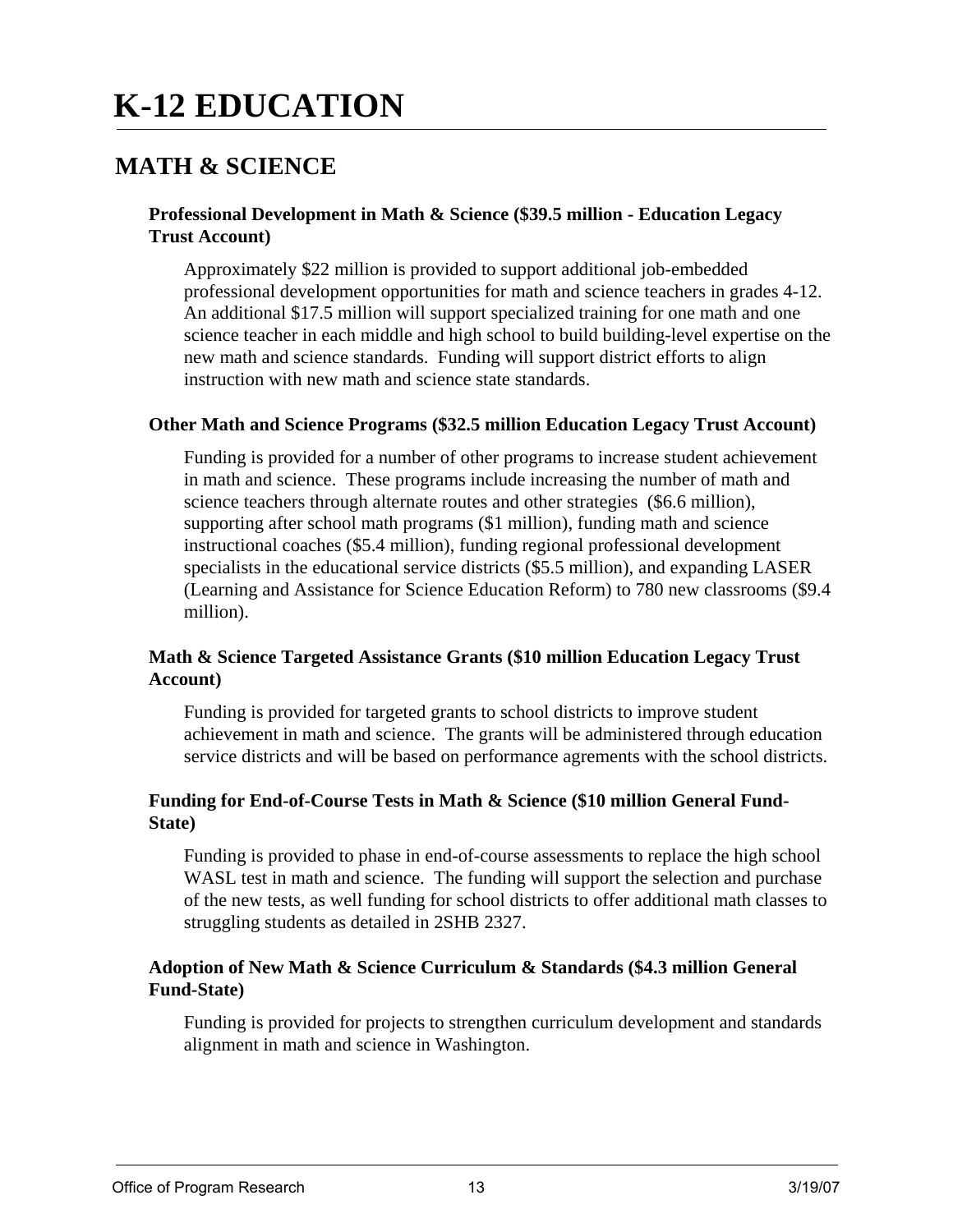## **COMPENSATION**

#### **Modifying Salary Schedule Requirements for Educational Staff Associates (\$9.4 million General Fund-State)**

Funding is provided for educational staff associates - such as nurses, guidance counselors, and speech/language pathologists - to receive credit on the state salary schedule for up to five years of prior work experience in settings other than public schools.

#### **Initiative 732 salary COLAs for school district staff (\$379 million General Fund-State)**

In maintenance level as required by Initiative 732, funding is provided for cost of living adjustments for school district staff. The COLAs are 3.7 percent for the 2008 school year and 2.8 percent for the 2009 school year, based on the Seattle Consumer Price Index.

#### **Salary equity enhancements for school district staff beyond 732 COLA amounts (\$60.6 million General Fund-State)**

Salaries for certificated instructional staff in non-grandfathered salary districts are increased an additional 0.6 percent in the 2008 school year and 0.7 percent in the 2009 school year. Grandfathered salary districts will receive their standard 732 COLA. This reduces the total number of grandfathered salary districts from 34 to 13, and reduces the difference between the top grandfathered salary district (Everett) and the rest of the state from 6.3 percent to 4.9 percent by the end of the biennium. Minimum administrative staff salary allocations are increased from \$46,485 to \$54,405 in the 2008 school year and \$57,097 in the 2009 school year. This is an increase of an additional 0.5 percent in the 2008 school year, and 0.6 percent in the 2009 school year. This brings the total number of districts at the minimum salary from 23 up to 89, and reduces the difference between the districts with the highest and lowest administrative salary allocations from 68 percent to 46 percent by the end of the biennium. Minimum classified staff salary allocations are increased from \$22,454 to \$29,993 in the 2008 school year and \$31,218 in the 2009 school year. This is an increase of an additional 0.55 percent in the 2008 school year, and 0.65 percent in the 2009 school year. This brings the total number of districts at the minimum classified salary to 203, and reduces the difference between the districts with the highest and lowest administrative salary allocations from 51 percent to 16 percent by the end of the biennium.

#### **Increase in K-12 Health Benefit Rates (\$66.25 million General Fund-State)**

K-12 health benefits are increased to maintain parity with state employees. State allocation rates are increased from \$682 per month to \$707 in the 2008 school year and to \$732 in the 2009 school year.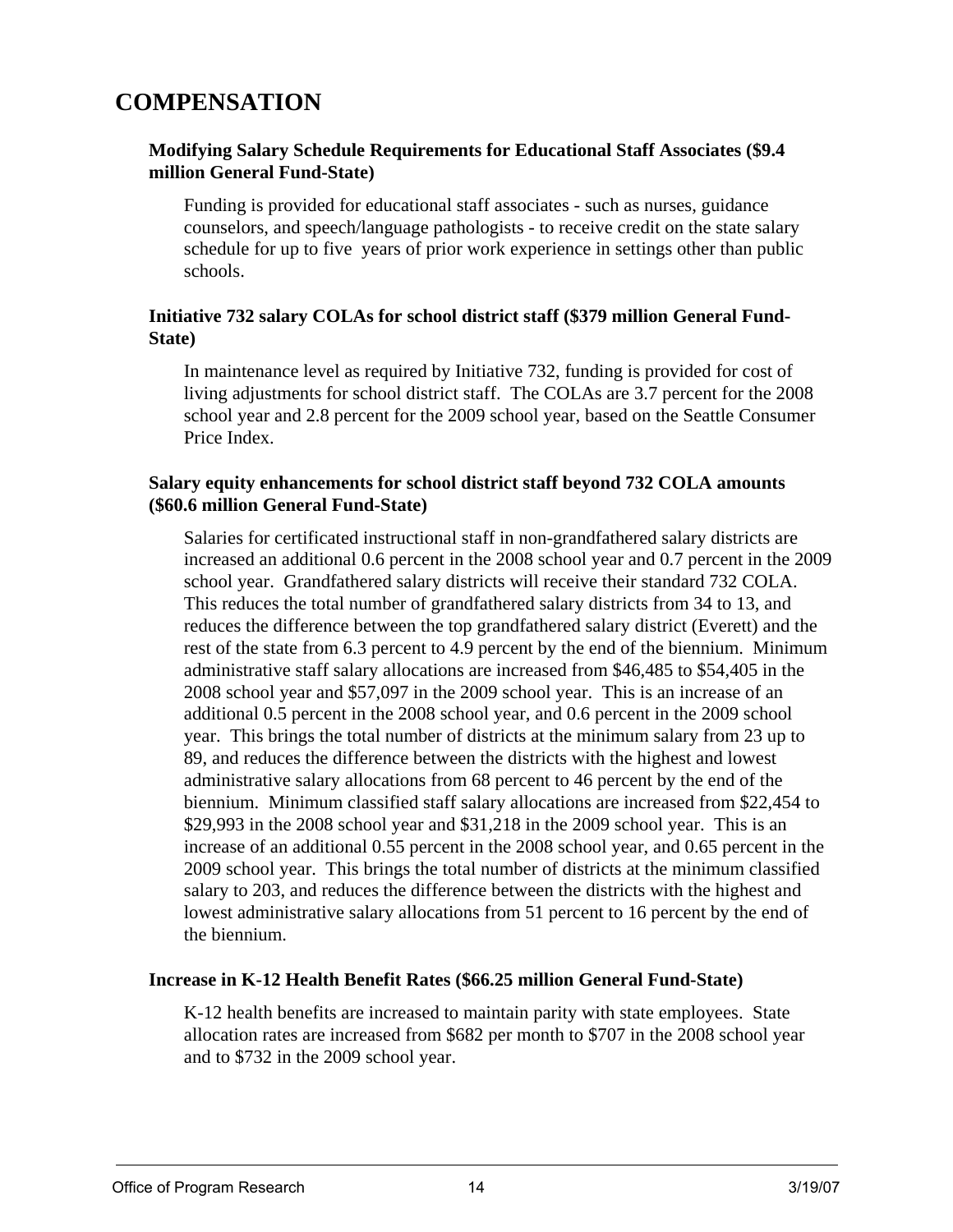## **STAFF OR CLASSROOM ENHANCEMENTS**

#### **Increase Certificated Instructional Staff in Grades K-3 (\$13.5 million General Fund-State)**

Funding is provided to increase the maximum staffing level for which districts are eligible in grades K-3 from 53.2 to 53.5. This funds about one certificated instructional staff person for every 18.7 students.

#### **Initiative 728 - Student Achievement Fund (\$138 million - Student Achievement Fund)**

In maintenance level, per pupil allocation rates from the Student Achievement Fund increase to \$450 per student in the 2008 school year and \$459 per student in the 2009 school year. Beginning in the 2009 school year, the per pupil rate will be adjusted for inflation.

#### **Bonuses for National Board Certified Teachers Serving in High Poverty Schools (\$9.5 million General Fund - State)**

The bonus paid to all national board certified (NBPTS) teachers is increasing from \$3,500 per year to \$5,250 in the 2007-08 school year and \$5,400 in the 2008-09 school year. NBPTS teachers who teach in high poverty schools will receive an additional \$5,000 bonus. An additional \$5,000 bonus will be given to the NBPTS teachers who are certified in, and teach, math and science in the high poverty schools. A national board certified teachers who qualifies for all three levels of the bonus system can receive a bonus of over \$15,000 per year.

#### **Classified Staffing Levels Increased to 1 per 59 Students (\$25.8 million General Fund-State)**

Reducing the classified staff ratio from a 1:60 to 1:59 staff-to-student ratio increases state expenditures by 25.8 million for the 2007-09 biennium. This increases allocations for staff such as bus drivers, food service workers, maintenance workers, health technicians, and janitorial staff.

### **OTHER**

#### **Increasing the Scope of Focused Assistance Program (\$8.5 million General Fund-State)**

Funding is provided to expand the number of high schools receiving assistance from the Office of the Superintendent of Public Instruction through the Focused Assistance Program, a program offering technical assistance on a voluntary basis to districts struggling to meet adequate yearly progress requirements in the No Child Left Behind Act.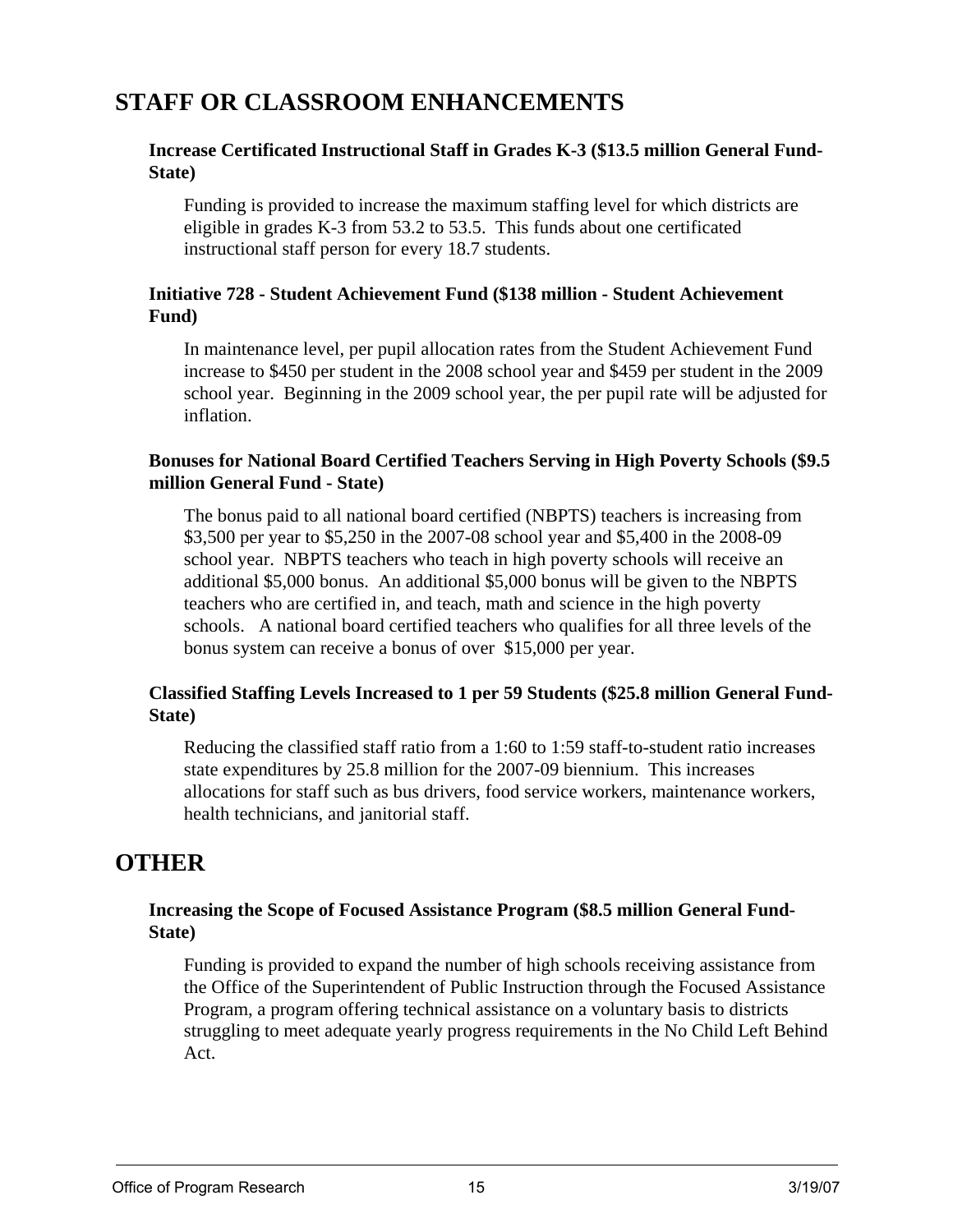#### **\$50 Increase in the NERC (Non-Employee Related Cost) Allocation (\$5.4 million General Fund-State).**

School districts receive a NERC allocation for each certificated staff unit. Funding is provided for a \$50 increase in the per staff unit allocation amount to address rising technology-related costs in schools. The NERC allocation in general apportionment will be \$9,753 in the 2008 school year and \$9,958 in the 2009 school year. The vocational education NERC will be \$23,881 in the 2008 school year and \$24,383 in the 2009 school year, and the skills center NERC allocation will be \$18,539 in the 2008 school year and \$18,928 in the 2009 school year.

#### **Expansion of Promoting Academic Success Program to include 12th grade students (\$12.2 million GF-S)**

The Promoting Academic Success (PAS) program was established in 2006 to help students who are unsuccessful on one or more sections of the 10th grade Washington Assessment of Student Learning (WASL). Funding is provided to expand this program beyond the 11th grade to serve students in 12th grade who have not yet passed the WASL.

#### **Building Bridges for Drop Out Prevention (\$8.4 million Education Legacy Trust Account)**

Funding is provided to support the implementation of a statewide program for comprehensive dropout prevention and intervention called the Building Bridges Program, as proposed in 2SHB 1573. The Office of the Superintendent of Public Instruction, in collaboration with education service districts, will create, administer, and monitor grant programs designed to build local partnerships of schools, families, and communities to keep students on track to graduate.

#### **Full Day Kindergarten Phase-in (\$51 million - Education Legacy Trust Account)**

Funding is provided to phase in a full day kindergarten program, beginning in the state's highest poverty schools. Funding is estimated to support a full day program for approximately 10 percent of the state's K enrollment during the 2007-08 school year, and 20 percent during the 2008-09 school year. The Office of the Superintendent of Public Instruction will fund as many schools as possible within the budgeted amount, and prioritize schools based on their poverty level.

#### **Increase Funding for Special Education (\$60 million General Fund -State)**

The special education funding formula for three- and four-year-olds is changed to be consistent with the funding formula for birth to three-year-olds. Three- and four-yearolds will be excluded from the calculation of the 12.7 percent funding cap, and the funding multiplier applied for these students is changed from 0.9309 to the 1.15 multiplier used for K-12 special education students. In addition, a new category within Safety Net is created for districts located in communities that draw a large number of families in need of special education services.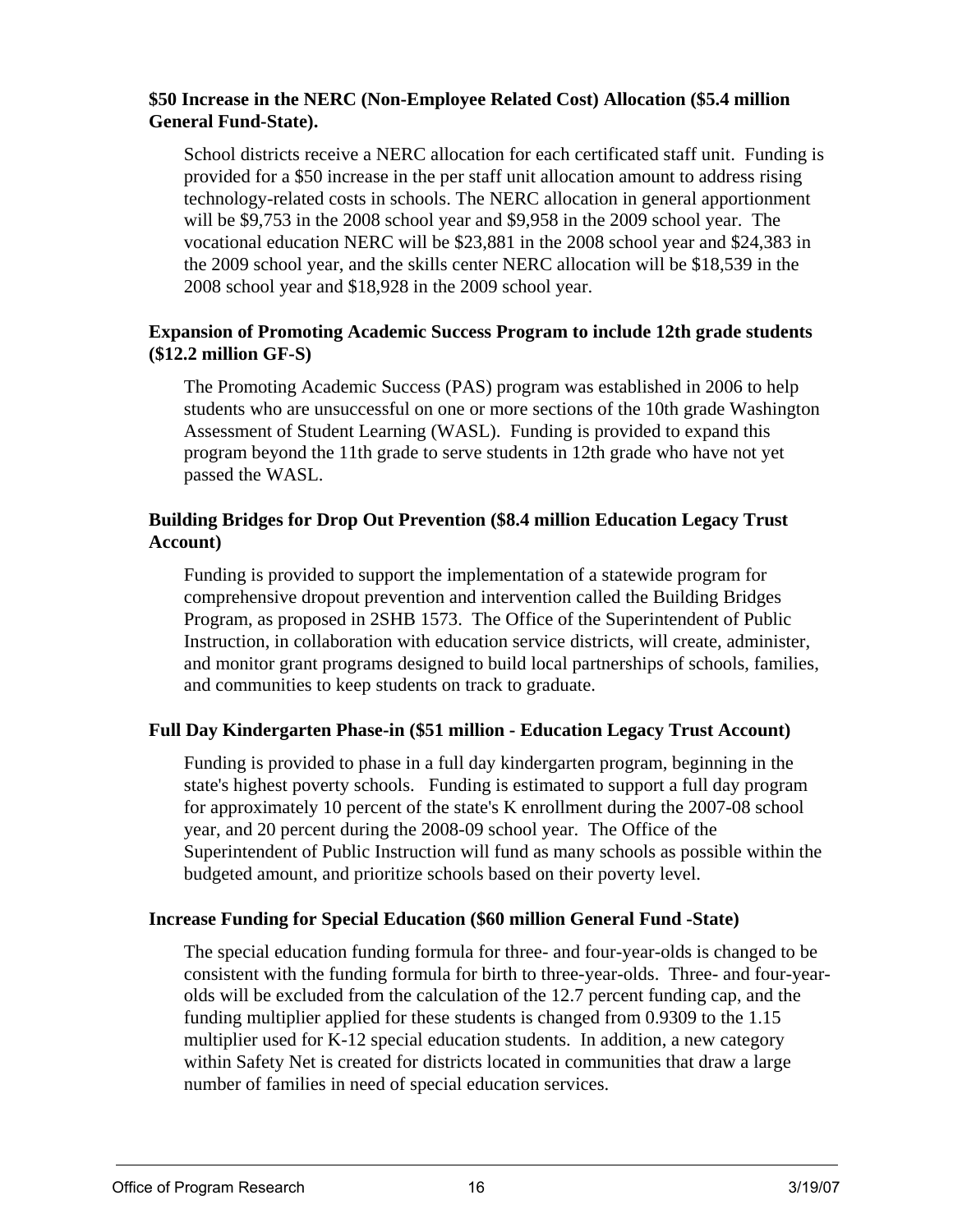#### **Increase the Enrollment Cap for Highly Capable Students (\$2.4 million General Fund-State)**

Funding is provided to increase the cap on enrollment of highly capable students for each district from 2.0 to 2.3 percent.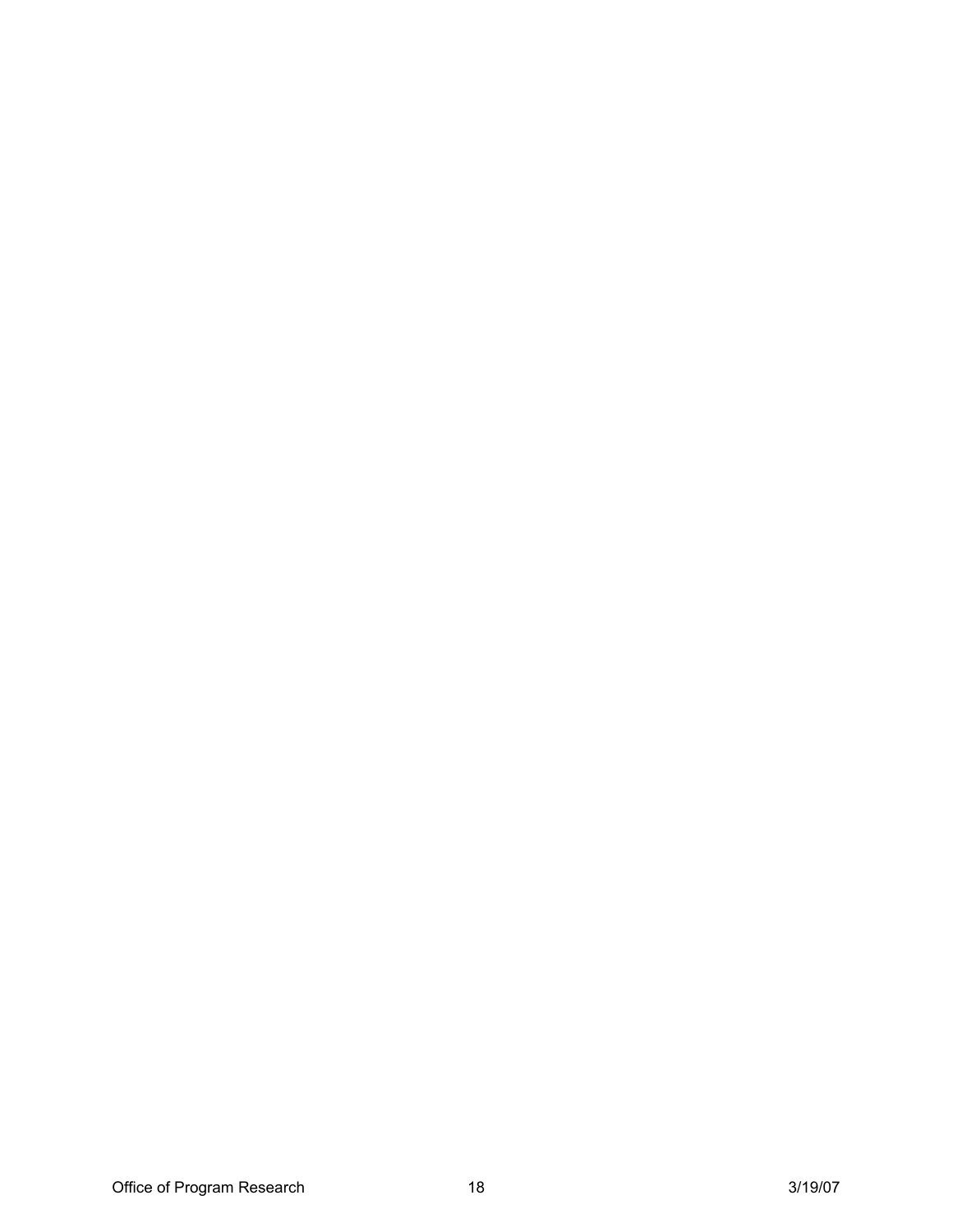## **HIGHER EDUCATION**

## **ADDITIONAL ENROLLMENT**

#### **Math and Science Enrollment Increases (\$17.0 million General Fund-State, Education Legacy Trust Account)**

Funding is provided to increase math and science enrollment capacity at the 4-year schools and community and technical colleges by 1,085 new slots. Math and science enrollment subsidies vary by program type and range from \$5,700 to \$17,000 per undergraduate slot.

#### **High Demand Enrollment Increases (\$28.2 million General Fund-State, Education Legacy Trust Account)**

Funding is provided to increase high demand enrollments in 4-year and community and technical colleges by 2,105 new slots in fields such as education and information technology as well as apprenticeships and Integrated Basic Education and Skills Training (I-BEST) at the community and technical colleges. High demand enrollment subsidies vary by program type and range from \$7,700 to \$10,000 per undergraduate slot.

#### **General Enrollment Increases (\$54.4 million General Fund-State, Education Legacy Trust Account)**

Funding is provided to increase the enrollment capacity of 4-year and community and technical colleges by 5,166 general enrollment slots. General enrollment subsidies vary by program type and range from \$5,700 to \$6,900 per undergraduate slot.

#### **Eastern Washington Health Sciences Expansion (\$14.1 million Education Legacy Trust Account)**

Funding is provided to create an extension of the University of Washington Medical and Dental Schools in Spokane. As a partnership between the University of Washington, Washington State University and Eastern Washington University, medical and dental students will complete first year courses in Spokane at the Riverpoint campus, complete additional course work at the University of Washington in Seattle and take part in clinical rotations and other upper level training in Eastern Washington. Funding is provided to support start-up costs and 93 new enrollments in medical, dental, and undergraduate, graduate and PhD nursing programs.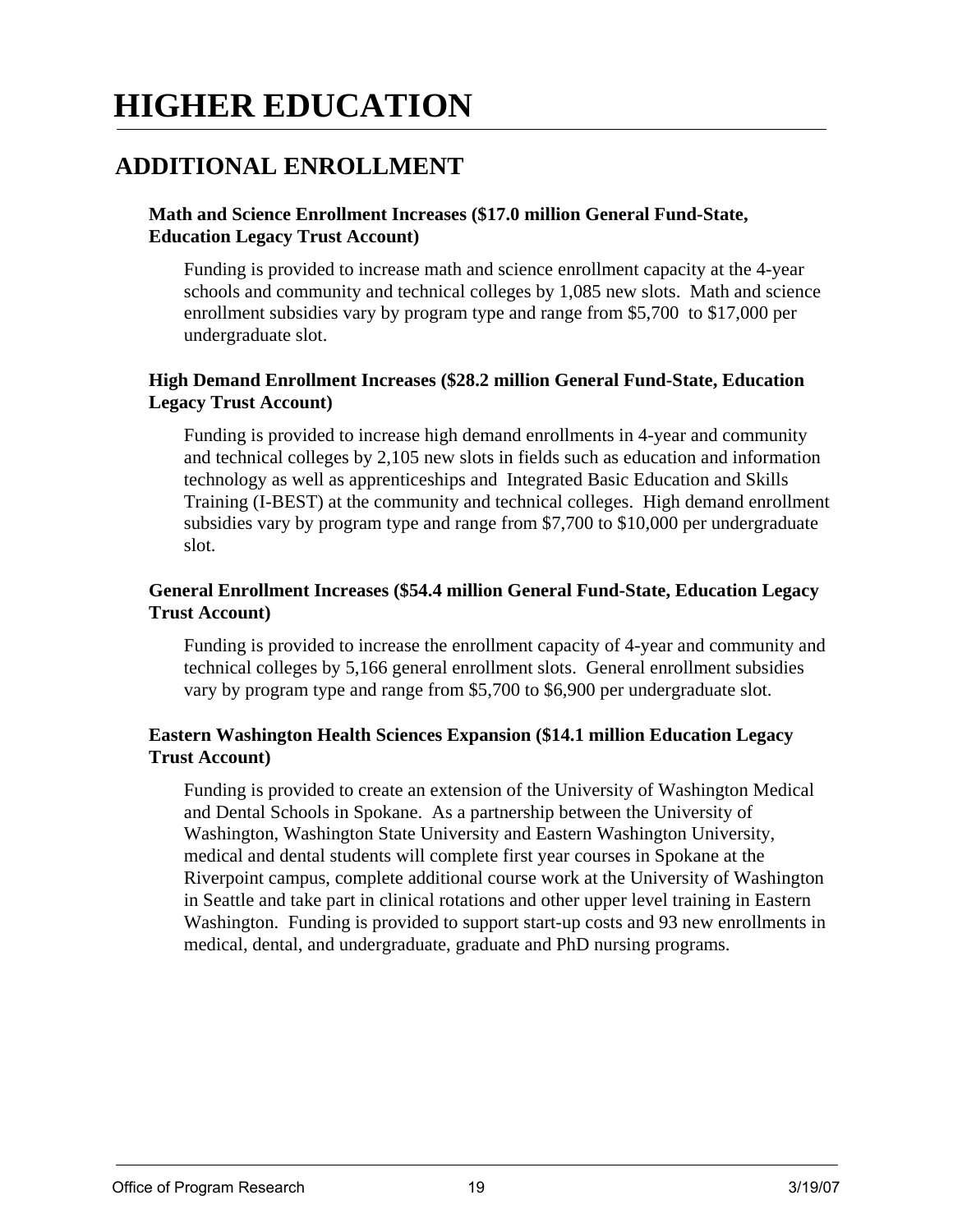## **FINANCIAL AID**

#### **State Need Grant (\$33.0 million Education Legacy Trust Account)**

Funding is provided to cover tuition increases and new state-funded enrollment. The current legislative policy of providing State Need Grants to resident undergraduate students from families with incomes up to 65 percent of the state median family income is maintained. Additionally, funding is provided to implement E2SHB 1179, which expands the State Need Grant to students attending college less than part-time.

#### **Opportunity Grants (\$15.0 million Education Legacy Trust Account)**

Funding is provided to implement 2SHB 1096 which supports the Opportunity Grants Program. The program provides financial aid to cover tuition, books, tools and fees for low-income community and technical college students enrolled in high demand programs. Program participants will earn credentials or certificates in industrydefined occupations with a need for skilled employees.

#### **GET Ready for Math and Science (\$14.0 million Education Legacy Trust Account)**

Funding is provided to implement E2SHB 1779, which creates the Guaranteed Education Tuition (GET) Ready for Math and Science program. The program will provide GET shares for 500 students who have shown math and science aptitude on the Washington Assessment of Student Learning (WASL), the SAT or the ACT. There is a private sector match requirement.

#### **Passport to College Promise Program (\$2.5 million General Fund-State)**

Funding is provided to create the Passport to College Promise program, pursuant to ESHB 1131. The program will provide college scholarships to former foster care youth. In an effort to expand higher education access to former foster care youth, funding is also provided to institutions of higher education for successfully recruiting, retaining, and graduating former foster care youth.

#### **Field of Dreams Program (\$1.0 million General Fund-State)**

Funding is provided to implement E2SHB 2082, which establishes the Field of Dreams program. The Field of Dreams program will provide eligible participants Guaranteed Education Tuition (GET) units in return for hours worked at a qualified agricultural job.

#### **Other Financial Aid (\$2.0 million General Fund-State, Education Legacy Trust Account)**

Funding of \$500,000 is provided for the Future Teacher Scholarship and Loan Forgiveness program, with priority going to those who teach math and science courses in high school. The State Work Study program will receive \$500,000 to allow aspiring teachers to earn money for college by working in secondary math and science classrooms. In addition, \$1.0 million in funding is provided to the Gaining Early Awareness and Readiness for Undergraduate Programs for student scholarships.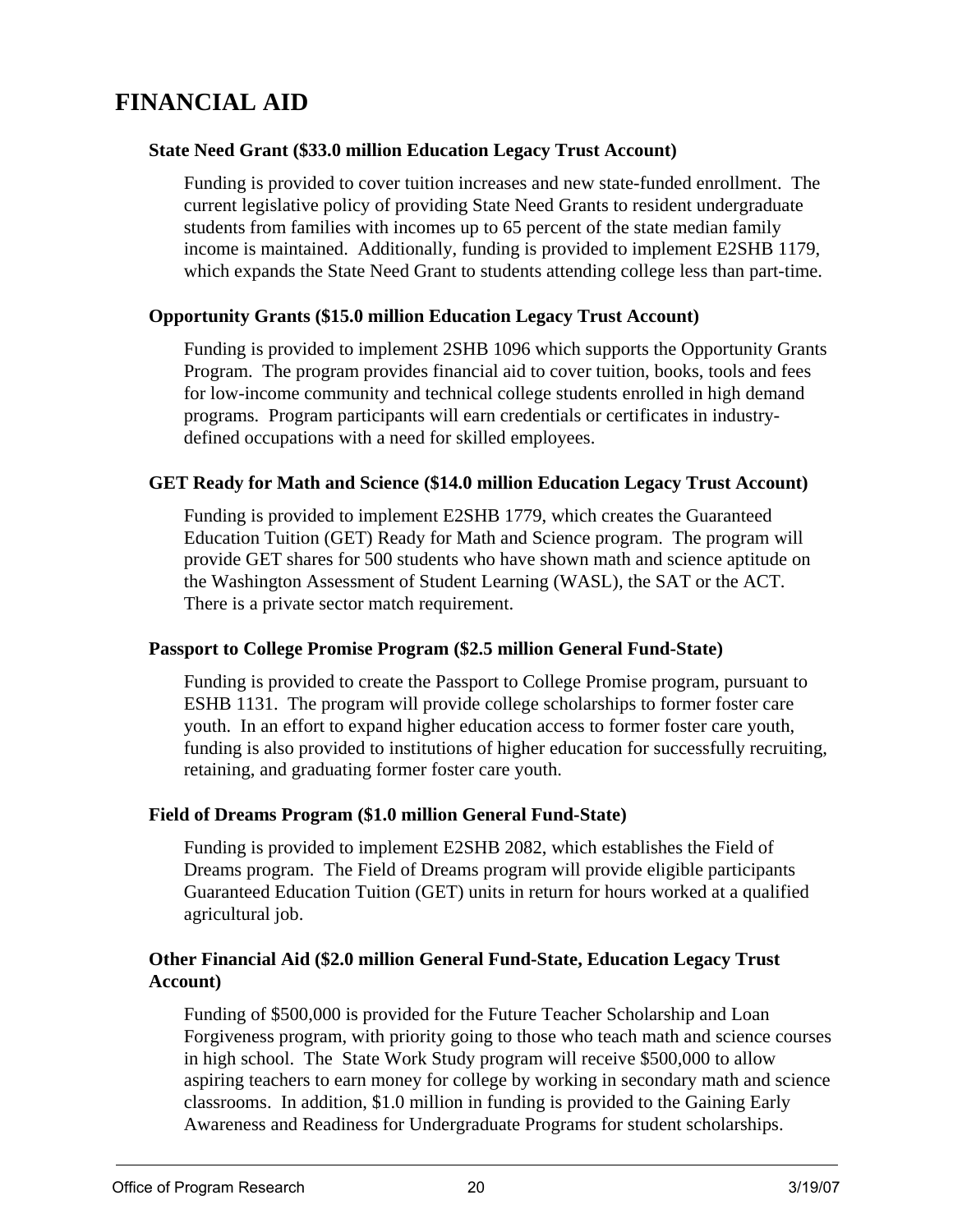## **COMPENSATION**

#### **I-732 COLA (\$34.2 million General Fund-State)**

Funding is provided in maintenance level for a cost-of-living adjustment at the Seattle consumer price index of 3.7 percent in Fiscal Year 2008 and 2.8 percent in Fiscal Year 2009 for eligible faculty and classified staff at the community and technical colleges.

#### **Part-Time Faculty Equity Pay (\$7.5 million General Fund-State)**

Funding is provided to help provide salary equity for part-time instructors at the community and technical colleges.

#### **Community College Faculty Increments (\$7.5 million General Fund-State)**

Funding is provided to help community and technical colleges fund salary increments to faculty.

## **TUITION**

#### **Tuition Increases (5% at Research and Regional Institutions and 2% at Community and Technical Colleges)**

Annual tuition increases of 5 percent per year for research and regional universities and 2 percent per year for community and technical colleges will provide revenues for the insitutions to recruit and retain faculty, expand research, and provide educational opportunities for students.

#### **Higher Education Access-Tuition (\$16.7 million General Fund-State)**

The community and technical colleges receive funding approximately equal to a 1 percent increase in tution. This, in addition to the authorization to increase tuition by 2 percent per year, will provide the community and technical colleges funds similar to what would be generated by a 3 percent tuition increase. The research institutions receive funding approximately equal to a 2 percent increase in tuition which, when combined with the authorization to increase tuition by 5 percent per year, provides research institutions funds similar to what would be generated by a 7 percent tuition increase.

## **HIGHER EDUCATION RESEARCH**

#### **Food and Agriculture (\$9.5 million General Fund State)**

Funding is provided to support agriculture initiatives at Washington State University to develop agricultural products and economically and environmentally sustainable food production; develop and fund competitive agriculture grants; and provide operating and program support for the university's research and extension center.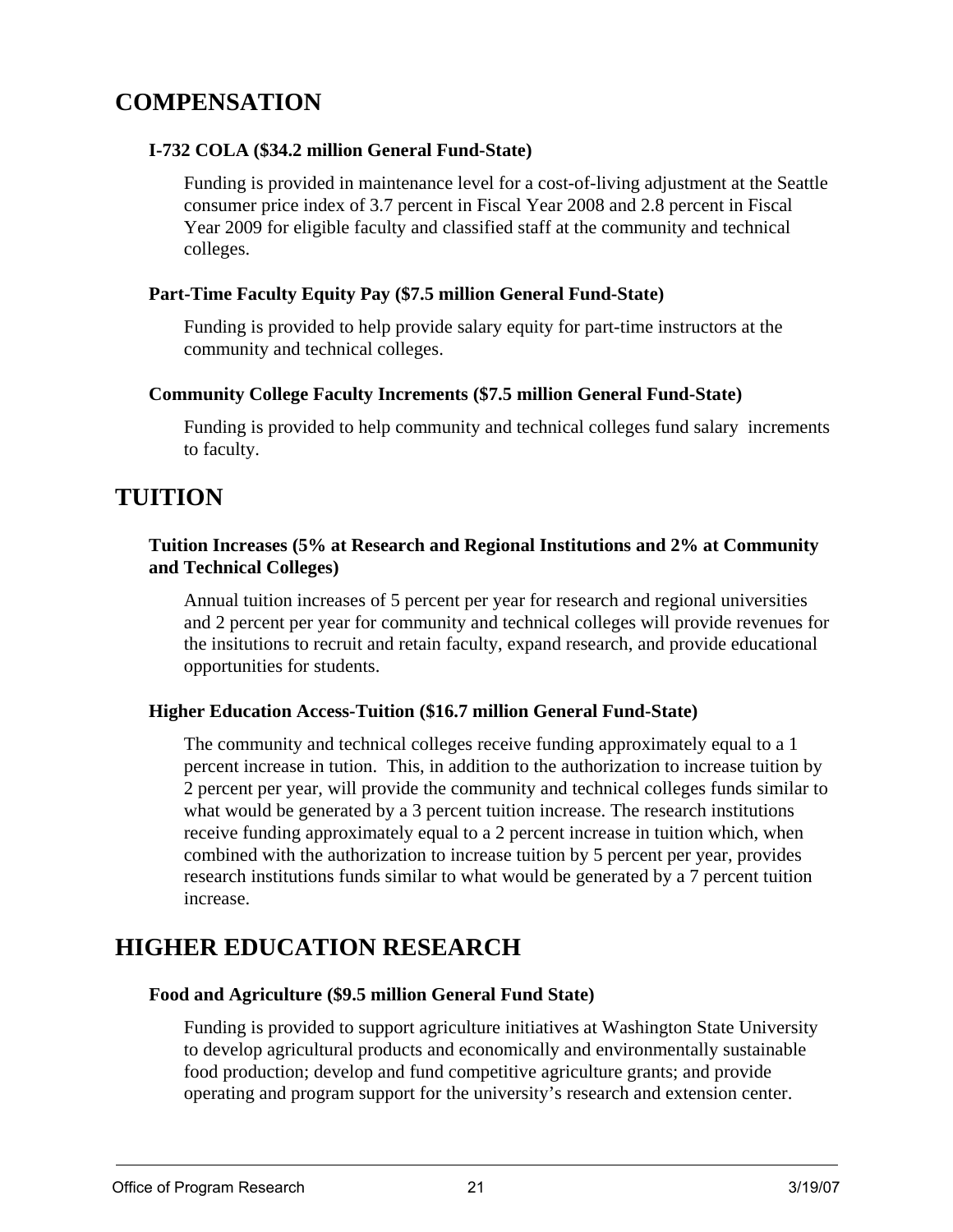#### **Bio-Products Technology (\$4.0 million General Fund-State)**

Funding is provided for Washington State University and the Pacific Northwest National Laboratories to investigate new products and commodities to be developed from processed agricultural waste and to develop and to expand their knowledge in the field of bio-products including bio-fuels.

#### **Research and Technology Building (\$3.3 million General Fund-State)**

Funding is provided to support operations and routine maintenance for the University of Washington's Research and Technology Building.

#### **Biomedical Research Activities in Neuroscience (BRAIN) (\$1.3 million General Fund-State)**

Funding is provided for the development of the biomedical research activities in neuroscience (BRAIN) program at Western Washington University. The program will link biology and chemistry curriculum to prepare students for biomedical research positions in academia and industry.

#### **Global Health Teaching and Research (\$6.3 million General Fund-State)**

Funding is provided to support research and teaching activities at the Department of Global Health at the University of Washington.

## **OTHER**

#### **Retention and Outreach Programs (\$7.0 million Education Legacy Trust Account)**

Funding is provided to each of the 4-year institutions and to the community and technical colleges to expand mentoring and academic support services to a total of 6,400 eligible students each year. Eligible students are low-income students, first generation college students, and students with disabilities.

#### **Electrical Engineering Undergraduate Program (\$1.1 million General Fund State)**

Funding is provided to help Washington State University establish an electrical engineering program at the Vancouver campus.

#### **Gaining Early Awareness and Readiness for Undergraduate Programs Expansion (\$2.5 million General Fund-State)**

The Gaining Early Awareness and Readiness for Undergraduates Program (GEAR UP) provides pre-collegiate preparation services to students in school districts without structured college access programs. Funding is provided to extend these services beyond the 43 participating school districts to 25 additional school districts.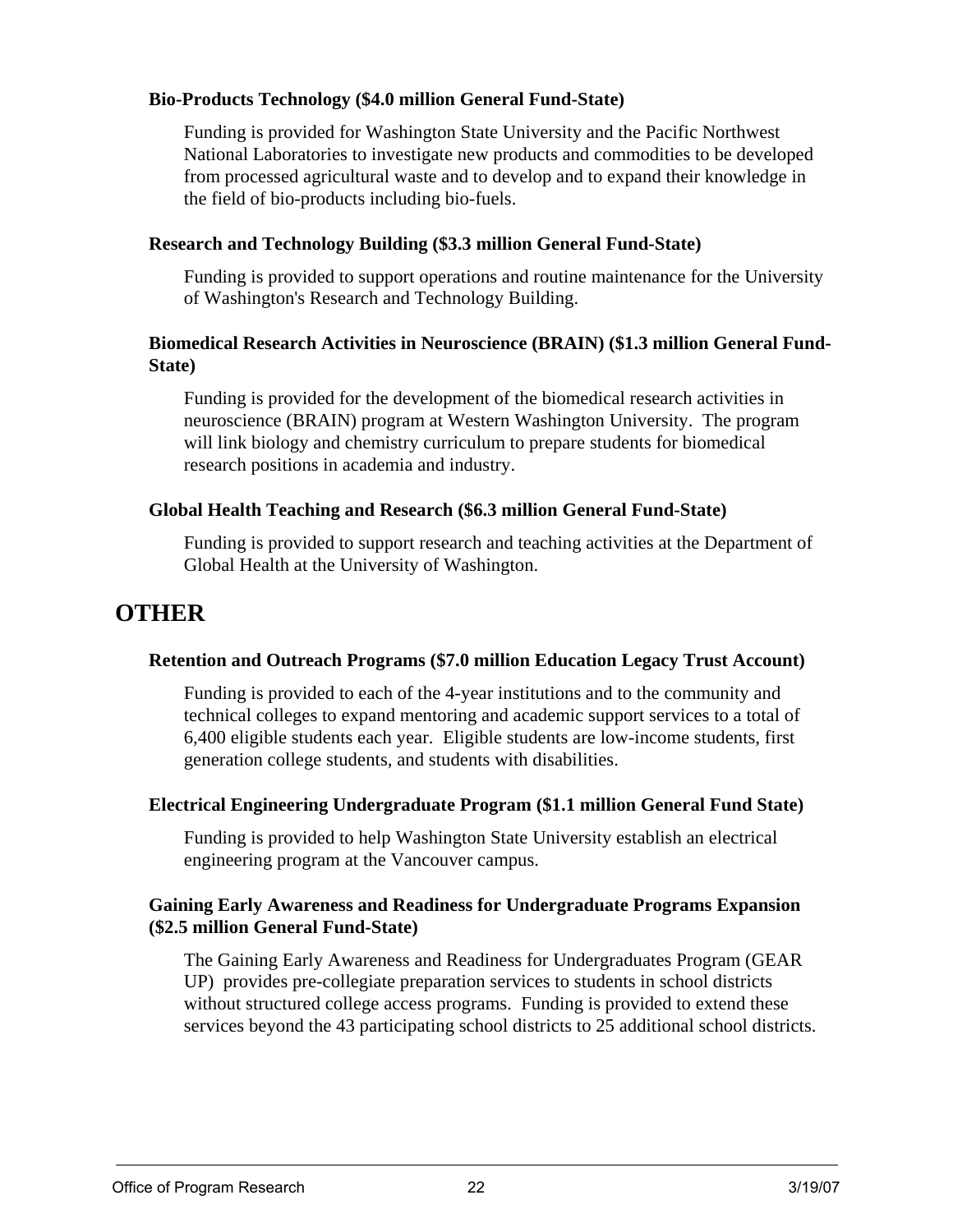## **HEALTH CARE**

## **CHILDREN & FAMILIES**

#### **Basic Health For Foster Parents (\$2.9 million, Health Services Account)**

Funding is provided to enroll foster parents with household incomes between 200 percent and 300 percent of the Federal Poverty Level into the Basic Health Plan. Eligibility is provided through changes to the subsidized enrollee category made in SHB 2098, implementing the recommendations of the Blue Ribbon Commission on Health Care Costs and Access.

#### **Pediatrics Rate Increases (\$15.8 million General Fund-State, \$13.4 million General Fund-Federal)**

The rates paid for pediatric services for fee-for-service Medicaid clients will be increased to a level equivalent to the rates paid for pediatric services under the state Uniform Medical Plan. This increase is intended to improve access to pediatric services for children using Medicaid.

#### **Increase Health Coverage for Children (\$28.2 million General Fund-State, \$28.8 million General Fund-Federal)**

Funding is provided to implement Chapter 5, Laws of 2007 (2SSB 5093), which directs the Department of Social and Health Services (DSHS) to provide health insurance coverage for children under age 19 in families with household incomes of up to 250 percent of the federal poverty level, and effective January 1, 2009, for children whose family income is not greater than 300 percent of the federal poverty level. Additionally, DSHS is directed to establish an outreach and education effort to identify and enroll eligible children in health coverage.

#### **Childhood Vaccines (\$19.8 million Health Services Account-State)**

The state's universal vaccine schedule is expanded to include vaccinations recently approved in the federal Vaccination for Children program, including rotavirus, a leading cause of childhood diarrhea, and human papilloma virus (HPV), recently discovered as a leading cause of cervical cancer.

#### **Family Planning (\$5 million General Fund-State)**

Family planning clinics will increase their capacity to provide family planning and reproductive health services to low-income men and women who are not otherwise eligible for services through the Department of Social and Health Services Medical Assistance Program.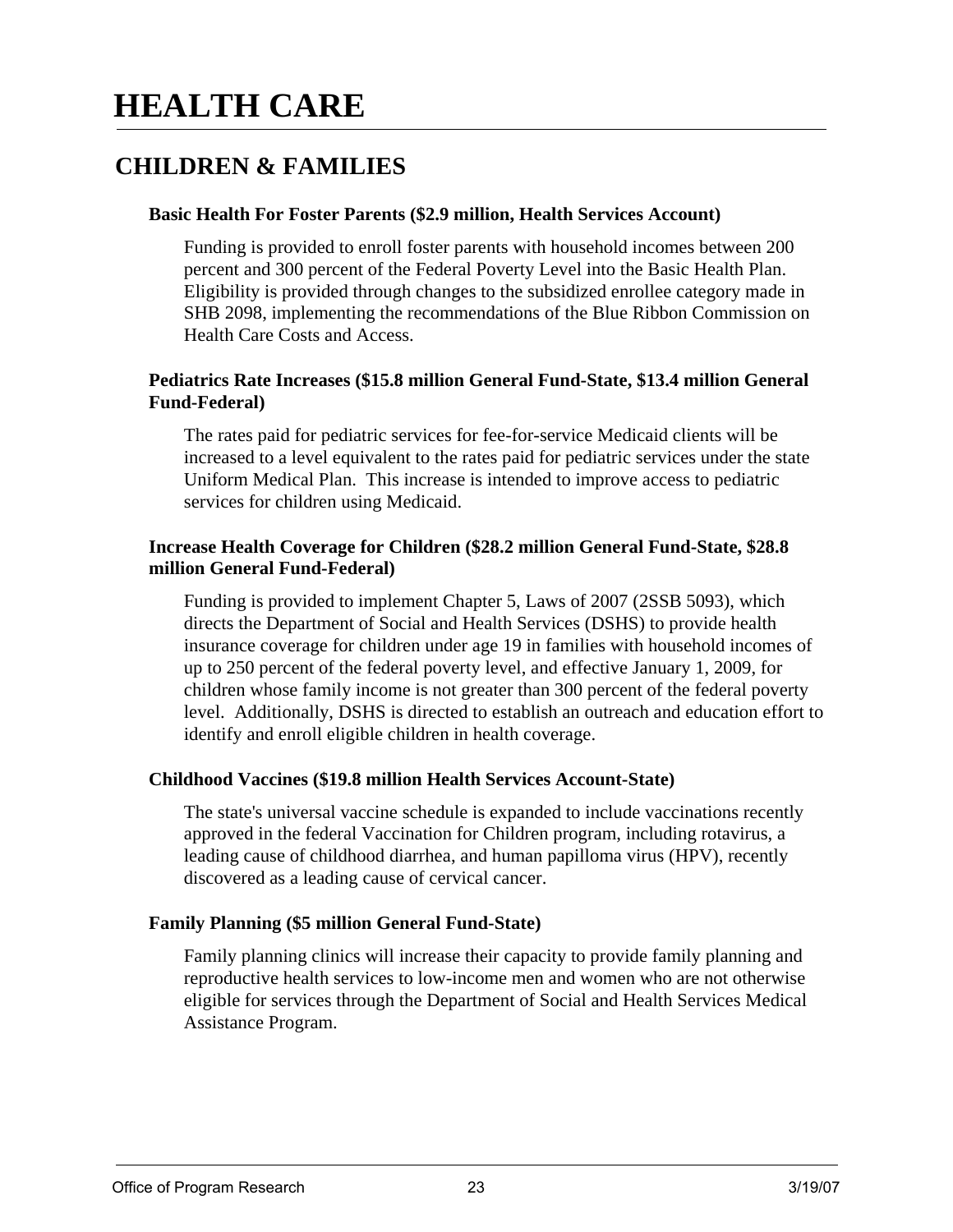## **TECHNOLOGY**

#### **Benefits Administration and Insurance Account System (\$4.5 million Health Services Account, \$21.0 million Other Funds)**

The Health Care Authority is provided with funding to replace the benefit administration and insurance accounting information technology system for the Public Employees' Benefits Board (PEBB) and Basic Health Plan (BHP) programs.

#### **Medicaid Management Information System Replacement Project (\$15.1 million General Fund-State, \$49 million General Fund-Federal)**

Funding is provided for the ongoing implementation of ProviderOne, the system scheduled to replace the Medicaid Management Information System (MMIS), the Department of Social and Health Services primary provider payment system. The deployment of ProviderOne is anticipated to begin in February 2008. When fully operational, the system will pay more than 100,000 providers, support the delivery of services to more than one million clients, and manage roughly \$4 billion per year in Medicaid and other payments. The total cost of the MMIS replacement project is estimated to be \$115.6 million.

#### **Health Record Banks Pilot Program (\$8.0 million Health Services Account)**

Following the recommendations of the Health Information Infrastructure Advisory Board, funding is provided for a pilot program to establish an electronic health record data bank. The record bank will provide a single location to health care providers to 'deposit' health care client records, where they will thereafter be accessible by other providers caring for the same clients.

#### **Health Technology and Health Literacy Grants (\$1.4 million Health Services Account)**

Grants will be provided to health care providers to assist with the installation of information technology systems, including long-term care providers serving state clients. Grants will also be provided to community organizations that help families make informed decisions about children's health, including how to take care of common illnesses and when to go to the emergency room.

#### **Critical Patient Information Initiative (\$2.0 million, Health Services Account)**

A contract will be negotiated for a pilot project to develop an emergency medical response health management record system. Within two years, the pilot will begin to deliver records to emergency medical personnel in at least King, Snohomish, Thurston, and Whatcom counties and the city of Vancouver.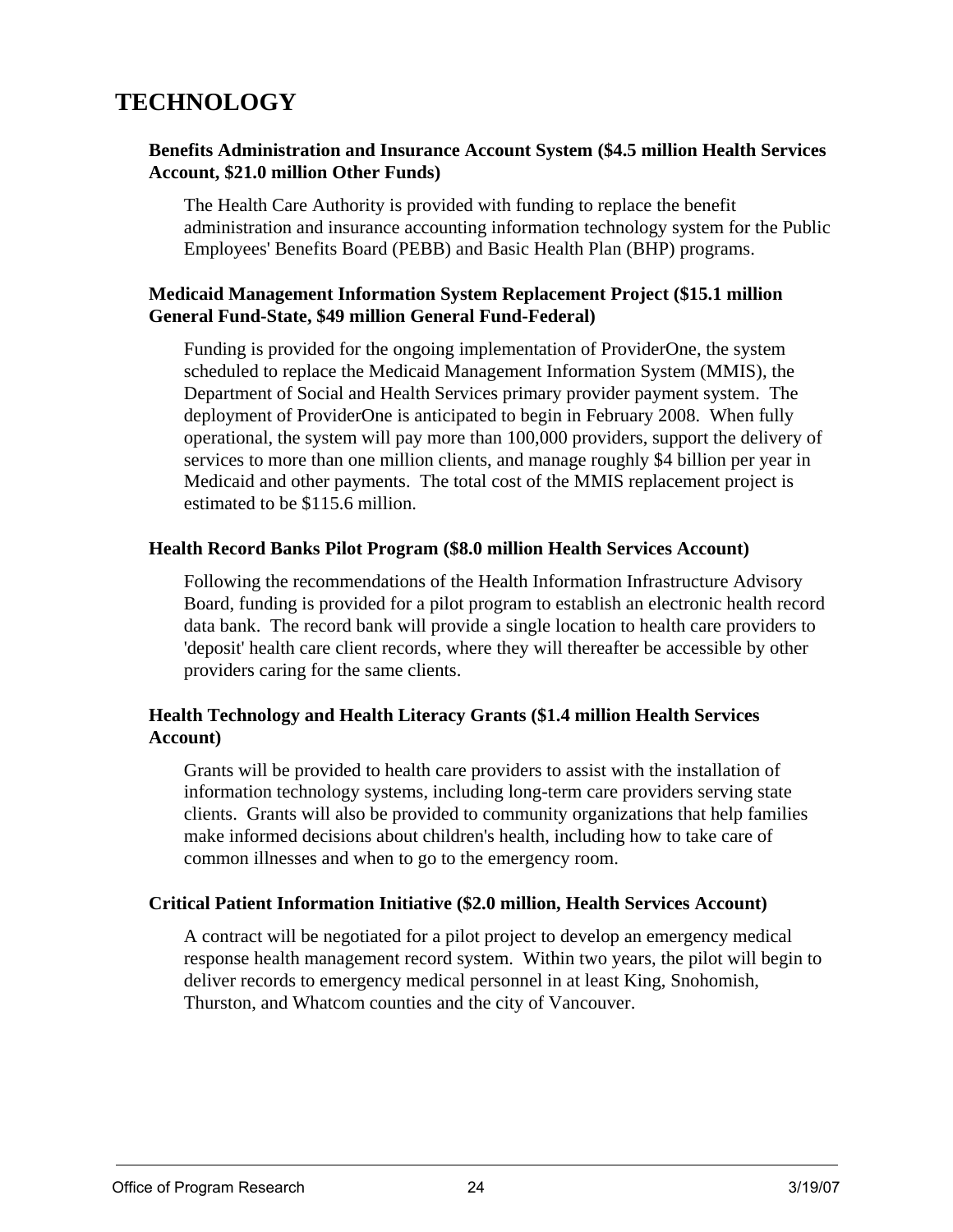## **HEALTH PROFESSIONS**

#### **Health Professions Policy Legislation (\$142,000 General Fund-State, \$4.8 million Health Professions Account)**

Funding is provided to implement legislation regarding the licensing and regulation of health professions, including dental & other health professions, genetic counselors, massage therapists and registered counselors. House Bill 1099 (Dental professions) would establish dental assistants and expanded function dental auxiliaries as new health professions to be regulated by the Dental Quality Assurance Commission. House Bill 2015 (Genetic counselors) would establish genetic counselors as a new health profession to be licensed by the Department of Health (DOH). House Bill 1103 (Health professions) would transfer primary responsibilities of health profession boards and commissions for investigations, summary suspensions, and charging decisions, to the Secretary of Health and require DOH to conduct background checks on all applicants for an initial credential to practice a health profession. House Bill 1397 (Massage therapy definition) would define "intraoral massage" and permit licensed massage therapists to obtain an endorsement to perform intraoral massage after completing required training. House Bill 1993 (Counselors) would separate the profession of registered counselors into two professions that can perform therapeutic counseling and establish associate and trainee credentials for individuals pursuing a license as a mental health counselor, social worker, marriage and family therapist, or certification as a chemical dependency professional.

#### **Health Professions Disciplinary Backlog (\$4.7 million Health Professions Account-State)**

Funding is provided for the Department of Health to eliminate a backlog of 699 health profession disciplinary cases.

## **PUBLIC HEALTH**

#### **Local Public Health Funding (\$20.0 million Local Public Health Financing Account)**

Public health services in Washington are provided by the Department of Health and 35 local health jurisdictions. Increased funding in the amount of \$20 million is provided to local health jurisdictions to support activities relating to preventing and responding to communicable disease; protecting people from environmental health threats; assessing health status; promoting health and preventing chronic disease; and accessing health services. In accordance with E2SHB 1825 (public health funding), all local health jurisdictions will receive an equal portion of \$10.9 million to address core public health functions of statewide significance, including services related to communicable diseases, public health emergencies, chronic disease, healthy families and children, health assessment, and environmental health. The remaining funds will be distributed to local health jurisdictions on a per-capita basis.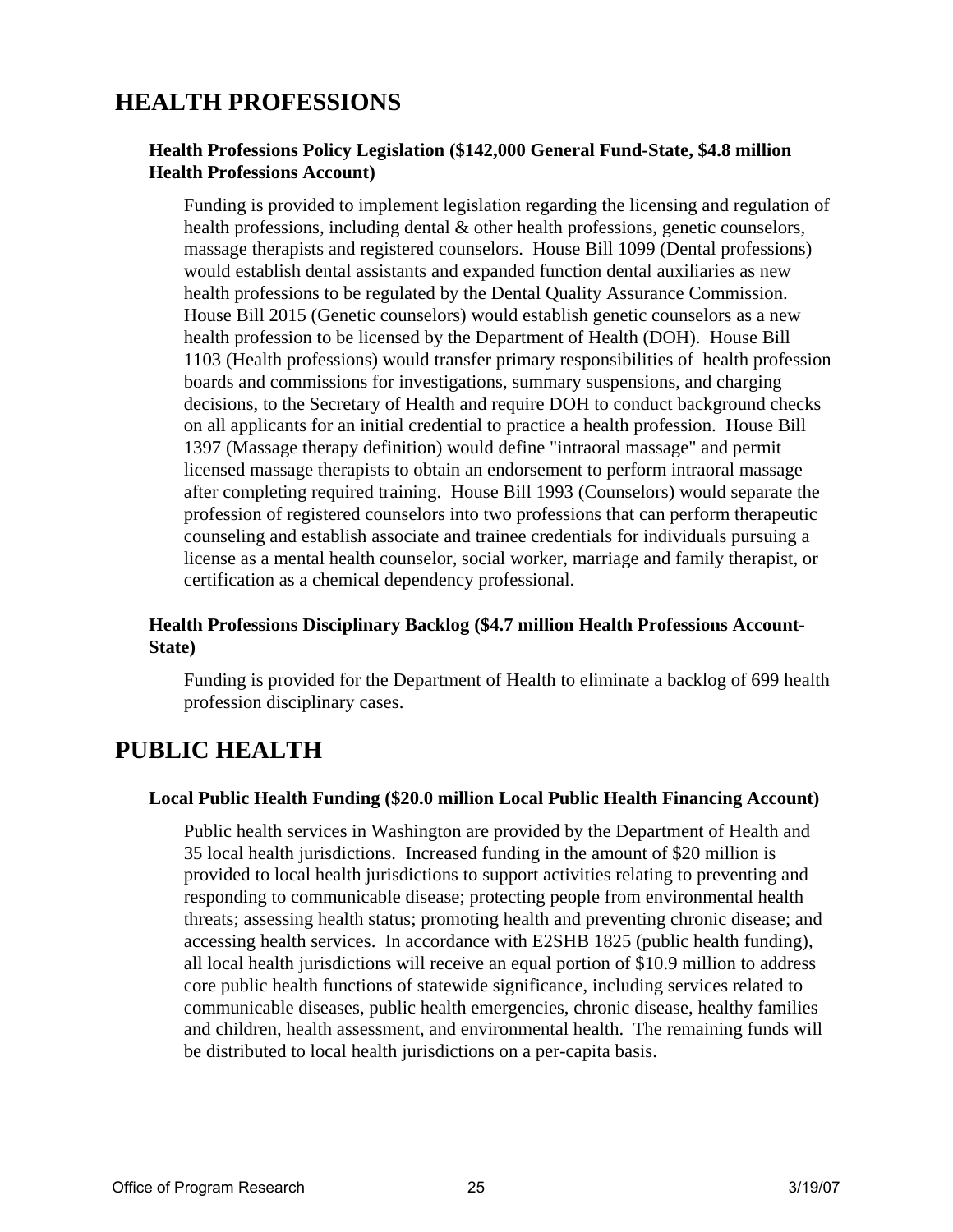## **OTHER**

#### **Basic Health Plan Benefit Improvements (\$6.4 million Health Services Account)**

Funding is provided for benefit improvements in the Basic Health Plan, including reduced copayments for certain drugs and durable medical equipment.

#### **Washington Health Insurance Partnership (\$7.4 million, Health Services Account)**

The creation of the Washington Health Insurance Partnership (WHP) Board in the Office of Insurance Commissioner (OIC), as provided in E2SHB 1569, is funded. The function of the Washington Health Insurance Partnership is to pool purchasing of small group health benefit plans. Recommendations from the study will be included in a Request for Proposal (RFP) to seek a private entity to operate the WHP. The study and a summary of the RFP are due to the Legislature January 1, 2008. If the 2008 Legislature takes no action, the RFP will be issued April 1, 2008.

#### **Inpatient Hospital Payments (\$9.5 million General Fund-State, \$9.8 million General Fund-Federal)**

Funding is provided to implement changes to the hospital inpatient Medicaid reimbursement system as recommended by an independent contractor. The new payment system will also include adjustments to recommendations concerning children's outlier payments and psychiatric services. Overall, the changes should result in an updated payment system that reflects more current cost and claims data, limits the use of ratio-of-cost-to-charges payments, updates and expands the use of diagnosis related groupers or relative weights and conversion factors, limits the use of outlier payments, and makes payments more consistent for similar services.

#### **Puget Sound Health Alliance Expansion (\$1.0 million Health Services Account, \$1.0 million other funds)**

The Puget Sound Health Alliance data warehouse program is expanded to the entire state, so that a statewide database of claims and performance information can be gathered on state-purchased health care. Support is also provided for expanded participation in clinical improvement teams for targeted disease states.

#### **Prescription Drug Consortium (\$0.9 million, Health Services Account)**

The Prescription Drug Purchasing Consortium is continued for the 2007-2009 fiscal biennium, allowing local governments, private entities, and individuals who are uninsured or underinsured to continue to participate in the consortium. Funds are also provided for an interstate agreement with Oregon to expand the purchasing program.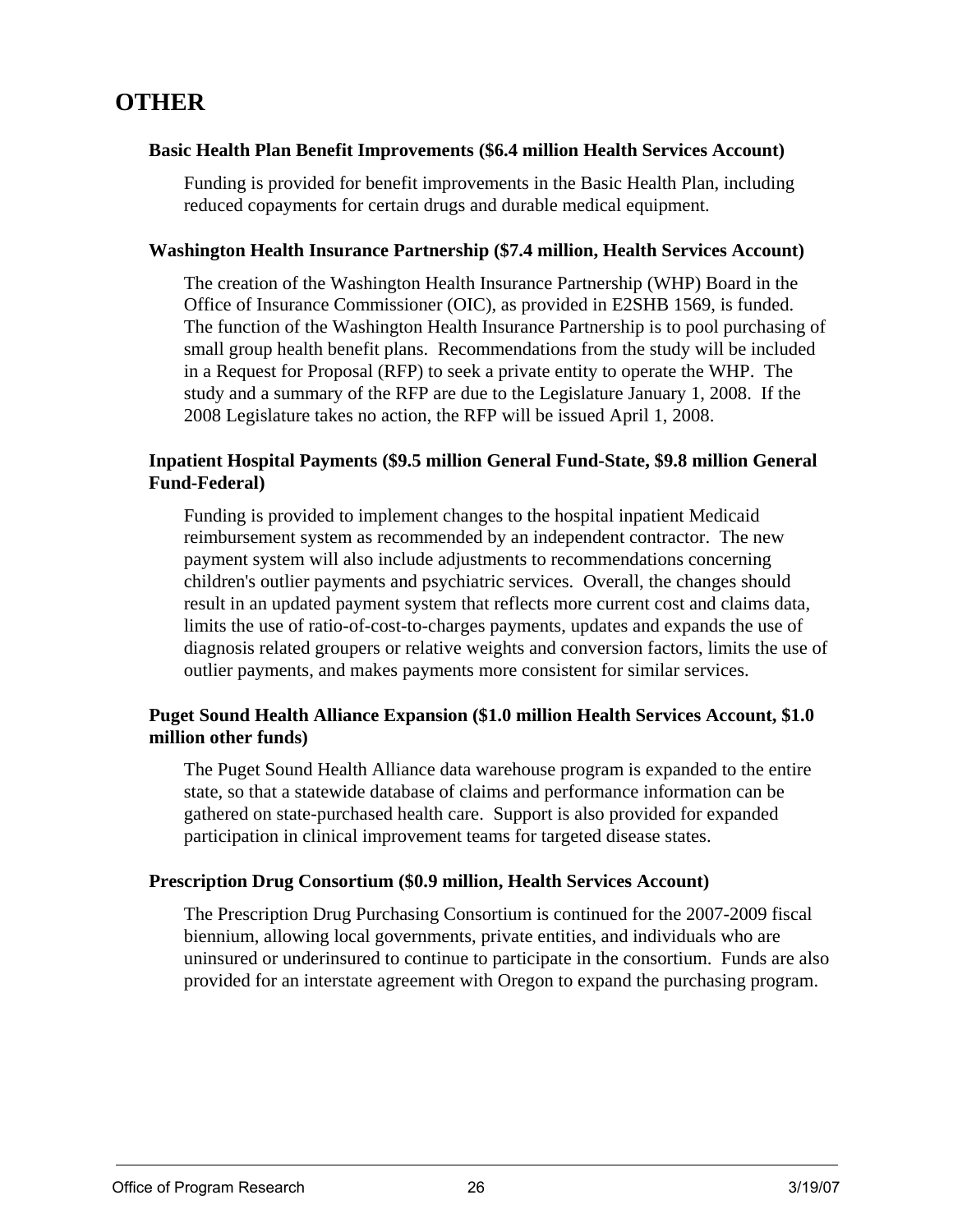#### **Recommendations of the Blue Ribbon Commission on Health Care Costs and Access (\$2.25 million, Health Services Account)**

Portions of the recommendations of the Blue Ribbon Commission on Health Care Costs and Access that are detailed in SHB 2098, are the responsibility of the Health Care Authority, and that are not funded specifically under other provisions, are funded from the Health Services Account.

#### **Dental Residency Program (\$1.7 million, Health Services Account)**

The dental residency program is continued and expanded by six additional resident positions in fiscal year 2008, and by five more resident positions in fiscal year 2009. At least four of the additional dental resident positions established in fiscal year 2008 will be in Eastern Washington, and two will be in the Seattle area.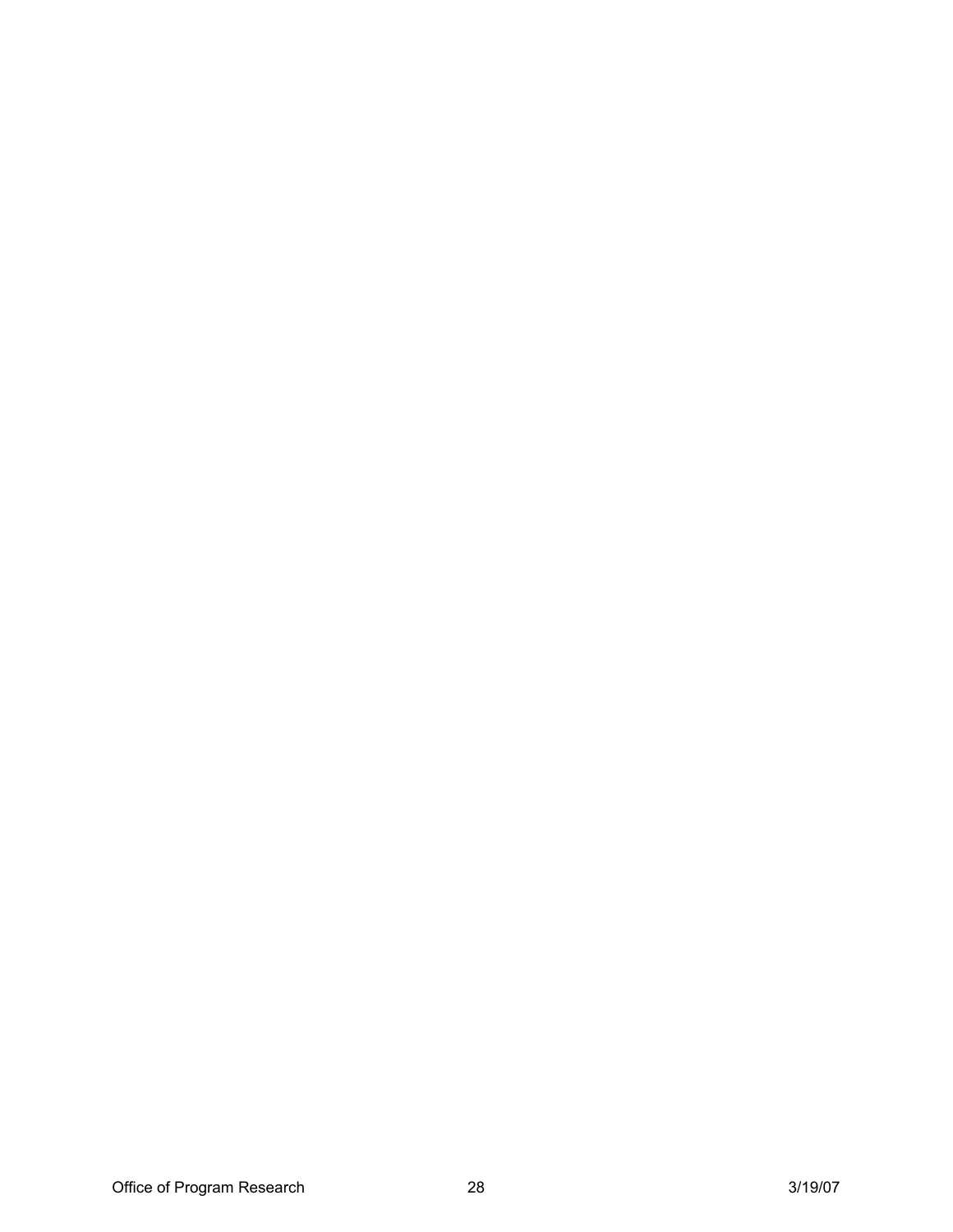## **HUMAN SERVICES**

### **CHILD WELFARE**

#### **Implement New Social Worker Computer System (\$7.6 million General Fund-Stae, \$7.6 million General Fund-Federal)**

A total of \$15.2 million is provided to continue development of a statewide automated child welfare information systems (SACWIS) designed to be a comprehensive automated case management tool to support social worker case management practice, including child protective services, child welfare services, and other family suport services. SACWIS development began in fiscal year 2007, and the system is expected to be fully functional beginning in fiscal year 2010. It will replace the current caseworker system, CAMIS.

#### **Expand Kinship Foster Care Placements and Services (\$1.5 million General Fund-State, savings of \$5.4 million General Fund-Federal)**

Funds are provided to expand relative searches and support services to ensure that more children in foster care may be placed with extended family. This item also assumes savings in traditional foster care placements and an increase in child-only TANF payments to support the needs of children in kinship placements.

#### **Increase Behavioral Rehabilitation Services (BRS) Rates (\$6.6 million General Fund-State, \$2.8 million General Fund-Federal)**

Funding is provided to increase rates paid to BRS providers for intensive foster care services by a total of 10 percent over the biennium, with a 5 percent increase provided in each fiscal year.

#### **Increase Child Welfare Caseworker Visits (\$7.0 million General Fund-State, \$3.0 million General Fund-Federal)**

A total of \$10 million is provided to ensure children in the state's care are visited at least monthly by their caseworkers. This is intended to improve monitoring of child safety and well-being and to ensure that case plans are progressing as expected.

#### **Children's Advocacy Centers (\$1.0 million General Fund-State, \$0.4 million General Fund-Federal)**

The budget includes \$1.4 million to increase services provided by children's advocacy centers. Children's advocacy centers provide a child-focused, community-oriented, facility-based program in which representatives from many disciplines meet to discuss and make decisions about investigation, treatment and prosecution of child abuse cases. They also work to prevent further victimization of children.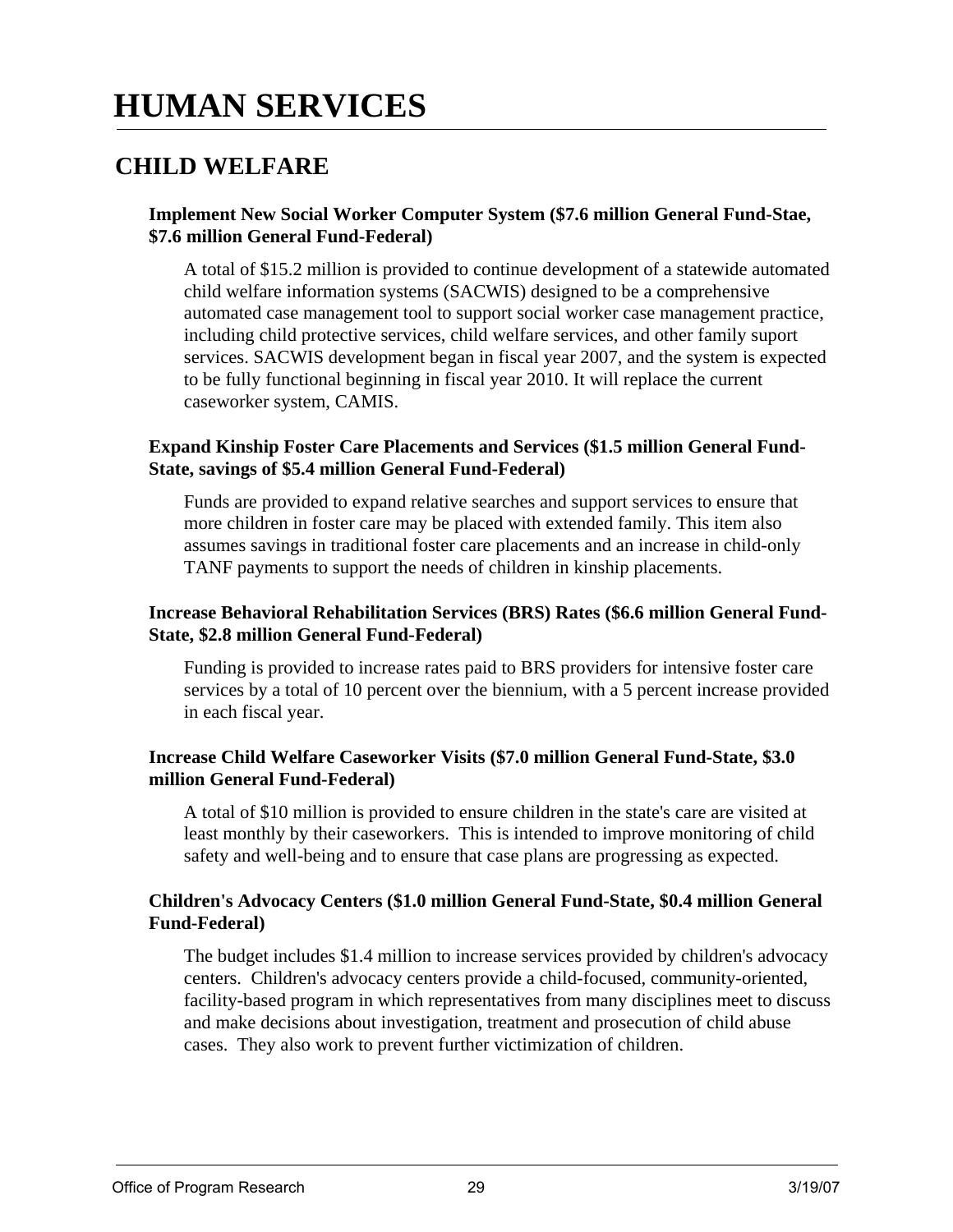#### **Partners for our Children (\$1.0 million General Fund-State)**

One-time start-up funds are provided to establish the Partners for our Children program at the University of Washington. The program will provide: (1) policy analysis and evaluation related to effectiveness of policies and practices in meeting the needs of vulnerable children and families; (2) development, testing, implementation, and dissemination of promising programs and practices; and (3) education and training directed principally at social work professionals and foster parents.

#### **Children's Services Practice Model (\$1.5 million General Fund-State, \$0.7 million General Fund-Federal)**

Funding is provided to train social work staff in the use of evidence-based clinical practices to improve family functioning and reduce child maltreatment.

### **MENTAL HEALTH**

#### **Improve Children's Mental Health Services (\$10.7 million General Fund-State, \$4.2 million General Fund-Federal)**

Funds are provided to improve children's mental health services, pursuant to HB 1088 (children's mental health). Funds will be used to establish a wraparound services pilot program in up to three counties designed to reduce inpatient psychiatric hospitalization and out-of-home placement of children. In addition, funding is provided to expedite Medicaid enrollment or reinstatement for children leaving juvenile confinement, establish a psychiatric consultation service for primary care providers, support a children's mental health center focused on evidence-based mental health services at the University of Washington, reexamine children's access to care standards, expand the Medicaid Healthy Options and fee-for-service mental health outpatient benefit from 12 to 20 visits per year, and to expand the types of service providers that may be reimbursed under the fee-for-service program.

#### **Community Mental Health Care Workers (\$8.7 million General Fund-State, \$5.0 million General Fund-Federal)**

\$13.7 million is provided to enhance the safety and wages of community mental health care workers.

#### **Increase Non-Medicaid Mental Health Services and Hospital Rates (\$19.2 million General Fund-State)**

Funding is provided for additional non-Medicaid services, to accomodate general population growth, and to increase non-Medicaid inpatient psychiatric rates.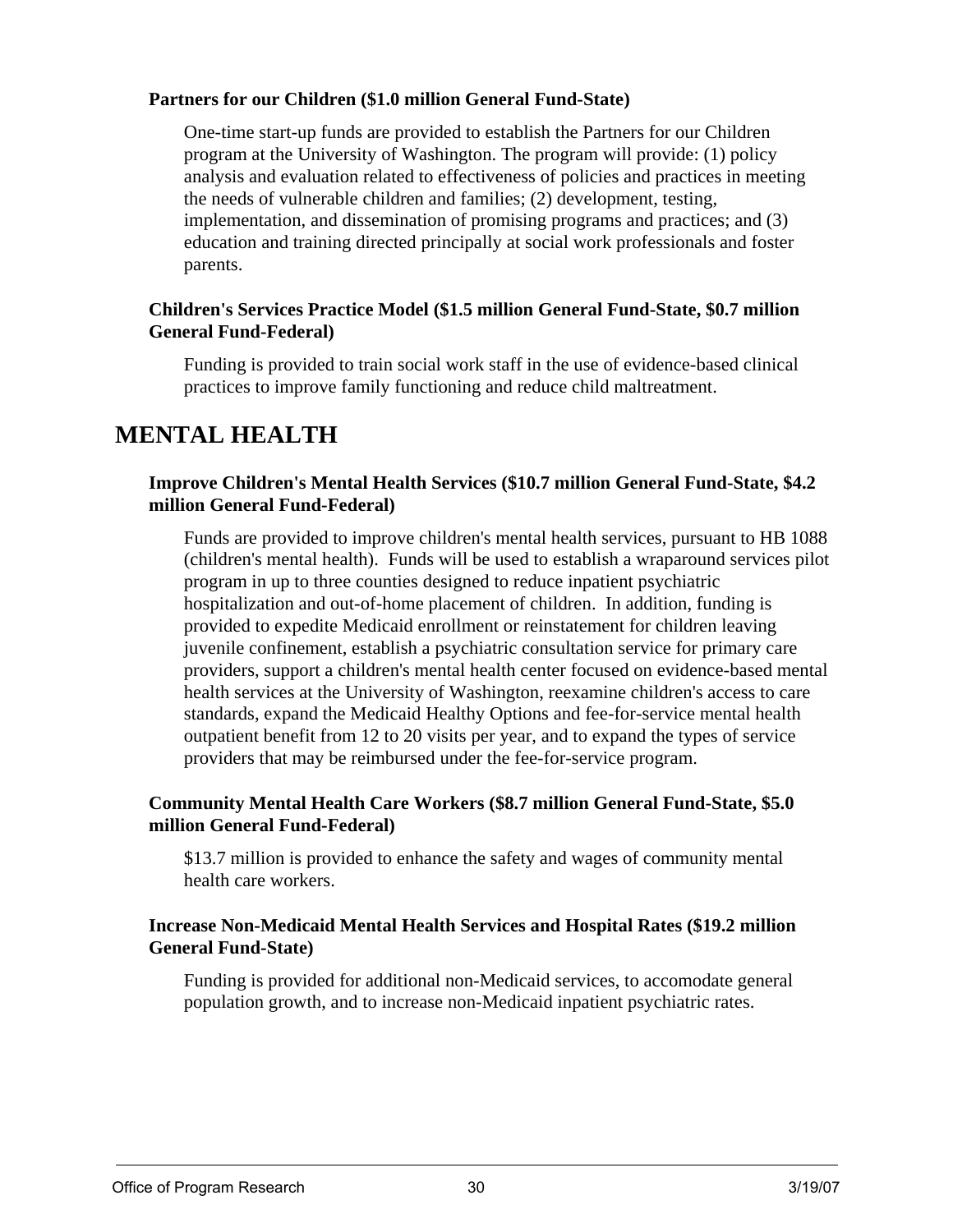#### **State Hospital Safety Enhancements (\$3.8 million General Fund-State)**

Funding is provided to increase staff at Western State Hospital during meal times to reduce the risk of patient assaults on other patients and staff, to train state mental institution staff on intervention techniques to manage patient behavior, to reinstate the Return to Work program at Western State Hospital, and to support a community policing partnership between Western State Hospital and the city of Lakewood.

## **AGING AND DISABLED**

#### **Nursing Home Rate Increases (\$29.5 Million General Fund-State, \$31.2 Million General Fund-Federal)**

Funding is provided to rebase non-capital rate components pursuant to proposed policy legislation and to increase these component rate allocations by 3.2 percent effective July 1, 2007. Funding is provided for additional rate increases beginning July 1, 2008, in accordance with recommendations from the Joint Legislative Task Force on Long-Term Care Residential Payment Systems.

#### **Boarding Home and Adult Family Home Rate Increase (\$11.8 Million General Fund-State, \$12.3 Million General Fund-Federal)**

Funding is provided to increase payment rates by 3.2 percent in fiscal year 2008 and by 2.0 percent in fiscal year 2009 for adult family homes and boarding homes with assisted living, adult residential care, and enhanced adult residential care contracts.

#### **Expand Employment Services (\$5.1 Million General Fund-State, \$2.4 Million General Fund-Federal)**

Funding is provided to expand employment and day program opportunities for an additional 750 individuals with developmental disabilities during the 2007-09 biennium. Funds provided are for clients currently receiving waiver services and for non-waiver clients, and are prioritized for young adults graduating from high school.

#### **Family Caregiver Support and Respite (\$11.4 Million General Fund-State)**

Funding is provided to families who are providing care and support for family members with developmental disabilities in the home. Awards will be provided to approximately 1,520 individuals receiving state-only family support services by the end of Fiscal Year 2009. Funding is also provided to expand the family caregiver support and respite program to accommodate an additional 2,000 family caregivers providing services to elderly and disabled persons.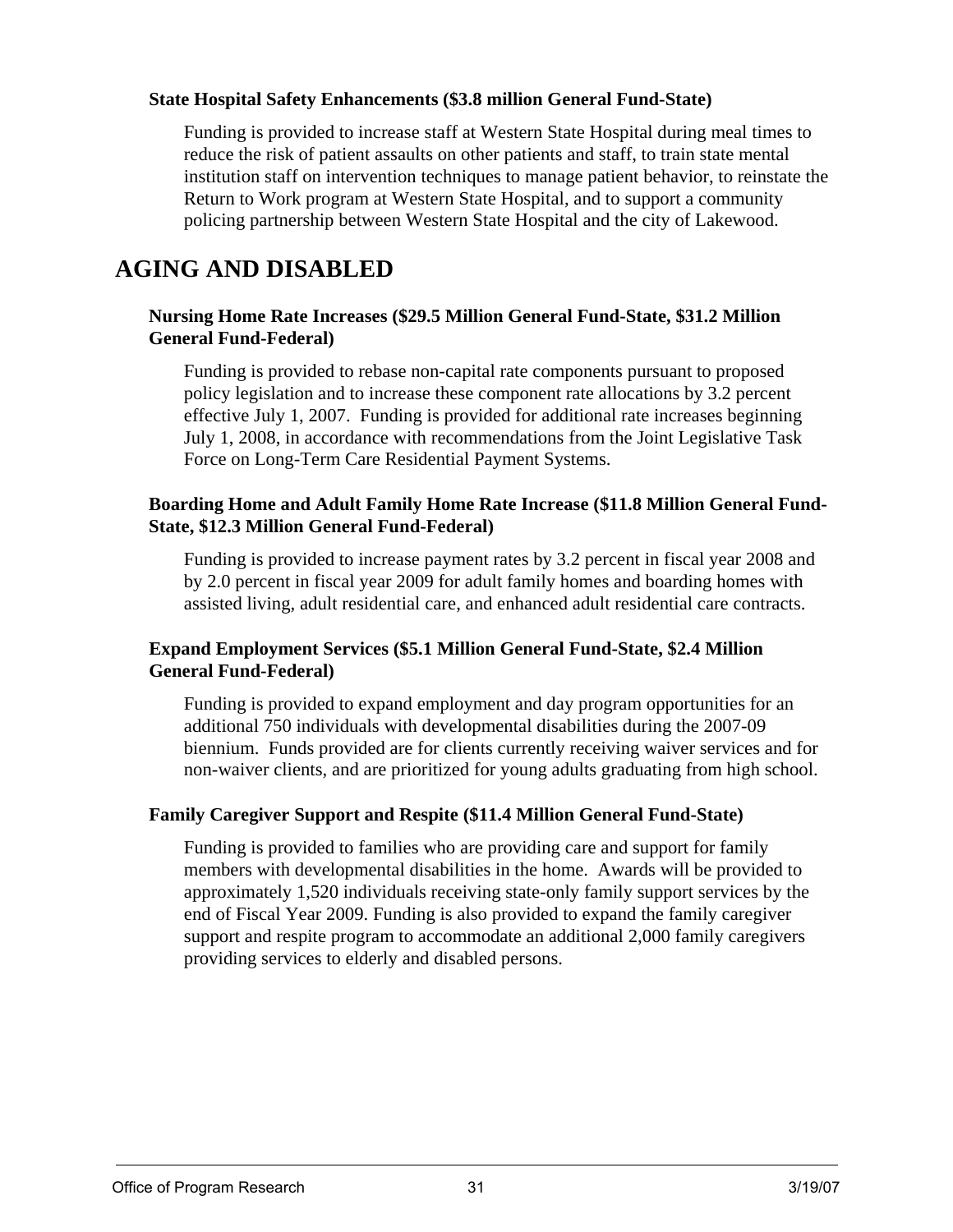#### **Community Residential Supports for Individuals with Developmental Disabilities (\$12.8 Million General Fund-State, \$13.1 Million General Fund-Federal)**

Funding is provided for commmunity residential support services for up to 129 clients, including 48 placements for individuals needing community protection placements and an additional 81 other community placements. Priority for the placements will include clients without residential services who are in crisis or in immediate risk of needing out-of-home placement, children aging out of other state services, and current waiver clients who need additional services.

#### **Medically-Intensive Home Care/Private Duty Nursing Increase (\$3.8 Million General Fund-State, \$4.0 Million General Fund-Federal)**

Funding is provided for a 10 percent rate increase for Private Duty Nursing services, which provide nursing care to approximately 200 children with disabilities through the Medically-Intensive Home Care Program and to 75 clients over age 18 who otherwise would be institutionalized in skilled nursing facilities or receive care in hospitals.

#### **Home Care Worker Interest Arbitration Award (\$48.1 Million General Fund-State, \$50.7 Million General Fund-Federal)**

Funding is provided to implement the compensation-related components of an interest arbitration award to the approximately 23,000 individuals who contract with the state to provide publicly funded home care services to elderly and disabled persons. Pursuant to the arbitration award, home care worker wages will increase to \$10.22 per hour by the end of the 2007-09 biennium. In addition, home care workers will receive differential pay when they serve as mentors or trainers; will be offered reimbursement for client-related travel in their personal vehicles; will have the employee share of worker's compensation premiums subsidized by the state; and will be receive an increase in vacation accrual levels. Resources are also provided to increase certain hours of work for providers who are caring for clients with complex behavioral and cognitive needs. Health care contributions for medical, vision, and dental benefits are increased by ten percent, from \$532 per worker per month to \$585 per worker per month, effective July 1, 2008.

#### **Agency Provider Parity (\$24.6 Million General Fund-State, \$25.7 Million General Fund-Federal)**

Funding is provided to increase home care agency provider payments and health benefit contributions for direct care workers employed by agencies commensurate with the compensation-related provisions of the interest arbitration award for individual providers of home care services. In accordance with RCW 74.39A.310, the Department of Social and Health Services provider payment rates and contribution levels for health care benefits are increased for agency providers of home services at the same rate as negotiated and funded for individual providers.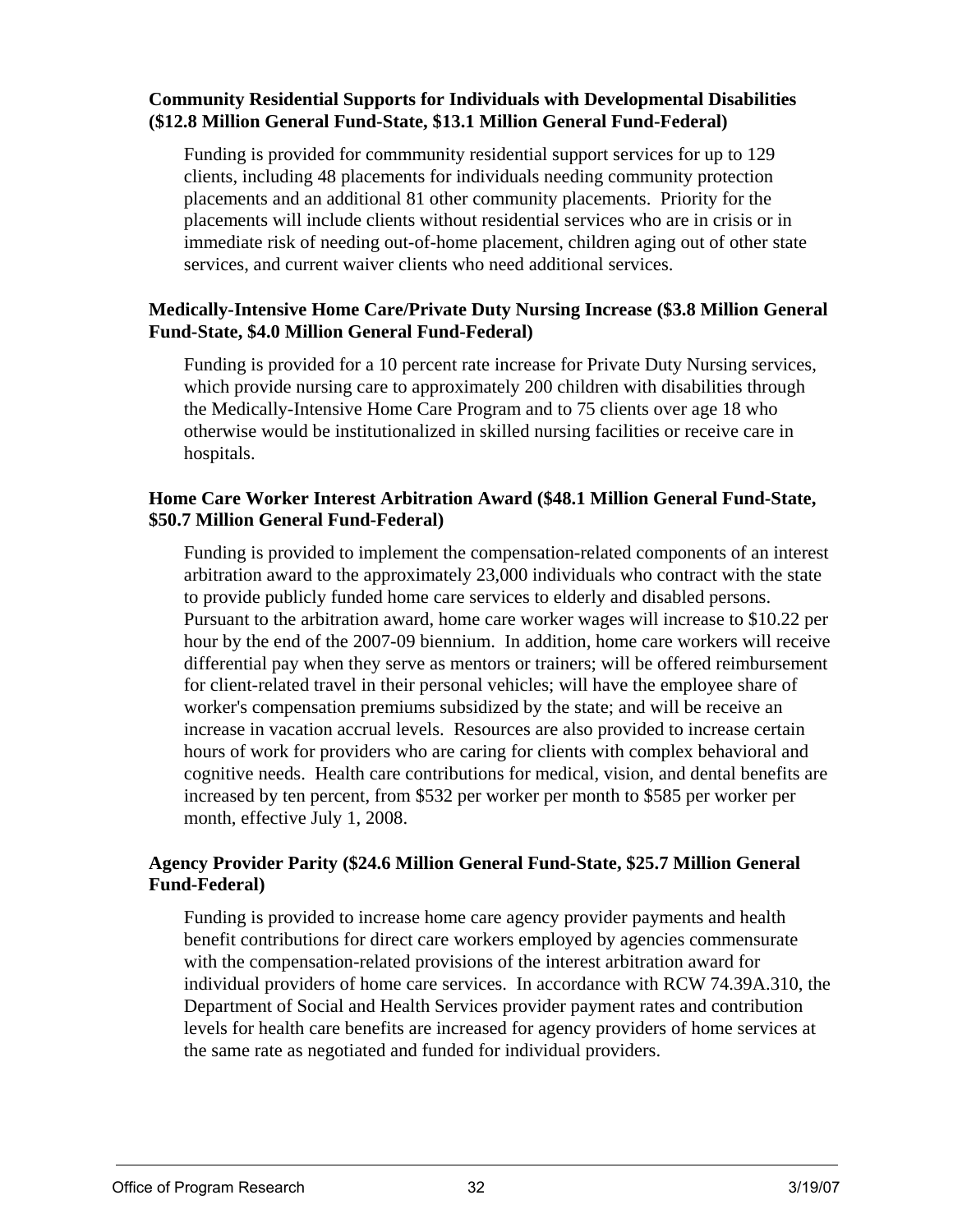#### **Residential Provider Rate Increase - \$10.4 Million General Fund-State, \$11.0 Million General Fund-Federal**

Funding is provided for a vendor rate increase for residential providers including Supported Living, Group Homes, and Companion Homes who serve clients with developmental disabilities. The rate will be increased by 3.2 percent in fiscal year 2008 and 2.0 percent in fiscal year 2009.

## **OTHER**

#### **Increase Supplemental Security Income (SSI) Recoveries (Savings of \$8.8 million General Fund-State)**

\$1.6 million is provided to hire 10 additional SSI facilitators to assist disabled General Assistance clients who meet federal disability standards with application and enrollment on the federal disability program. These targeted efforts are expected to generate \$10.4 million in additional recoveries from the federal government during fiscal year 2008 and fiscal year 2009.

#### **Low-Income Family Supports (\$13.2 million General Fund-State, \$4.9 million General Fund-Federal)**

\$7.9 million is provided to establish a post-TANF (Temporary Assistance for Needy Families) program to help families become more self-sufficient. The program will be designed to help families stay employed, move into higher paying jobs, increase family stability, and improve child outcomes. \$500,000 is provided for a specialized program for families in sanction status, or whose assistance has been terminated due to non-participation, targeted at increasing engagement and reducing barriers to employment. In addition, \$9.6 million is provided for a child support pass through to allow more of the state-collected child support dollars to go directly to families.

#### **Child Care Provider Rate Increases (\$85.3 million General Fund-State)**

Rates paid by the state for children in subsidized child care in licensed settings are increased by 10 percent. This rate increase is provided for licensed home child care providers pursuant to the home child care provider collective bargaining agreement. A commensurate increase is provided for rates paid to licensed child care centers for children in state subsidized child care. Rate increases are also provided to licenseexempt home child care providers. The amounts provided also include funding for child care worker health benefits, supplemental payments for infant care and nonstandard hours, and training.

#### **Increase Substance Abuse Treatment Outpatient Rates (\$5.0 million General Fund-State, \$1.4 million General Fund-Federal)**

\$6.4 million is provided to increase rates paid to substance abuse assessment and treatment providers.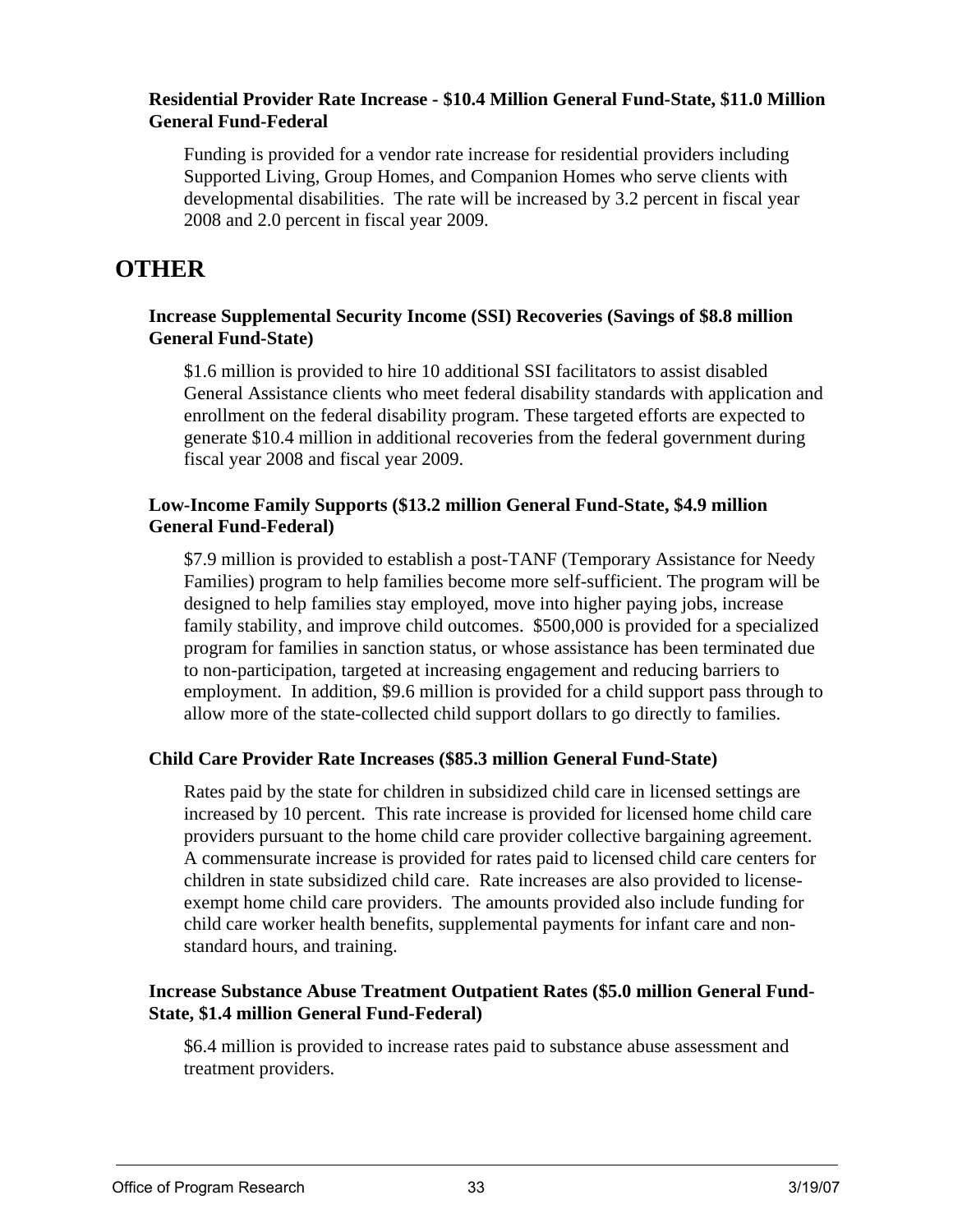#### **Transitional Housing and Employment (\$1.3 million General Fund-State, General Fund-Federal, General Fund-Private/Local)**

A transitional housing program for homeless veterans is established on the Retsil Veterans Home campus to support veterans in their transition to independent living. Funding for the program will serve up to 40 veterans through assessment, treatment, vocational training and education, and re-integration into the community.

#### **Eastern Washington Veterans' Cemetery (\$0.2 million Veterans' Stewardship Account)**

Funding is provided for House Bill 1292 to begin establishing the Eastern Washington Veterans' Cemetery. A cemetery director will lead the Eastern Washington State Veterans Cemetery project during the design and construction phase in the 2007-09 Biennium, and continuing through the commencement of operations in the 2009-11 Biennium.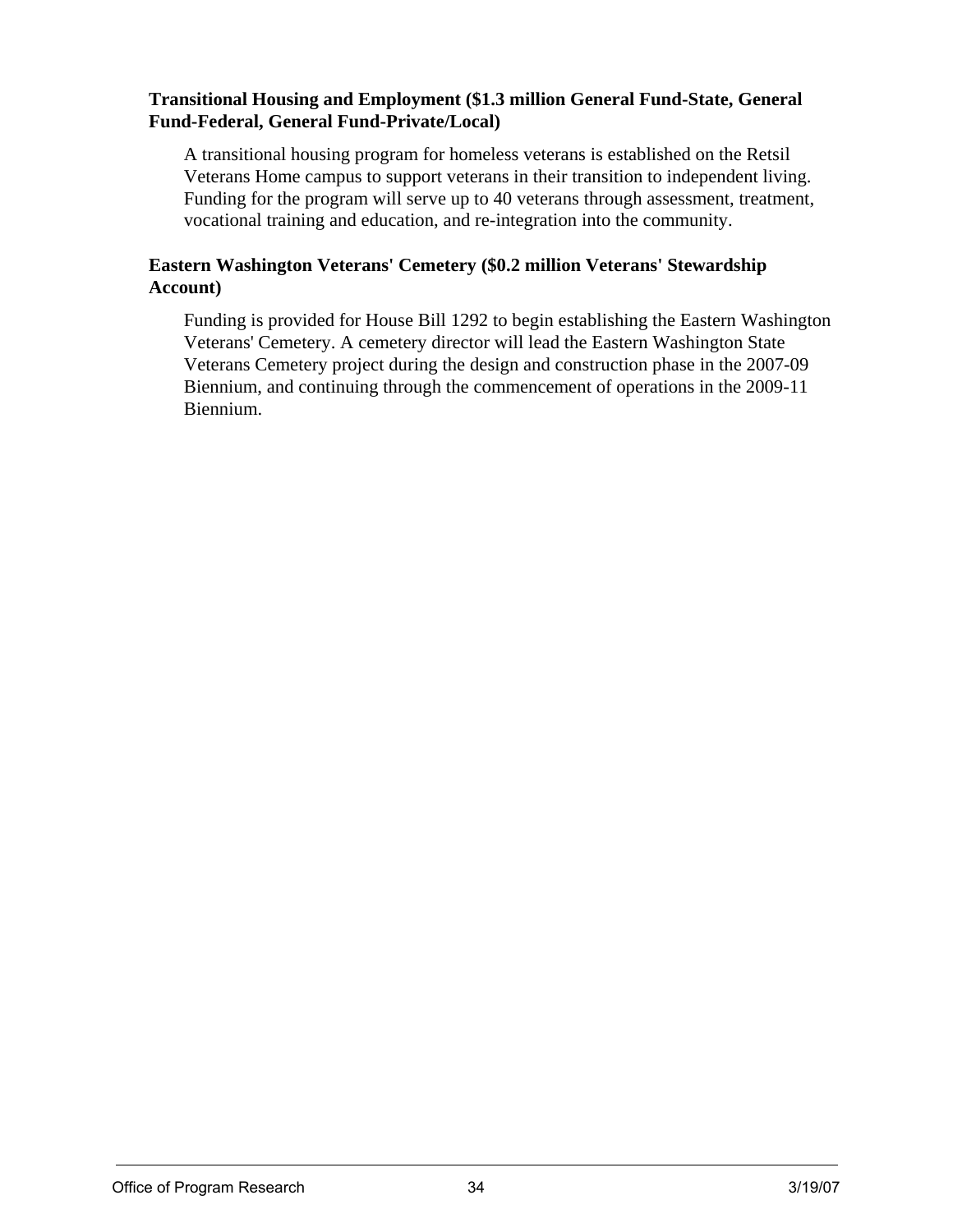#### **Sentencing Legislation (\$.4 million General Fund-State)**

Funding is provided for the implementation of sentencing legislation, including ESHB 1030 (eluding a police vehicle), SHB 1097 (vulnerable adults), SHB 1319 (correctional agency employee), and HB 1592 (sentence review board). ESHB 1030 creates a 12 month and one day sentencing enhancement if a person convicted of attempting to elude a police vehicle endangered another while committing that crime. SHB 1097 expandes the crimes of Rape in the Second Degree and Indecent Liberties to include specific situations with a frail elder, vulnerable adult, and a person with a developmental disability. SHB 1319 expandes the class of people covered under the stalking statute, at the felony level, to include employees and volunteers of a state or locally operated correctional facility and the Indeterminate Sentence Review Board. HB 1592 increases the minimum term established by the Indeterminate Sentence Review Board for determinate plus offenders who are not released from a maximum of two years to a maximum of five years.

#### **Offender Reentry Initiative (\$23.9 million General Fund-State, \$.5 million Cost of Supervision Account-Nonappropriated)**

Funding is provided to implement the Offender Reentry Initiative which expands and coordinates programs to target the primary causes of recidivism. The initiative emphasizes education, workforce skills, and treatment programs that address dependency and mental health issues. The initiative also provides support services and employment opportunities for offenders leaving prison. These programs are projected to eliminate the need for at least 1,000 prison beds by 2017.

#### **Technology Projects with the Washington Association of Sheriffs and Police Chiefs (\$2.4 Million Public Safety and Education Account-State)**

Funding is provided to the Washington Association of Sheriffs and Police Chiefs to implement a crime mapping enhancement to the national incident-based reporting system (NIBRS) and continue the Jail Booking and Reporting System (JBRS) and the Statewide Automated Victim Information and Notification System (SAVIN). JBRS allows criminal justice users who are licensed for access to have a single query system that integrates county and city jail information systems throughout the state. SAVIN is based on JBRS and provides a tool for victims of crime to gain knowledge about the status of their offender or offenders.

#### **Additional Rental Bed Contracts (\$11.0 Million General Fund-State)**

Funding is provided for an additional 225 rental beds for violators in Enumclaw, Nisqually, Puyallup, Snohomish, and Yakima obtained as a result of overcrowding of existing bed space and a Gubernatorial directive that does not allow the Department of Corrections to release a violator due to bed capacity constraints.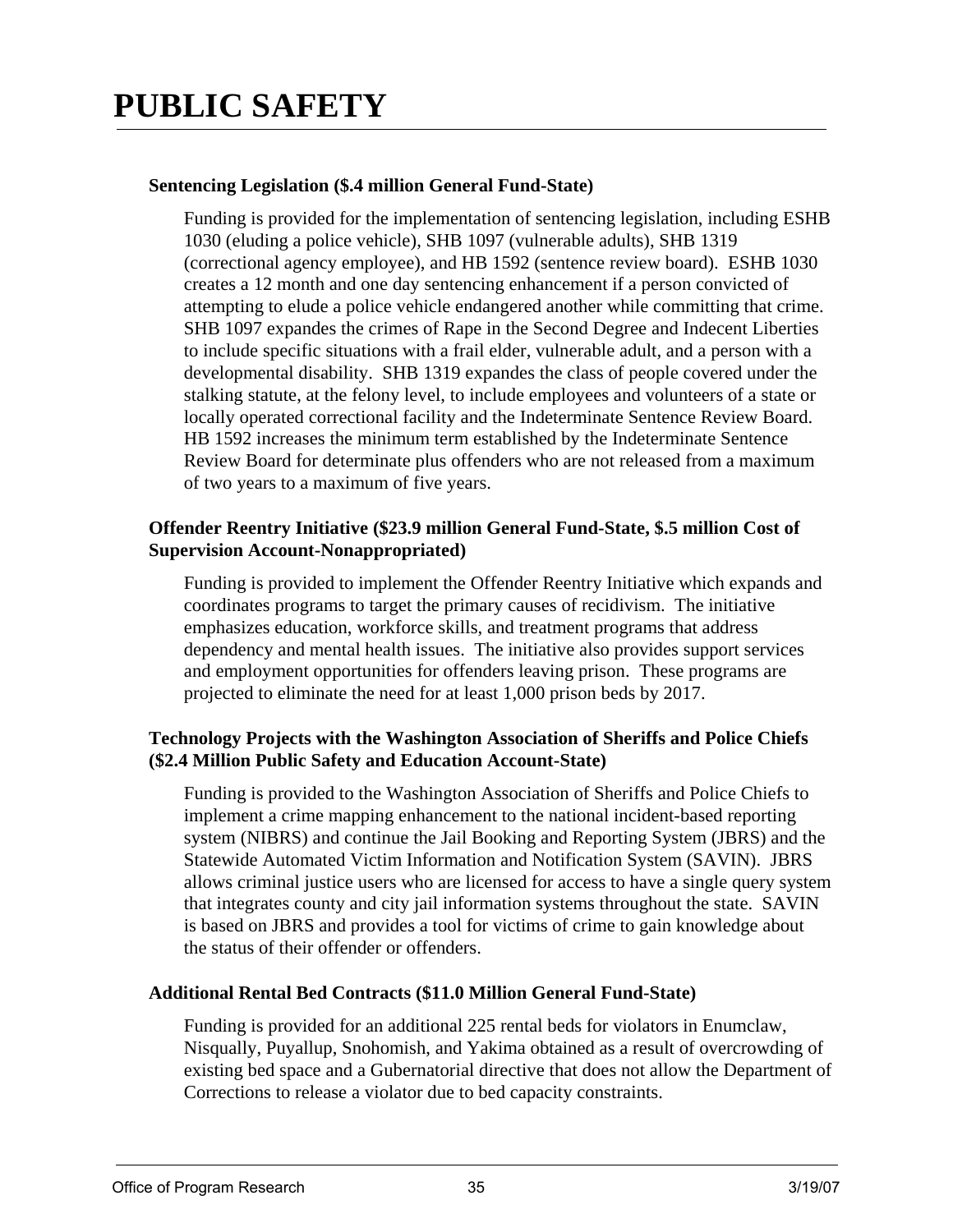#### **Auto Theft (\$1.7 Million General Fund-State, \$14.0 Million Washington Auto Theft Prevention Authority Account-State)**

Funding is provided for the implementation of E3SHB 1001 (auto theft), which increases auto theft-related penalties and triple scores prior offenses, counts prior vehicle prowling offenses, increases penalities for juvenile offenders, creates a new crime for the making and possessing of motor vehicle theft tools, and establishes the Washington Auto Theft Prevention Authority under the umbrella of the Washington Association of Sheriffs and Police Chiefs to review and analyze methods for combating the auto theft.

#### **Crane Safety (\$1.3 million Accident Account-State, Medical Aid Account-State)**

The Department of Labor and Industries is required by Engrossed Substitute House Bill 2171 to establish a crane certification program for cranes used in construction. The bill also prohibits an employer or contractor from allowing a person who does not meet qualified crane operator requirements to operate a crane without direct supervision.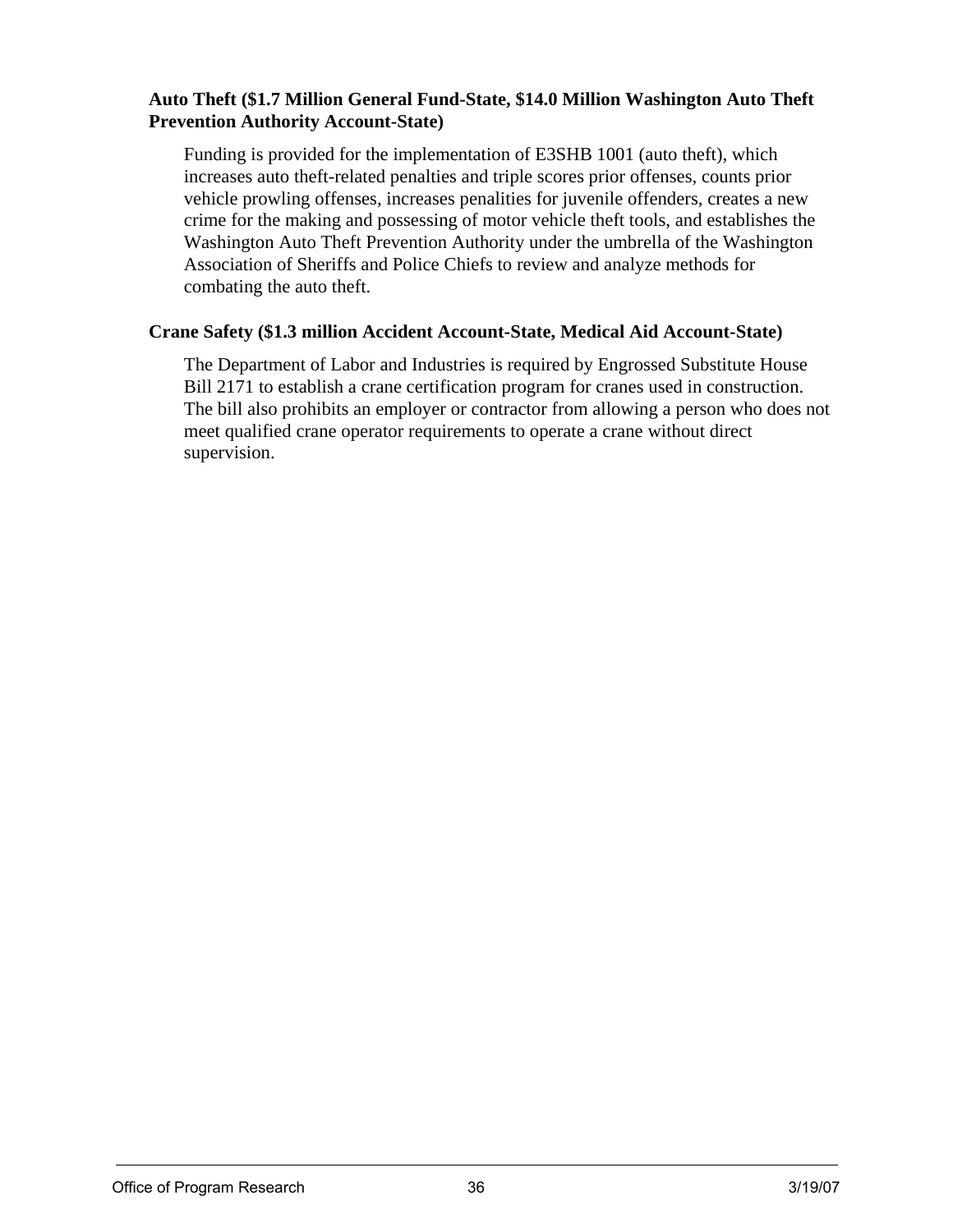## **GENERAL GOVERNMENT**

## **THE DEPARTMENT OF COMMUNITY, TRADE, AND ECONOMIC DEVELOPMENT**

#### **Tourism Partnership (\$9.0 million State Convention & Trade Center Account-State)**

Substitute House Bill 1276 expands the private-sector led group that implements the state's tourism plan. Additionally, the bill provides funding to tourism to create a new marketing program requiring private-sector matches.

#### **Associate Development Organizations (\$5.0 million General Fund-State)**

Second Substitute House Bill 1178 provides additional funding and performance requirements for Associate Development Organizations (ADOs). There are currently 39 ADOs providing economic services in the communities they represent (in most areas they are known as Economic Development Councils). The ADOs provide assistance to companies who need support to stay in business, expand, or relocate to Washington from out of state or other countries.

#### **Public Television and Radio Investment (\$4.9 million General Fund-State)**

Funding is reinstated for grants to public television and radio stations throughout the state under funding formulas currently in statute to support educational and public affairs programming. Additionally, a portion of this funding will allow KCTS Public Television to offer Spanish-language programming in Western and Central Washington through television and the internet.

#### **Family Prosperity and Individual Development Accounts (\$2.7 million General Fund-State)**

The Family Prosperity Act created by Second Substitute House Bill 2256 forms the Washington Asset Building Coalition to provide statewide leadership on initiatives that foster financial self-sufficiency and economic security for low-income working families. Additionally, funding is provided for the Department's Individual Development Accounts program that assists low-income residents in Washington invest in homeownership, small business, education, computers, cars, home improvements and assistive technology by creating matched savings accounts.

#### **Community Service Block Grants (\$3.0 million General Fund-State)**

Additional funding is provided for technical assistance and support to 31 statewide Community Action Agencies (CAAs) that work to assist people in poverty. CAAs prioritize services according to local needs assessments. Services include housing, energy assistance, nutrition, employment and training as well as transportation, family development, health care, emergency food and asset development.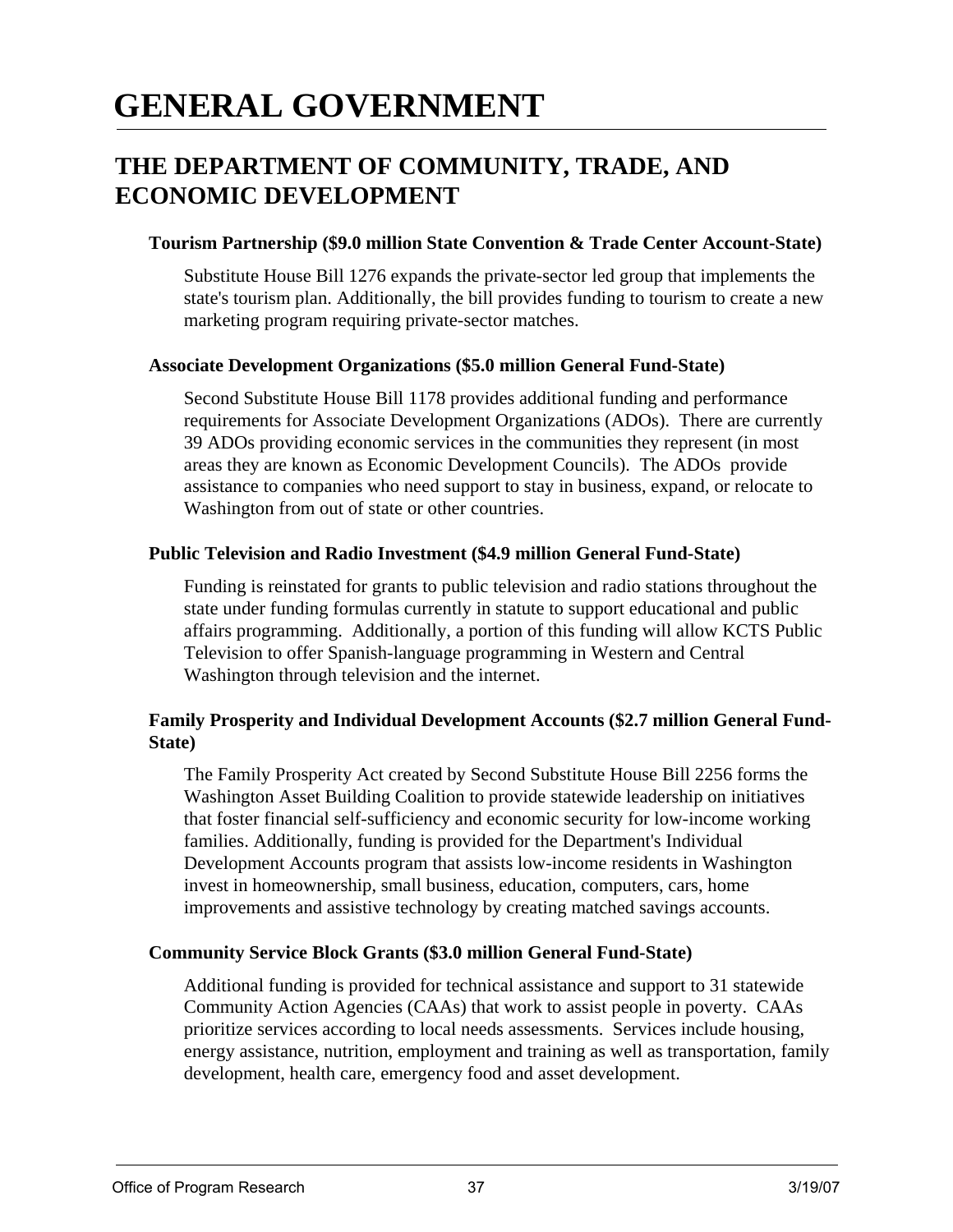#### **Anaerobic Digesters (\$2.0 million Clean Streams and Clear Sky Subaccount of the Energy Freedom Account-State)**

Anaerobic digesters are devices that use the natural processes of bacteria to breakdown organic materials such as livestock manure and wet organic materials to produce methane gas that can be converted to energy. Engrossed Second Substitute House Bill 1035 creates a grant program to subsidize the capital costs associated with building digesters.

#### **Emergency Food Assistance Program (\$1.5 million General Fund-State)**

The Emergency Food Assistance Program provides support for 320 food banks and distribution centers to pay for staff, operational expenses, equipment, and food to increase the food security of vulnerable children and adults. Funding is also allocated for 31 tribes to issue emergency food vouchers and administer food bank programs.

#### **Dispute Resolution Centers (\$1.0 million General Fund-State)**

Dispute Resolution Centers (DRCs) are funded through a surcharge on court filing fees capped at the same level per case filed since 1991. DRCs are mandated to provide services independent of a clients' ability to pay. Additional funding will build statewide capacity for dispute resolution centers, and provide new services such as: parenting seminars, youth gang facilitations, training of neighborhood associations, prisoner education, and elder and small claims court mediations.

#### **Independent Youth Housing Program (\$1.0 million General Fund-State)**

The Independent Youth Housing Program created by Second Substitute House Bill 1922 provides housing stipends and case management services to foster youth, ages 18-23, who have exited the state dependency system. The Department is directed to contract with organizations to distribute housing stipends, and provide services such as assisting clients in developing living plans and educating them on tenant rights and responsibilities.

## **THE DEPARTMENT OF INFORMATION SERVICES**

#### **Medical Records Technology Gap (\$2.7 million General Fund-State)**

Funding is provided to evaluate the information technology infrastructure capacity for institutions operated by the Department of Social and Health Services, the Department of Veterans' Affairs, and the Department of Corrections. The evaluation will detail the status of the participating institution's infrastructure and recommend an improvement strategy, which, if implemented, will support the use of electronic medical records.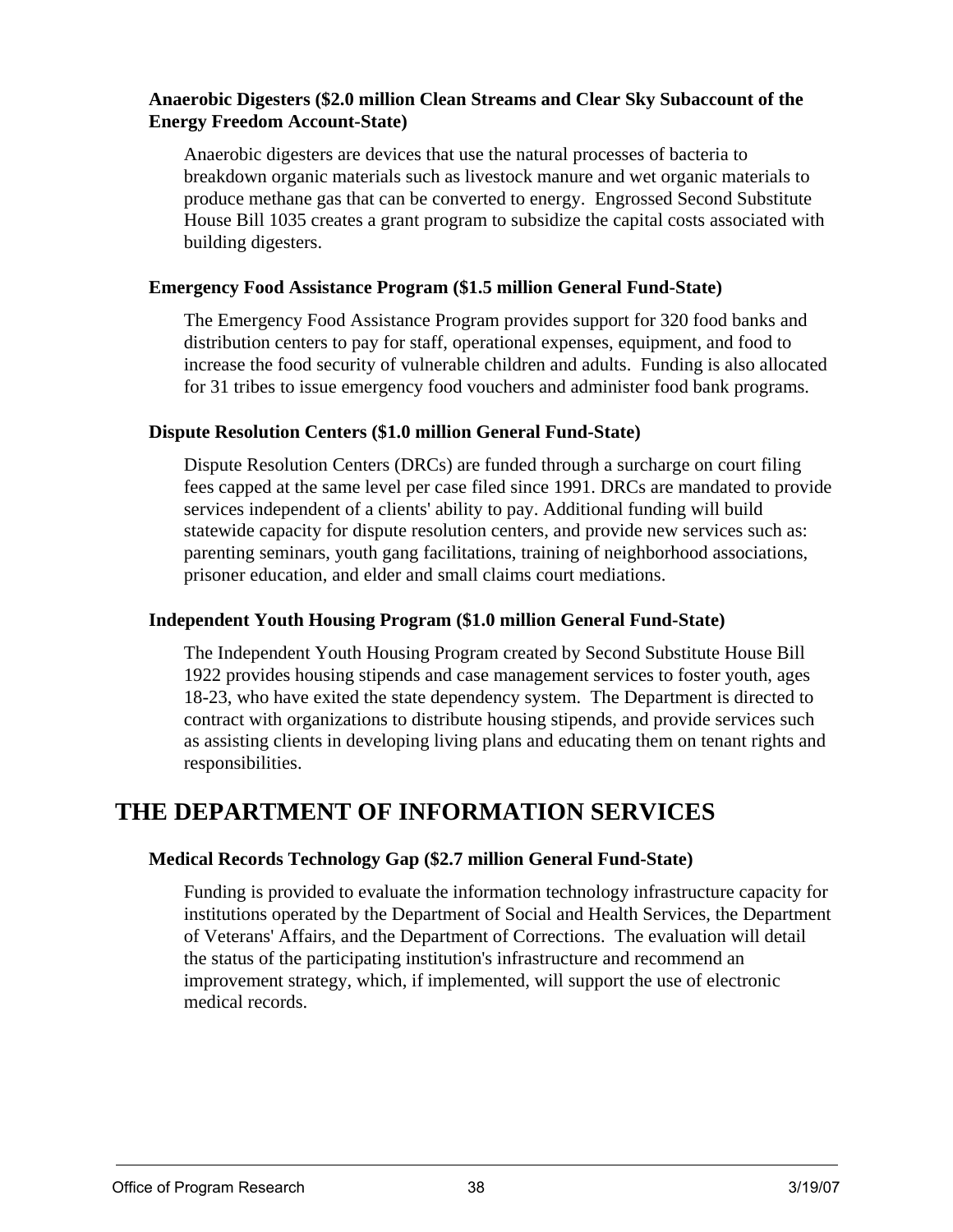## **MILITARY DEPARTMENT**

#### **Federal Funding Grants for Homeland Security and Disaster Recovery Projects (\$117.9 million General Fund-Federal)**

The Military Department receives funding from the federal government to distribute grants for homeland security projects and for disaster recovery projects in federally declared disaster areas. Homeland security projects include transit security and terrorism prevention, and federally declared disasters include fires and flooding in 2007.

## **LIQUOR CONTROL BOARD**

#### **Retail Business Operations (\$11.2 million Liquor Revolving Account-State)**

Based on the pilot project conducted in the 2005-07 biennium, the Liquor Control Board will increase the number of staff at many of the state owned liquor stores. The additional staff will provide increased customer support. The pilot project has shown a corresponding increase in net revenue from the additonal staff.

## **OFFICE OF FINANCIAL MANAGEMENT**

#### **Office of Regulatory Assistance (\$4.3 million General Fund-State)**

The Office of Regulatory Assistance was scheduled to sunset on June 30, 2007. Funding is provided to continue operations in the 2007-09 biennium (\$2.1 million); to continue a pilot project for improving and integrating environmental permitting and mitigation processes for federal, state, and local agencies (\$1.2 million); to work with state agencies to develop statewide, multi-agency permits for transportation infrastructure projects (\$640,000); and to improve the capacity of the service center (\$400,000).

## **WASHINGTON STATE PATROL**

#### **Forensic Laboratory Staffing (\$4.6 million - Violence Reduction and Drug Enforcement Account, Death Investigations Account)**

Funding is provided for the fourth phase of the Forensic Laboratory Services Bureau's strategic improvement plan initiated in 2001. The funding will provide additional forensic scientists to staff the new laboratory space created in the 2005-07 biennium.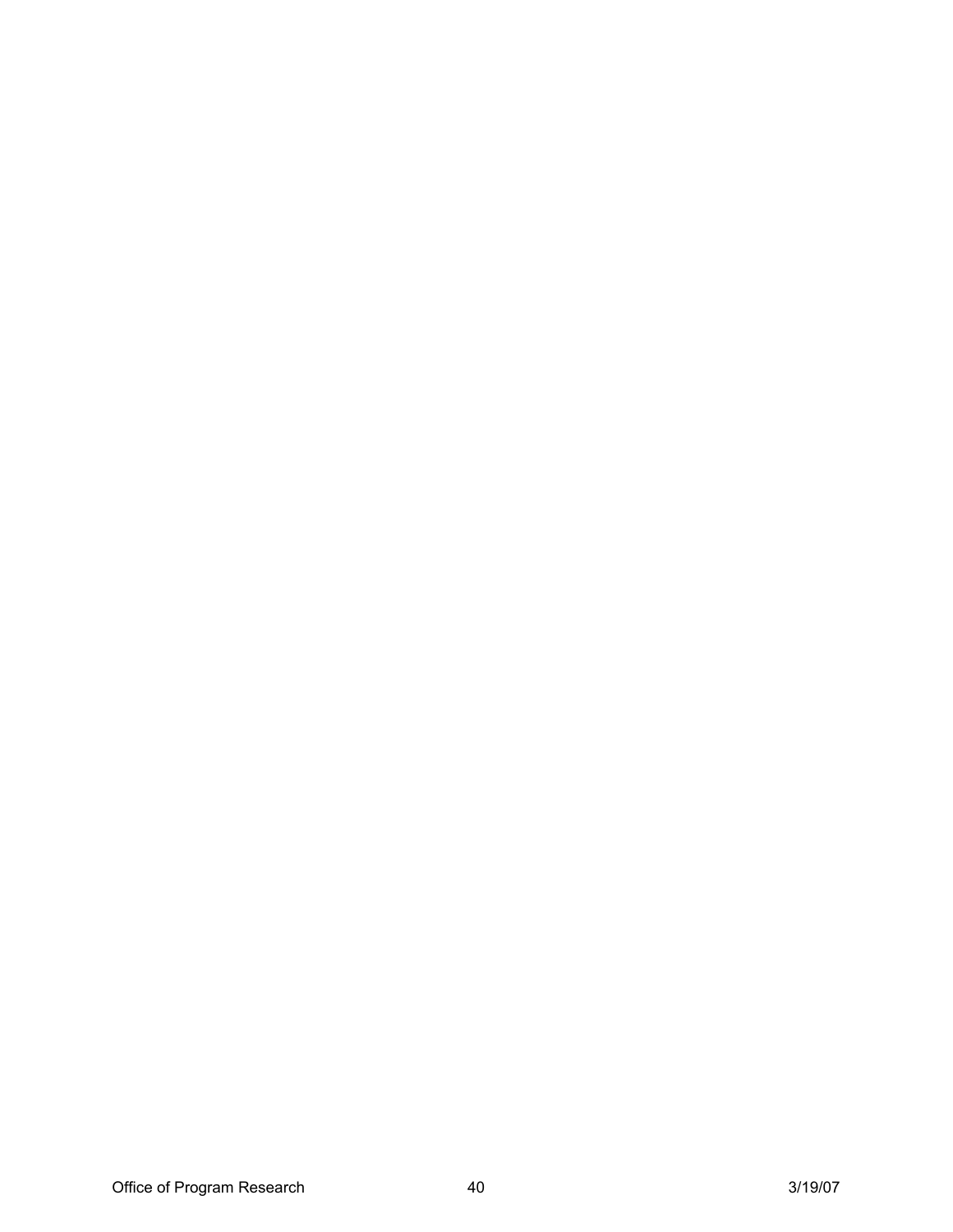## **JUDICIAL AGENCIES**

## **ADMINISTRATIVE OFFICE OF THE COURTS**

#### **Court Appointed Special Advocates - Child Representation (\$6.0 million General Fund-State)**

Court Appointed Special Advocate (CASA) volunteers support abused and neglected children in the court system. Funding is provided for local Court Appointed Special Advocate (CASA) programs to hire volunteer coordinators to increase the ratio of volunteer coordinators to volunteers in accordance with National CASA best practice standards. The funds will be distributed to local programs throughout the state based on a plan approved by the Superior Court Judges' Association and the Washington Association of Juvenile Court Administrators.

#### **BECCA Funding for Court Operations (\$2.9 million General Fund-State)**

The state's truancy law or "Becca" mandates that if a student accumulates at least five, and not more than seven unexcused absences in a month (or ten in a year), the school must file a truancy petition in juvenile court. Additional funding will be allocated to juvenile courts to help offset the costs associated with truancy petitions, At-Risk Youth (ARY) petitions, and Children in Need of Services (CHINS).

#### **Interpreter Services (\$1.0 million General Fund-State)**

Funding is provided for interpreter services and for state reimbursement of half the cost of interpreters appointed in court proceedings.

### **OFFICE OF PUBLIC DEFENSE**

#### **Public Defense Quality Standards (\$7.5 million General Fund-State)**

In 2005, the Legislature adopted House Bill 1542, which directs the Office of Public Defense to disburse funding to counties contingent on their fulfillment of quality and caseload standards for public defense services. Additional funding is provided to the Office of Public Defense to reduce attorney caseloads related to public defense.

#### **Parents' Representation Program (\$5.2 million General Fund-State)**

Additional funding is provided to the Parents' Representation Program to support indigent parents in dependency and termination proceedings.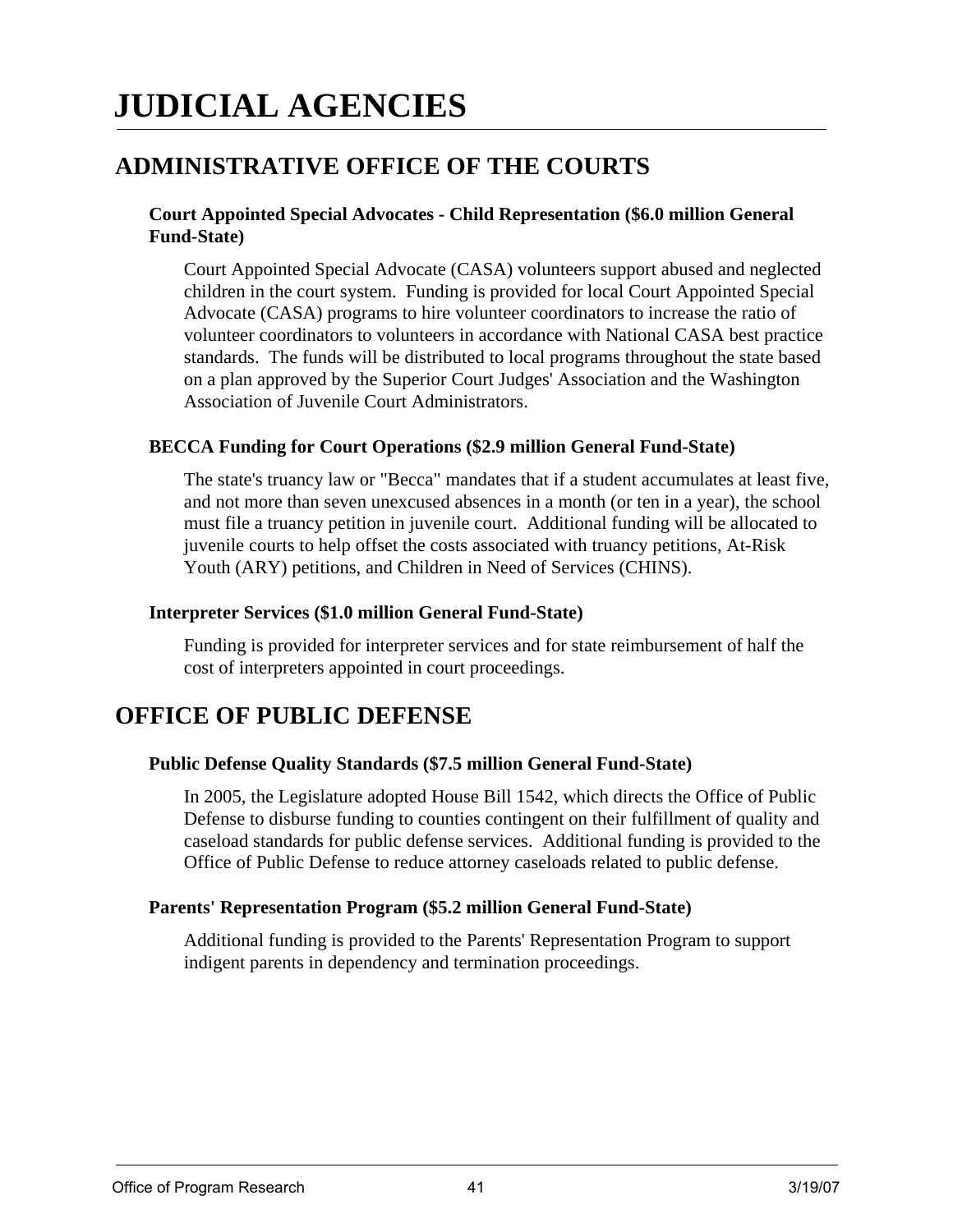## **OFFICE OF CIVIL LEGAL AID**

#### **Civil Legal Aid Enhancements (\$4.8 million General Fund-State)**

Additional funding is provided to the Office of Civil Legal Aid for legal aid presence in eight rural regions, equitable allocation of civil legal aid capacity in other regions of the state that are disproportionately underserved, and new and expanded client service efficiencies in King County.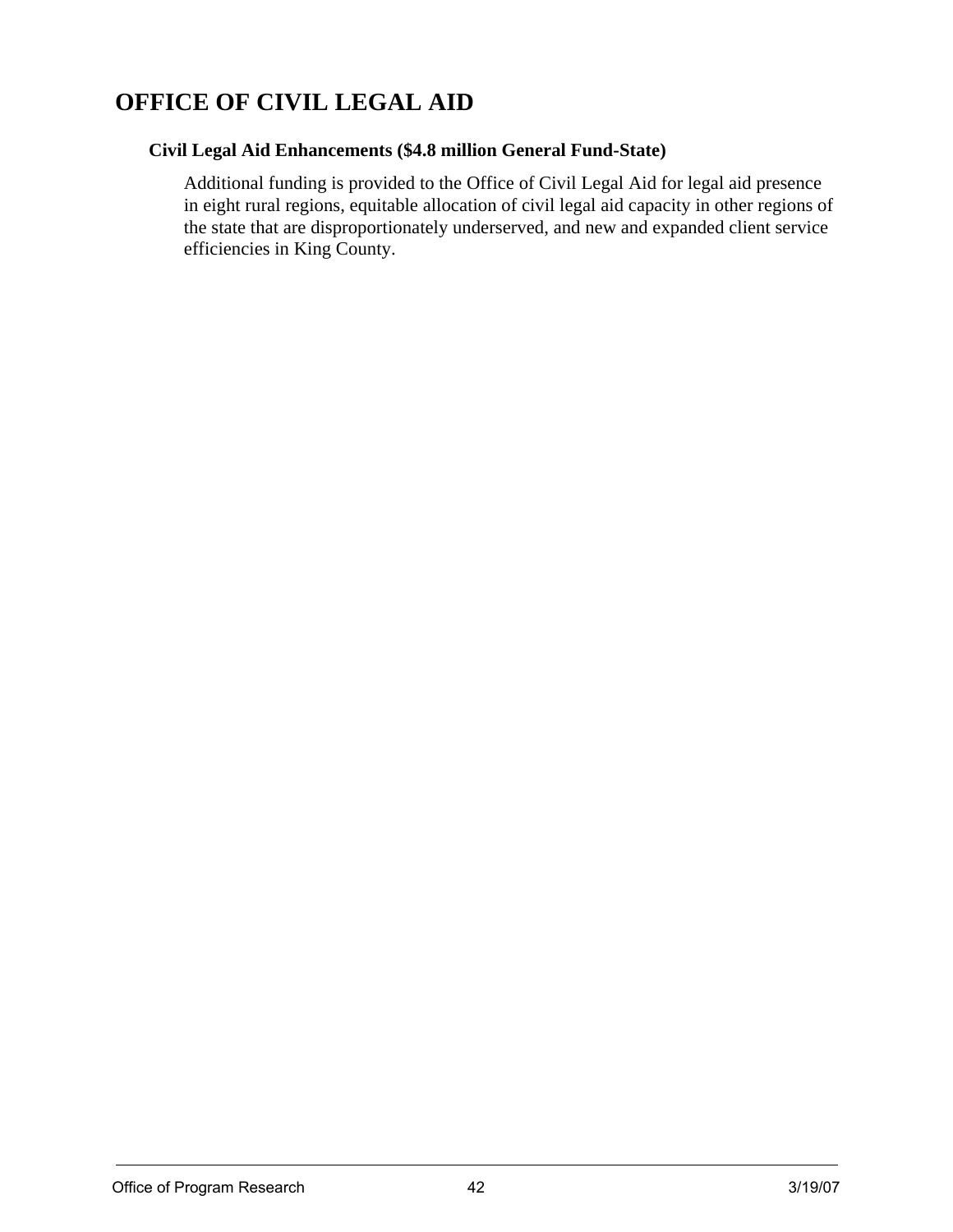## **NATURAL RESOURCES**

## **DEPARTMENT OF ECOLOGY**

#### **Implementing Local Watershed Plans (\$2.8 million General Fund-State)**

The 1998 Watershed Planning Act provided a framework for state, local, and tribal governments to create watershed plans that address local water needs, reduce pollution, and protect fish habitat. These plans are all funded by \$44 million in watershed planning grants. Funding is provided to begin implementing priority activities indentified in approximately 28 plans that are now ready for implementation.

#### **Litter Prevention (\$2.7 million Waste Reduction/Recycling/Litter Control Account-State)**

Funding is provided for on-going litter prevention advertising in addition to increased and strategically targeted litter enforcement and roadside clean-up efforts.

#### **Local Government Stormwater Grants (\$9.0 Local Toxics Control Account)**

Funding is provided for grants to local governments for municipal stormwater programs including implementation of phase II municipal stormwater permits, stormwater source control for toxics in association with clean-up of contaminated sediment sites, and stormwater source control programs for shellfish protection districts. Of this amount, \$2 million is provided specifically for local governments that are located outside of Puget Sound.

## **DEPARTMENT OF NATURAL RESOURCES**

#### **Trails and Recreation Sites (\$1 million General Fund-State, \$1.2 million Nonhighway/Off-Road Vehicle Activities Account)**

The Department actively manages about 15 percent of the state trust lands that are used for recreation. Funding will support trail stewards to maintain trails, educate the public on use of trust lands for recreation, and install signs to separtate off-road vehicle use from other uses.

#### **Small Forest Landowners (\$1.9 million General Fund-State)**

Small family forest landowners must comply with the same forest practices rules as industrial forest landowners. Funding is provided for a rule-based process to develop fifteen-year permits for small forest landowners, for participation grants for involvement of small forest landowners in the Forest and Fish Cooperative Monitoring, and for a monitoring and tracking system to meet requirements of the state's forest practices habitat conservation plan.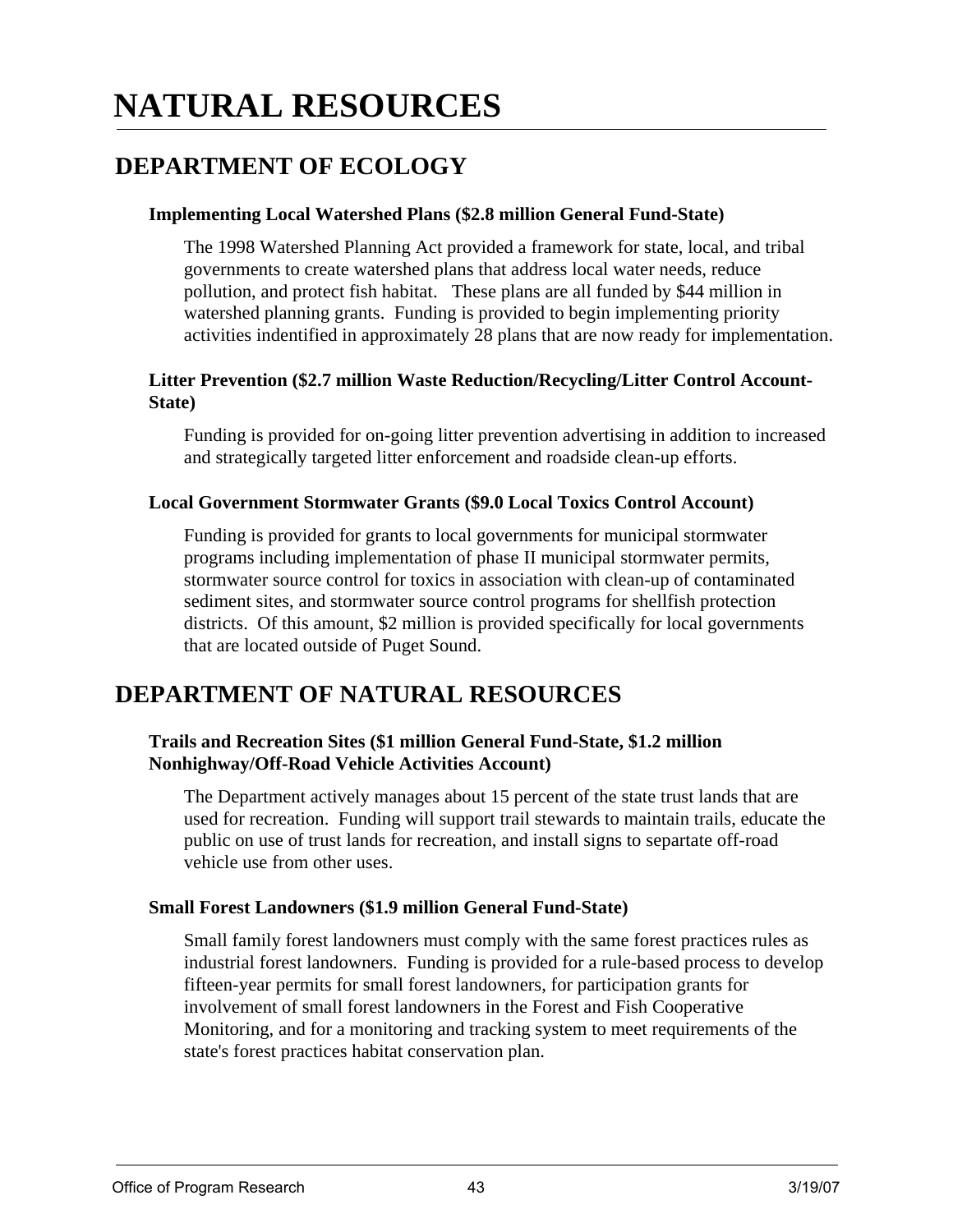#### **Supplemental Wildfire Suppression (\$34.9 million General Fund-State)**

With over 380,000 acres burned, the 2007 wildfire season has been one of the worst in state history. The Department is resonsible for the cost of wildfire suppression on state protected lands and receives base funding of approximately \$13.2 million per year. Funding is provided for additional fire suppression costs of \$34.9 million, for a total cost to the state general fund for fiscal year 2007 of approximately \$48.1 million.

## **DEPARTMENT OF AGRICULTURE**

#### **Invasive Weed Control (\$1 million General Fund-State)**

Funding is provided for the control of noxious weeds, including Japanese knotweed, in counties with weed boards.

#### **Animal Health/Emergency Response (\$1.1 million General Fund-State)**

Funding is provided to address threats to animal health from the transport of domesticated animals, as well as the introduction of diseases from wild species. An increase in enforcement and disease outbreak response capability is provided to monitor and respond to potential disease outbreaks, and additional staff will investigate, monitor, test, and enforce animal health laws for all livestock entering the state.

## **PARKS & RECREATION**

#### **Preventative Park Maintenance (\$3.2 million General Fund-State)**

The State Parks system includes 120 developed parks, 40 marine parks, and numerous monuments and historic structures. Funding is provided to complete one-third of identified preventive maintenance tasks, which include maintaining wells and irrigation systems, painting and roofing structures, and repairing docks and boat launches.

#### **Outdoor Education (\$1.0 million Outdoor Education and Recreation Account)**

Pursuent to Second Substitute House Bill 1677, funding is provided to establish an outdoor education and recreation program. Funding is provided to improve students' performance on the Essential Academic Learning Requirements (EARLs) for science through participation in outdoor educational and recreational opportunities.

#### **Cama Beach Park Operations (\$1.9 million General Fund-State)**

Cama Beach State Park is a new park located on Camano Island and is scheduled to open this biennium. The park has numerous cabins and buildings from its history as a 1930's private fishing resort, and archeological excavations have confirmed that the site was historically used by tribal groups. Funding is provided for the operation of Cama Beach State Park.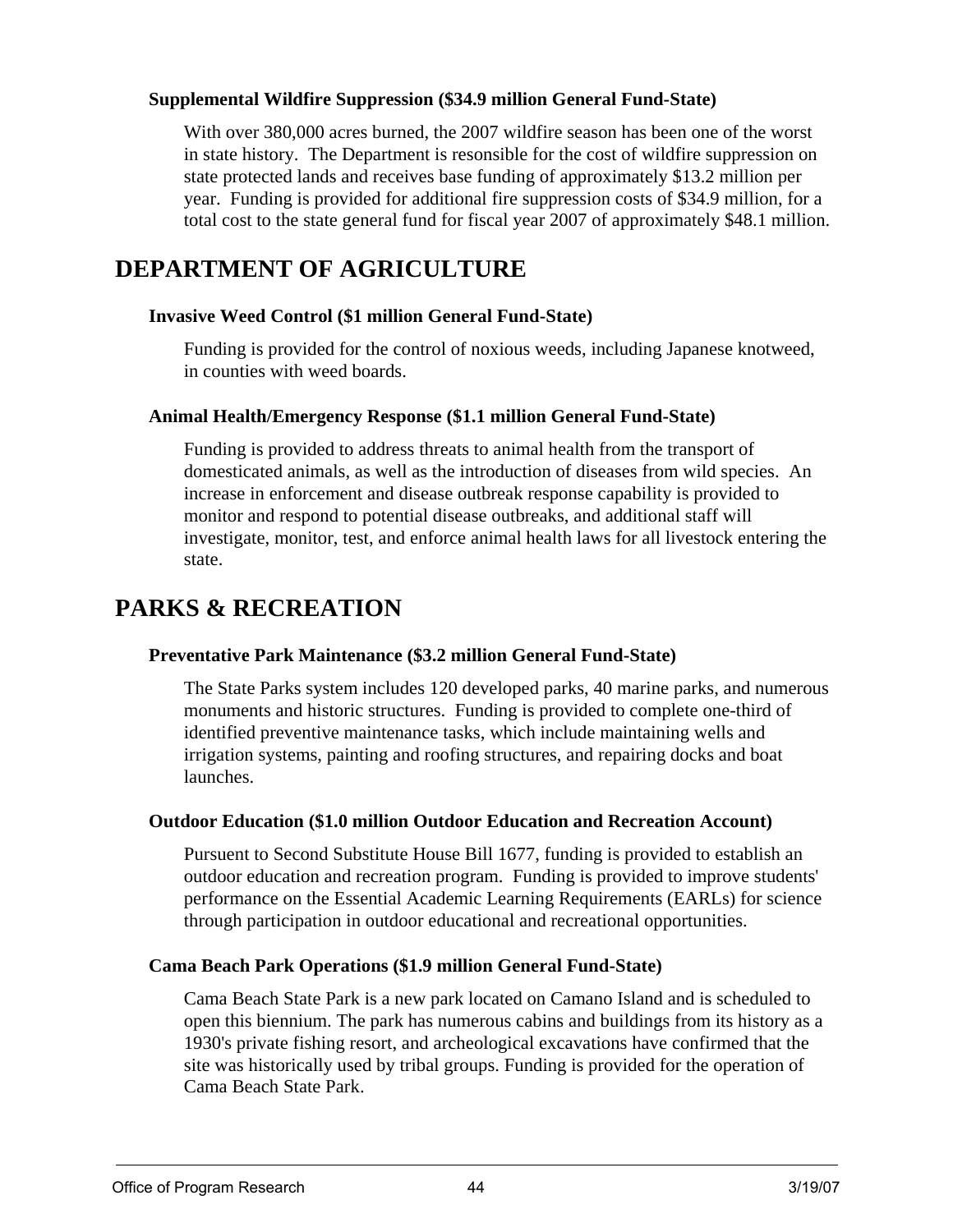## **DEPARTMENT OF FISH AND WILDLIFE**

#### **Regional Fisheries Enhancement Groups (\$1 million Regional Fisheries Enhancement Group Account)**

Additional funding is provided to regional fisheries enhancement groups to participate in enhancing the state's salmon population, including salmon research, increased natural and artificial production, and habitat improvement.

#### **Hatchery Operations/Maintenance (\$2.5 million General Fund-State)**

Funding is provided to maintain fish production at various hatcheries, and for the maintenance of hatchery buildings, rearing structures, fish loss prevention alarm systems, and electrical and plumbing systems.

#### **Wind Power Guidelines (\$540,000 General Fund-State)**

Funding is provided to update the state's wind power guidelines by reviewing wind power facility permits and making sure that new sites are appropriately sited, which will help to reduce impacts to birds.

### **PUGET SOUND PARTNERSHIP**

#### **Clean up and Protect Puget Sound (\$1.0 million General Fund-State, \$5.6 million Water Quality Account)**

Funding is provided to create the Puget Sound Partnership, a new state agency, focused on cleaning up and restoring the environmental health of Puget Sound. The Puget Sound Partnership must create an action agenda for clean-up and restoration goals.

### **OTHER**

#### **Boating Activities and Enforcement (\$5 million Boating Activities Account)**

Funding is provided for a boating activities grant program created by Substitute House Bill 1651 (boating activities). Funding will support boater safety, boater education, boating-related law enforcement, and boating-related environmental programs, such as pumpout stations, to enhance clean waters for boating.

#### **Implementing Conservation Practices/Farm Plans (\$7.7 million Water Quality Account)**

Funding is provided for farm conservation plans that specify best-management practices designed to improve water quality and habitat or prevent soil erosion. Funding will also support grants to conservation districts to provide outreach and education services, technical and financial assistance to implement farm plans, and manage watershed restoration projects.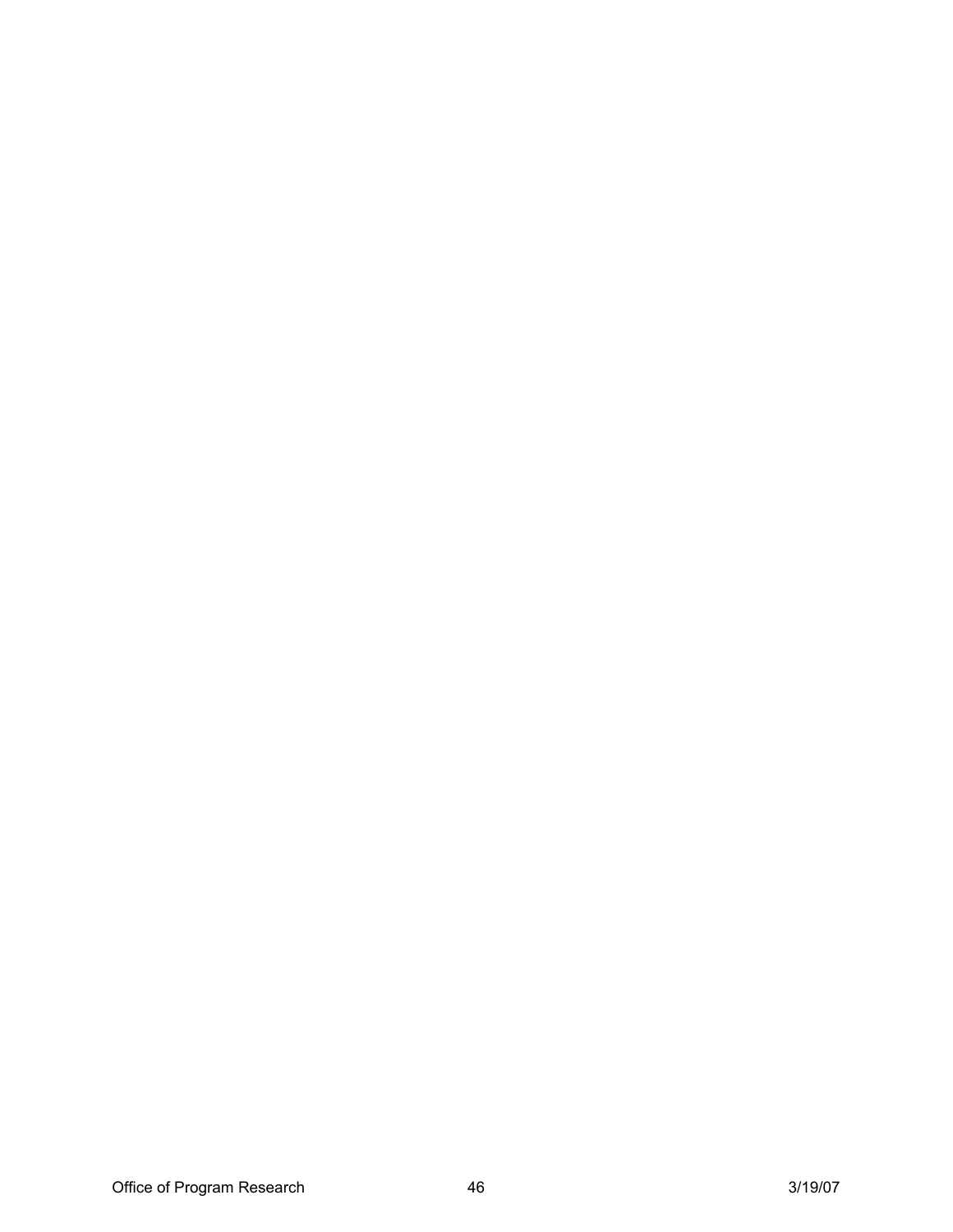## **EMPLOYEE COMPENSATION**

#### **Increases in Salaries and Benefits as Provided in the Collective Bargaining Agreements Negotiated by the Governor (\$257.6 million General Fund-State, \$194.3 millon Other Funds)**

The provisions of the state employee collective bargaining agreements negotiated by the Governor are funded, providing increases in salaries across the board of 3.2 percent on July 1, 2007, and 2.0 percent on July 1, 2008. Other salary improvements include funding the Salary Survey conducted by the Department of Personnel is funded to bring employee classes that lag more than 25 percent behind their benchmark levels up to 25 percent behind. Health benefit funding levels are also increased to reflect an 88 percent employer and 12 percent employee sharing of health benefit costs in the upcoming fiscal biennium.

#### **Increases in Salaries and Benefits for Non-Represented State Employees (\$64.0 million General Fund-State, \$79.6 million Other Funds)**

Increases in salaries and benefits are funded for state agencies, including providing increases in salaries across the board of 3.2 percent on September 1, 2007, and 2.0 percent on September 1, 2008. Other salary improvements include funding the Salary Survey conducted by the Department of Personnel is funded to bring employee classes that lag more than 25 percent behind their benchmark levels up to 25 percent behind. Health benefit funding levels are also increased to reflect an 88 percent employer and 12 percent employee sharing of health benefit costs in the upcoming fiscal biennium.

#### **Gain-sharing repeal and new retirement benefits (\$95 million General Fund-State Savings, \$2.9 million Other Funds Savings)**

Consistent with HB 2391 (gain sharing revisions), pension system contribution rates are decreased to reflect the repeal of gain-sharing for members of the Public Employees' Retirement System (PERS) and Teachers' Retirement System (TRS) Plans 1 and 3, and the School Employees' Retirement System (SERS) Plan 3. The final distribution of gain-sharing under current law will be January 1, 2008. Benefit enhancements are provided to PERS and TRS Plan 1 members in the form of a onetime increase in the Uniform COLA on July 1, 2009 of up to 13 cents, depending on investment return, and improved early retirement reduction factors for members of PERS, TRS, and SERS plans 2 and 3. New members of TRS and SERS will have the option of joining Plan 2 or Plan 3.